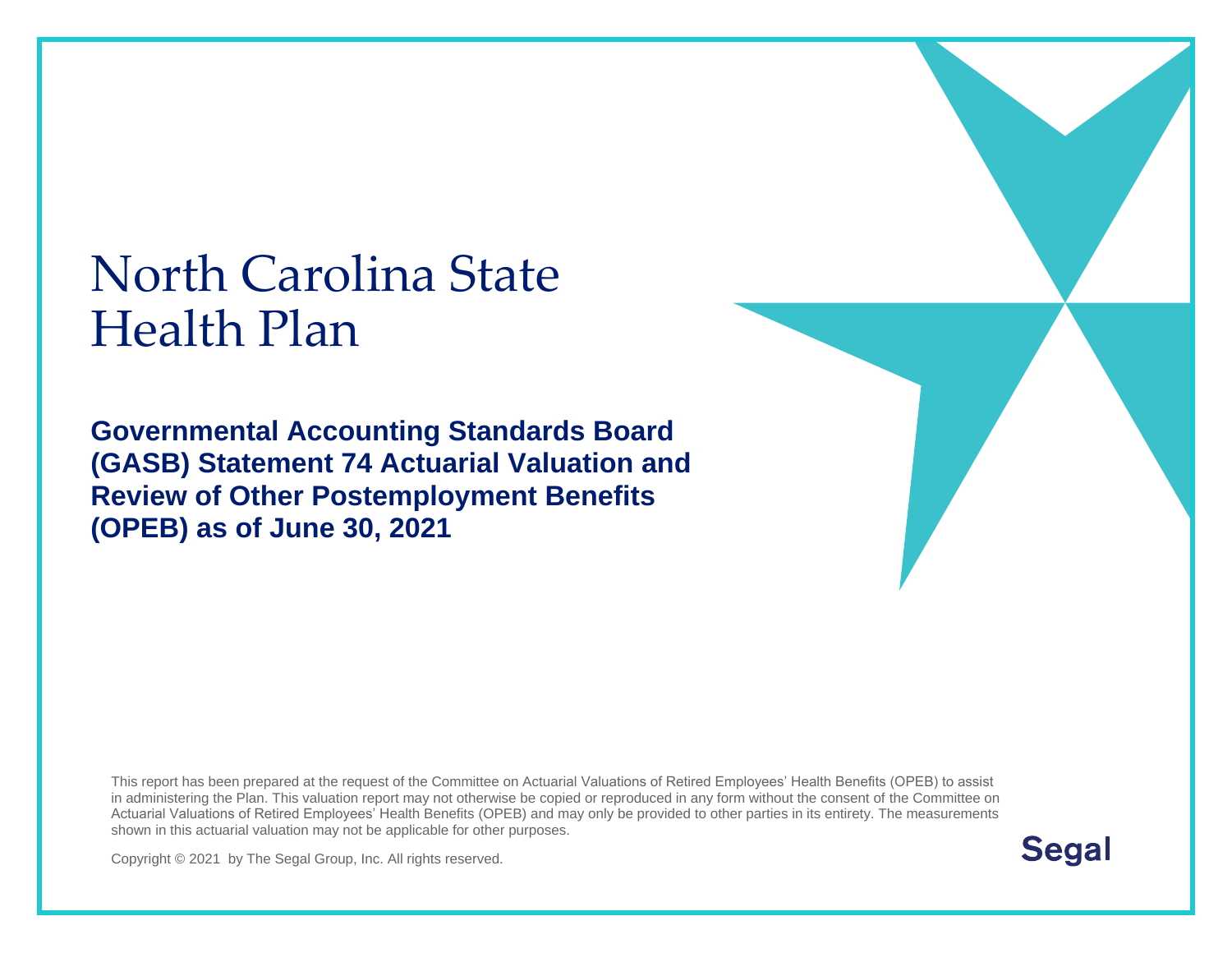

August 31, 2021

Committee on Actuarial Valuations of Retired Employees' Health Benefits (OPEB) State Health Plan of North Carolina 430 N. Salisbury St. Raleigh, North Carolina 27603

Dear Committee Members:

We are pleased to submit this Actuarial Valuation and Review of Other Postemployment Benefits (OPEB) as of June 30, 2021 under Governmental Accounting Standards Board Statement No. 74. The report summarizes the actuarial data used in the valuation, discloses the Net OPEB Liability (NOL), and analyzes the preceding year's experience. This report was based on the census data provided by the Department of the State Treasurer, the financial information prepared by the Department of the State Treasurer, and the terms of the Plan. The actuarial calculations were completed under the supervision of Daniel J. Rhodes, FSA, MAAA, Vice President and Consulting Actuary, and Peter Wang, PhD, ASA, MAAA, Associate Actuary.

The measurements shown in this actuarial valuation may not be applicable for other purposes. Future actuarial measurements may differ significantly from the current measurements presented in this report due to such factors as the following: plan experience differing from that anticipated by the economic or demographic assumptions; changes in economic or demographic assumptions; and changes in plan provisions or applicable law.

The actuarial valuation has been completed in accordance with generally accepted actuarial principles and practices. To the best of our knowledge, the information supplied in this actuarial valuation is complete and accurate. The demographic assumptions were prescribed by the OPEB Valuation Committee to be consistent with the TSERS pension valuation where assumptions overlap. Further, in our opinion, the assumptions used in this valuation and described in Section 3, Exhibit II are reasonably related to the experience of and the expectations for the Plan. The actuarial projections are based on these assumptions and the plan of benefits as summarized in Section 3, Exhibit III.

Sincerely,

Segal

Daniel J. Rhodes, FSA, MAAA Vice President and Consulting Actuary

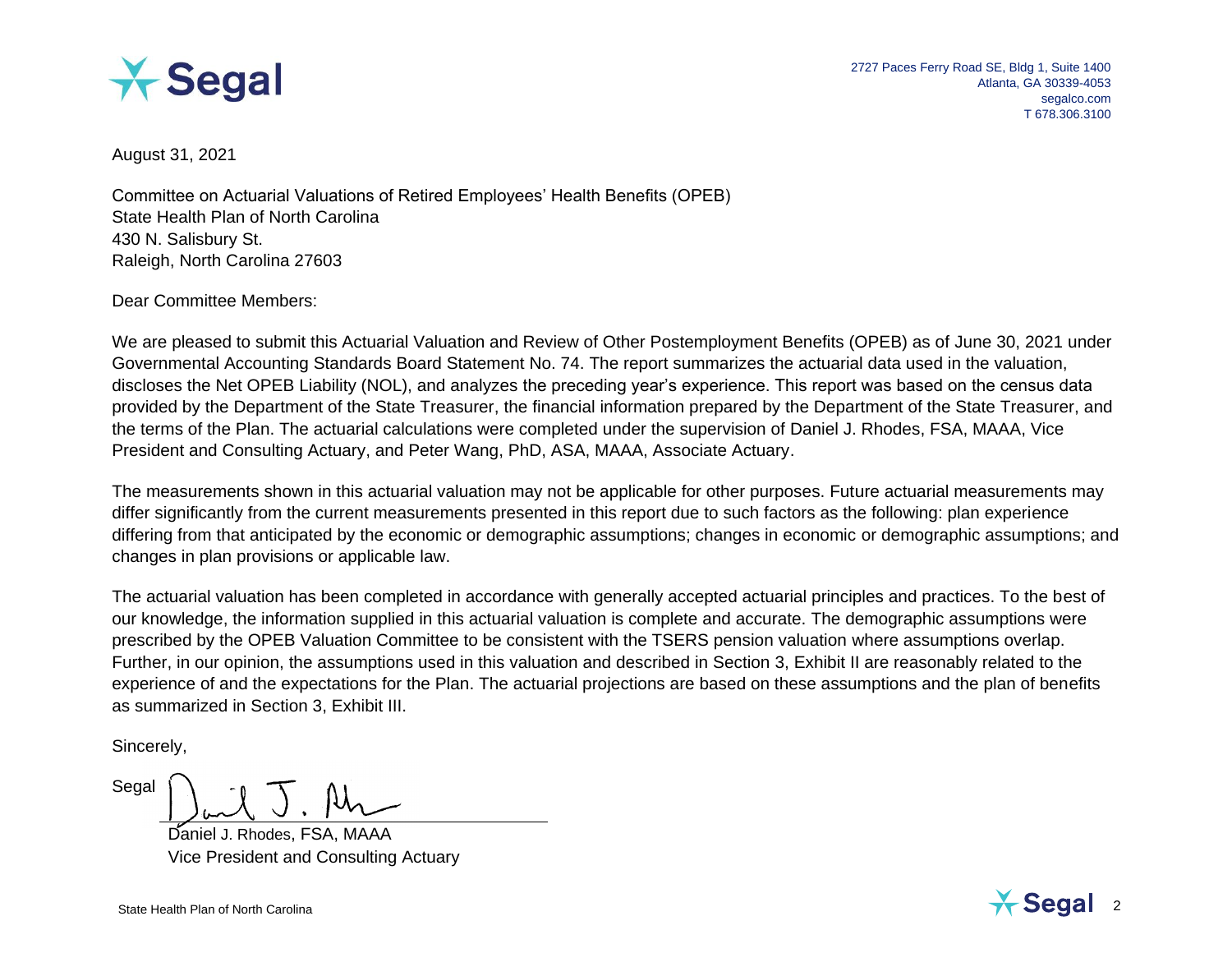## Table of Contents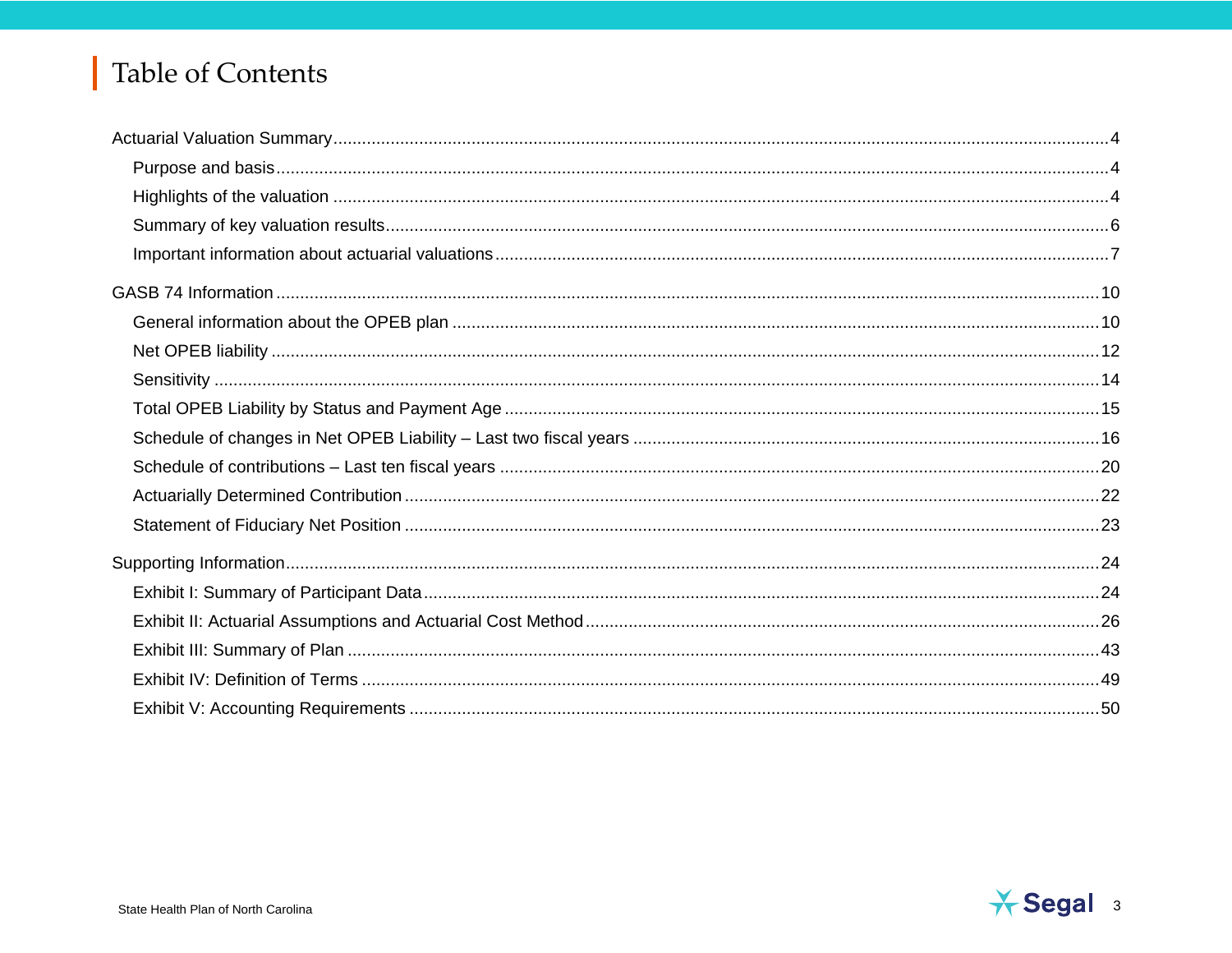# Actuarial Valuation Summary

### **Purpose and basis**

This report presents the results of our actuarial valuation of North Carolina State OPEB plan as of June 30, 2021, required by Governmental Accounting Standards Board (GASB) Statement No. 74, *Financial Reporting for Postemployment Benefit Plans Other than Pension Plans.* The actuarial computations made are for purposes of fulfilling plan accounting requirements. Determinations for purposes other than meeting financial accounting requirements may be significantly different from the results reported here.

### **Highlights of the valuation**

#### *Accounting and Financial Reporting*

- The Net OPEB Liability (NOL) as of June 30, 2021 is \$30.92 billion, an increase of \$3.18 billion, from the prior valuation NOL of \$27.74 billion. Net unfunded plan obligations had been expected to increase to \$29.05 billion, due to normal plan operations. The difference between actual and prior unfunded actuarial accrued liabilities was the net effect of several factors:
	- $\circ$  Actuarial experience losses increased the NOL by \$0.12 billion. This was the net result of (1) a liability loss (\$0.19 billion), the result of demographic changes and actual 2020 benefit payments that were different from expected, offset by (2) an asset gain (\$0.07 billion), the result of fund investment performance. We have taken these actuarial gains and losses into account in reviewing our assumptions for the current valuation.
	- $\circ$  Valuation assumption changes increased the NOL by \$1.94 billion. This was a net result of (1) a decrease in obligations due to updated demographic assumptions resulting from an experience study conducted for the five year period ended December 31, 2019 (\$0.22 billion), (2) a decrease in obligations due to lowering the valuation-year per capita health costs (\$0.64 billion), (3) an increase due to updating the migration assumption (\$1.51 billion), (4) an increase due to updating future trends (\$1.03 billion), (5) an increase due to lowering the discount rate (\$0.26 billion).
	- $\circ$  There were no material plan changes that impacted liabilities reflected in this valuation. The current plan of benefits is summarized in Exhibit III of Section 3.
	- $\circ$  At the end of June 2021, \$0.19 billion was transferred from the Public Employee Health Benefit Fund (PEHBF) to the Retiree Health Benefit Trust Fund (RHBTF) as authorized by SL 2020-48 Section 2.2b, codified as General Statute 135-48.5(a), which reduced the NOL.
- As of June 30, 2021, the ratio of assets to the Total OPEB Liability (the funded ratio) is 7.72%. This is based on the market value of assets at this point in time.

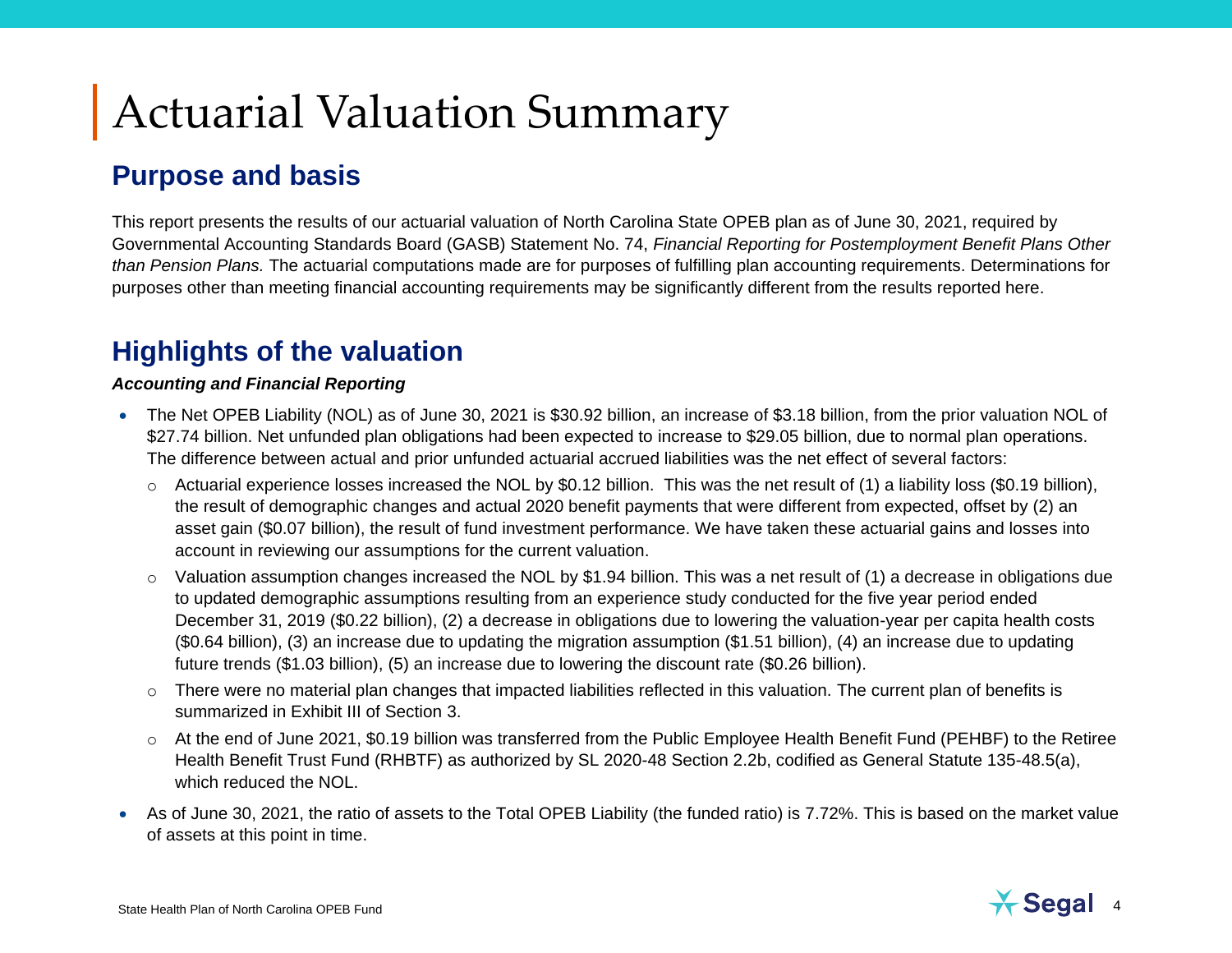The Coronavirus (COVID-19) pandemic is rapidly evolving and is having a significant impact on the US economy in 2020 and 2021, including most retiree health plans, and will likely continue to have an impact in the future. Our results do not include the impact of the following:

- Direct or indirect effects of COVID-19 on short-term health plan costs
- Short-term or long-term impacts on mortality of the covered population
- The potential for federal or state fiscal relief
- Economic or demographic impact associated with the 2021 resurgence of the virus.

In developing valuation year per capita health costs, 2020 claims experience was adjusted to account for the impact of COVID, as described on p.37.

Each of the above factors could significantly impact these results. Given the high level of uncertainty and fluidity of the current events, you may wish to consider updated estimates to monitor the plan's financial status. We will keep you updated on emerging developments.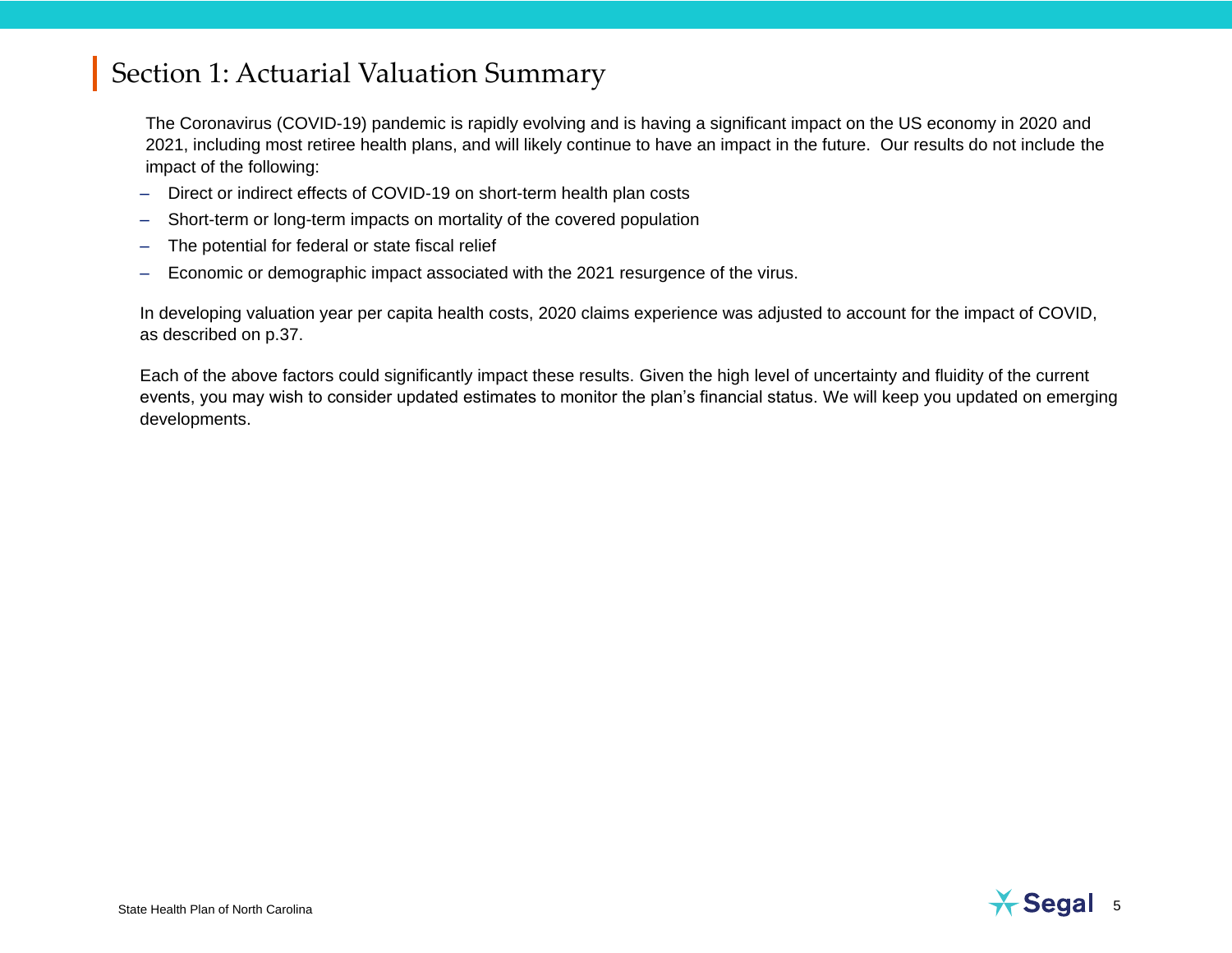## **Summary of key valuation results (in thousands)**

| <b>Measurement Date</b>          |                                                                          | June 30, 2021 | June 30, 2020 |
|----------------------------------|--------------------------------------------------------------------------|---------------|---------------|
| Disclosure elements for          | • Total OPEB Liability                                                   | \$33,500,219  | \$29,802,158  |
| fiscal year ending               | • Plan Fiduciary Net Position (Assets)                                   | 2,584,626     | 2,061,307     |
| <b>June 30:</b>                  | • Net OPEB Liability                                                     | 30,915,593    | 27,740,851    |
|                                  | • Plan Fiduciary Net Position as a percentage of Total OPEB<br>Liability | 7.72%         | 6.92%         |
|                                  | • Service Cost at Beginning of Year                                      | 1,974,212     | 1,824,174     |
|                                  | • Covered Payroll                                                        | 18,184,883    | 17,974,758    |
| <b>Schedule of contributions</b> | • Actuarially determined contributions                                   | \$3,049,625   | \$2,823,873   |
| for fiscal year ending           | • Actual contributions                                                   | 1,214,750     | 1,162,967     |
| <b>June 30:</b>                  | • Contribution deficiency / (excess)                                     | 1,834,875     | 1,660,906     |
|                                  | • Benefit Payments                                                       | 1,100,633     | 1,084,668     |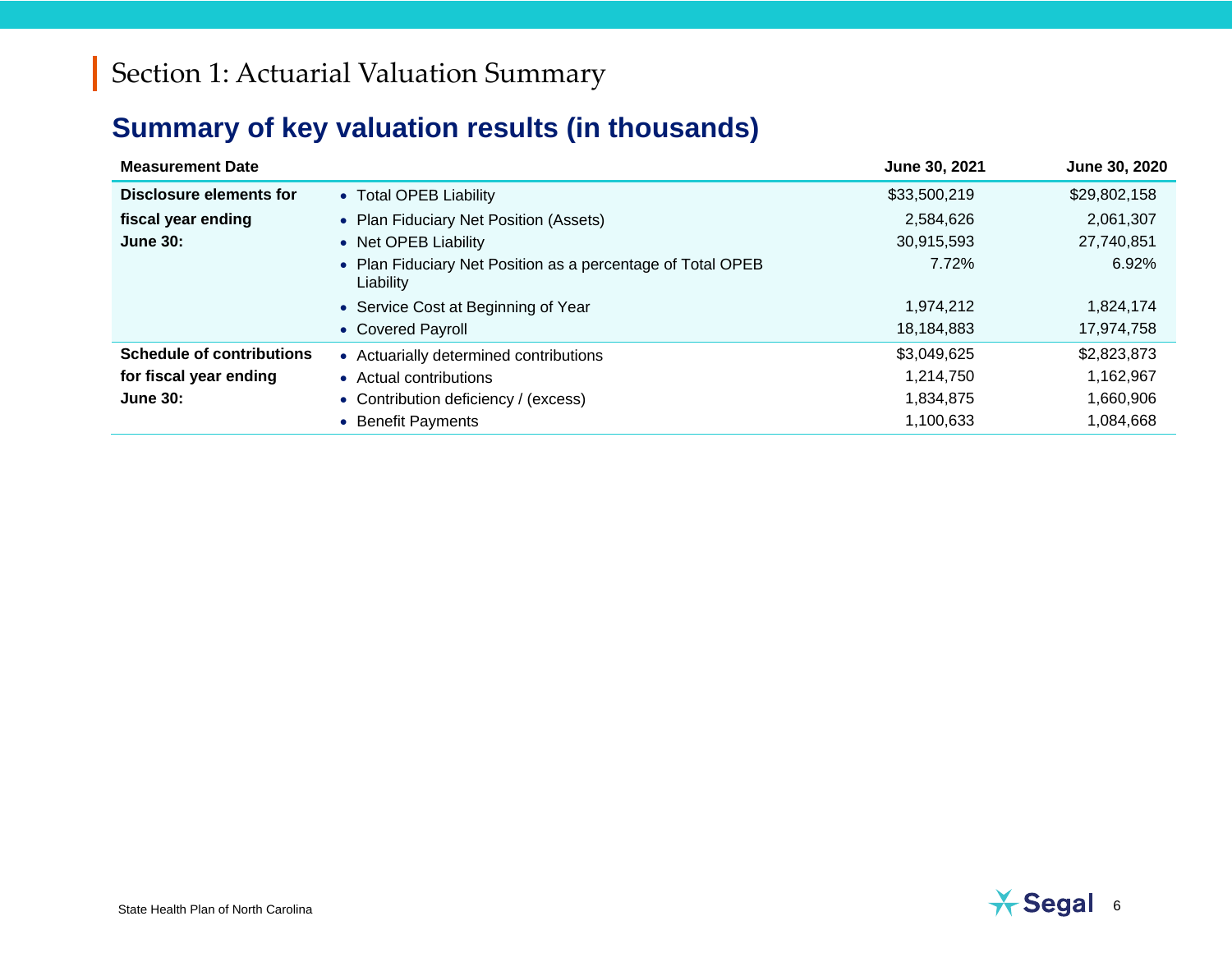### **Important information about actuarial valuations**

An actuarial valuation is a budgeting tool with respect to defining future uncertain obligations of a postretirement health plan. As such, it will never forecast the precise future stream of benefit payments. It is an estimated forecast – the actual cost of the plan will be determined by the benefits and expenses paid, not by the actuarial valuation.

In order to prepare a valuation, Segal relies on a number of input items. These include:

| <b>Plan of benefits</b>      | Plan provisions define the rules that will be used to determine benefit payments, and those rules, or the<br>interpretation of them, may change over time. Even where they appear precise, outside factors may change how<br>they operate. For example, a plan may provide health benefits to post-65 retirees that coordinates with Medicare.<br>If so, changes in the Medicare law or administration may change the plan's costs without any change in the terms<br>of the plan itself. It is important for the State to keep Segal informed with respect to plan provisions and<br>administrative procedures, and to review the plan summary included in our report to confirm that Segal has<br>correctly interpreted the plan of benefits.                                                                                                                                                                                                                                                                                                                                                                                                                                                                                                                                                                                                                                                                                                                                                                                                                                                                                                                                                                                                                                                                                                                                                                                                                      |
|------------------------------|----------------------------------------------------------------------------------------------------------------------------------------------------------------------------------------------------------------------------------------------------------------------------------------------------------------------------------------------------------------------------------------------------------------------------------------------------------------------------------------------------------------------------------------------------------------------------------------------------------------------------------------------------------------------------------------------------------------------------------------------------------------------------------------------------------------------------------------------------------------------------------------------------------------------------------------------------------------------------------------------------------------------------------------------------------------------------------------------------------------------------------------------------------------------------------------------------------------------------------------------------------------------------------------------------------------------------------------------------------------------------------------------------------------------------------------------------------------------------------------------------------------------------------------------------------------------------------------------------------------------------------------------------------------------------------------------------------------------------------------------------------------------------------------------------------------------------------------------------------------------------------------------------------------------------------------------------------------------|
| <b>Participant data</b>      | An actuarial valuation for a plan is based on data provided to the actuary by the plan. Segal does not audit such<br>data for completeness or accuracy, other than reviewing it for obvious inconsistencies compared to prior data and<br>other information that appears unreasonable. It is not necessary to have perfect data for an actuarial valuation: the<br>valuation is an estimated forecast, not a prediction. The uncertainties in other factors are such that even perfect<br>data does not produce a "perfect" result. Notwithstanding the above, it is important for Segal to receive the best<br>possible data and to be informed about any known incomplete or inaccurate data.                                                                                                                                                                                                                                                                                                                                                                                                                                                                                                                                                                                                                                                                                                                                                                                                                                                                                                                                                                                                                                                                                                                                                                                                                                                                      |
| <b>Assets</b>                | The valuation is based on the market value of assets as of the valuation date, as provided by the State.                                                                                                                                                                                                                                                                                                                                                                                                                                                                                                                                                                                                                                                                                                                                                                                                                                                                                                                                                                                                                                                                                                                                                                                                                                                                                                                                                                                                                                                                                                                                                                                                                                                                                                                                                                                                                                                             |
| <b>Actuarial assumptions</b> | In preparing an actuarial valuation, Segal starts by developing a forecast of the benefits to be paid to existing plan<br>participants for the rest of their lives and the lives of their beneficiaries. To determine the future costs of benefits,<br>Segal collects claims, premiums, and enrollment data in order to establish a baseline cost for the valuation<br>measurement, and then develops short- and long-term health care cost trend rates to project increases in costs in<br>future years. This forecast also requires actuarial assumptions as to the probability of death, disability, withdrawal,<br>and retirement of each participant for each year, as well as forecasts of the plan's benefits for each of those<br>events. The forecasted benefits are then discounted to a present value, typically based on an estimate of the rate<br>of return that will be achieved on the plan's assets or, if there are no assets, a rate of return based on a yield or<br>index rate for 20-year, tax-exempt general obligation municipal bonds with an average rating of AA/Aa or higher<br>(or equivalent quality on another rating scale). All of these factors are uncertain and unknowable. Thus, there will<br>be a range of reasonable assumptions, and the results may vary materially based on which assumptions the<br>actuary selects within that range. That is, there is no right answer (except with hindsight). It is important for any<br>user of an actuarial valuation to understand and accept this constraint. The actuarial model necessarily uses<br>approximations and estimates that may lead to significant changes in our results but will have no impact on the<br>actual cost of the plan. In addition, the actuarial assumptions may change over time, and while this can have a<br>significant impact on the reported results, it does not mean that the previous assumptions or results were<br>unreasonable or wrong. |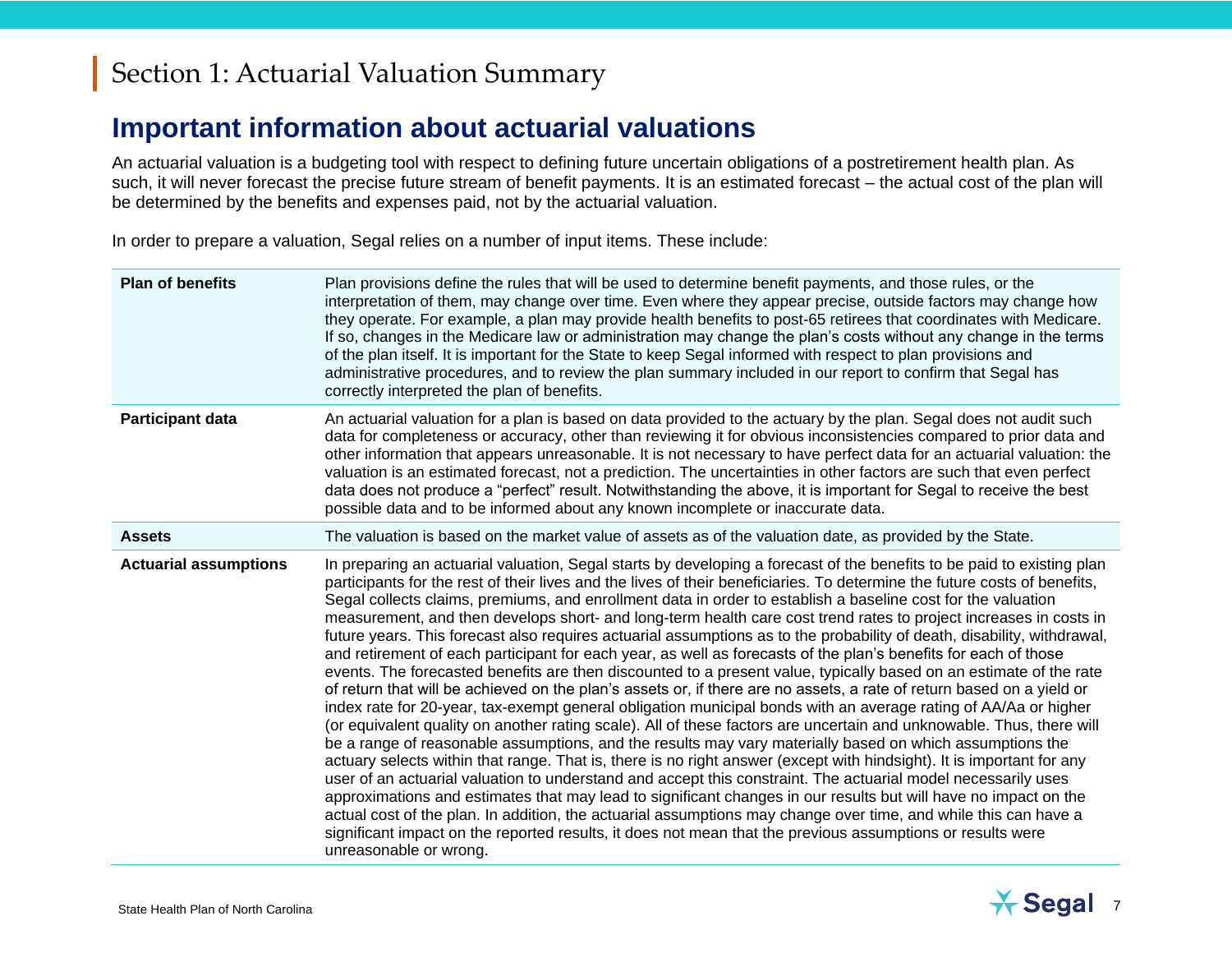The user of Segal's actuarial valuation (or other actuarial calculations) should keep the following in mind:

The actuarial valuation is prepared for use by the State financial officers. It includes information for compliance with accounting standards and for the plan's auditor. Segal is not responsible for the use or misuse of its report, particularly by any other party.

If the State is aware of any event or trend that was not considered in this valuation that may materially change the results of the valuation, Segal should be advised, so that we can evaluate it.

An actuarial valuation is a measurement at a specific date – it is not a prediction of a plan's future financial condition. Accordingly, Segal did not perform an analysis of the potential range of financial measurements, except where otherwise noted. The actual long-term cost of the plan will be determined by the actual benefits and expenses paid and the actual investment experience of the plan.

Critical events for a plan include, but are not limited to, decisions about changes in benefits and contributions. The basis for such decisions needs to consider many factors such as the risk of changes in plan enrollment, emerging claims experience, health care trend, and investment losses, not just the current valuation results.

Segal does not provide investment, legal, accounting, or tax advice. Segal's valuation is based on our understanding of applicable guidance in these areas and of the plan's provisions, but they may be subject to alternative interpretations. The State should look to their other advisors for expertise in these areas.

While Segal maintains extensive quality assurance procedures, an actuarial valuation involves complex computer models and numerous inputs. In the event that an inaccuracy is discovered after presentation of Segal's valuation, Segal may revise that valuation or make an appropriate adjustment in the next valuation.

Segal's report shall be deemed to be final and accepted by the State upon delivery and review. The State should notify Segal immediately of any questions or concerns about the final content.

As Segal has no discretionary authority with respect to the management or assets of the Plan, it is not a fiduciary in its capacity as actuaries and consultants with respect to the Plan.

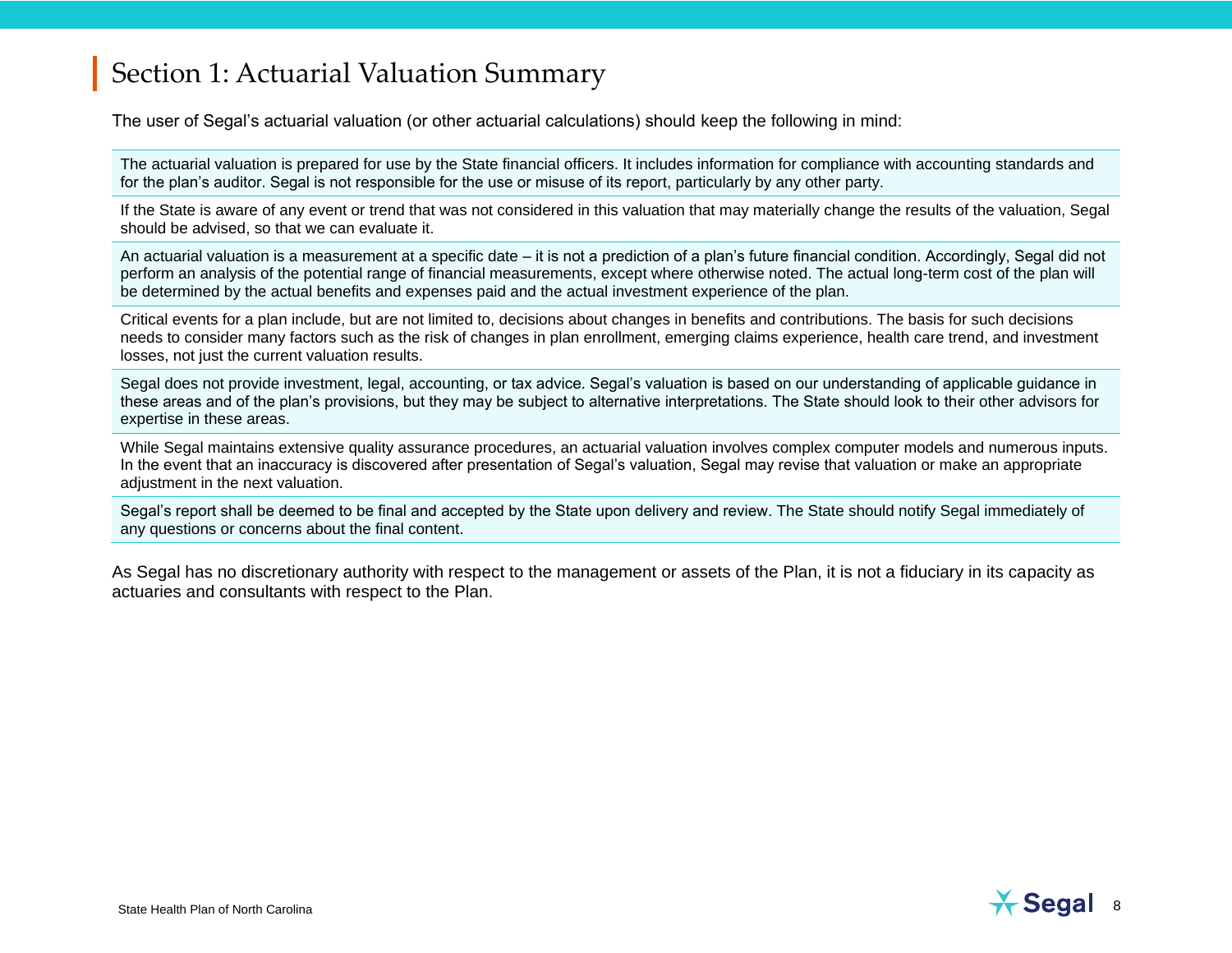#### *Actuarial Certification August 31, 2021*

This is to certify that Segal has conducted an actuarial valuation of certain benefit obligations of State Health Plan of North Carolina other postemployment benefit programs as of June 30, 2021, in accordance with generally accepted actuarial principles and practices. The actuarial calculations presented in this report have been made on a basis consistent with our understanding of GASB Statement 74 for the determination of the liability for postemployment benefits other than pensions.

The actuarial valuation is based on the plan of benefits verified by the State Health Plan and reliance on participant, premium, claims and expense data provided by the Plan or from vendors employed by the Plan. Segal does not audit the data provided. The accuracy and comprehensiveness of the data is the responsibility of those supplying the data. Segal, however, does review the data for reasonableness and consistency.

The actuarial computations made are for purposes of fulfilling plan accounting and funding requirements. Determinations for purposes other than meeting financial accounting and funding requirements may be significantly different from the results reported here. Accordingly, additional determinations may be needed for other purposes, such as judging benefit security at termination of the plan, or determining short-term cash flow requirements.

Future actuarial measurements may differ significantly from the current measurements presented in this report due to such factors as the following: retiree group benefits program experience or rates of return on assets differing from that anticipated by the assumptions; changes in assumptions; increases or decreases expected as part of the natural operation of the methodology used for these measurements (such as the end of an amortization period); and changes in retiree group benefits program provisions or applicable law. Retiree group benefits models necessarily rely on the use of approximations and estimates, and are sensitive to changes in these approximations and estimates. Small variations in these approximations and estimates may lead to significant changes in actuarial measurements. The scope of the assignment did not include performing an analysis of the potential change of such future measurements except where noted.

To the best of our knowledge, this report is complete and accurate and in our opinion presents the information necessary to comply with GASB Statement 74 with respect to the benefit obligations addressed. The signing actuaries are members of the Society of Actuaries, the American Academy of Actuaries, and other professional actuarial organizations and collectively meet the "General Qualification Standards for Statements of Actuarial Opinions" to render the actuarial opinion contained herein.

Daniel J. Rhodes, FSA, MAAA Peter Wang, PhD, ASA, Peter Wang, PhD, ASA, Vice President and Consulting Actuary **Associate Actuary** 

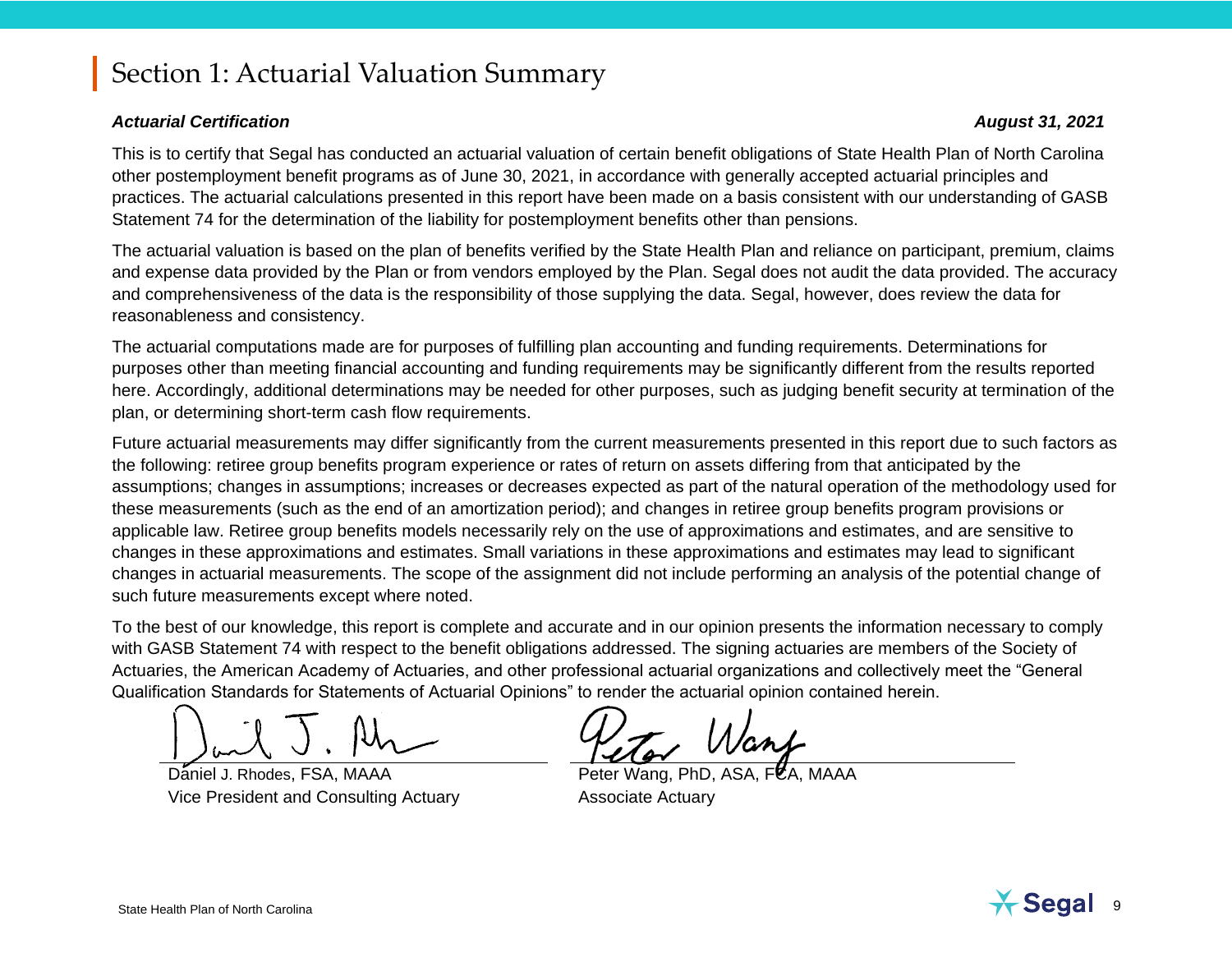# GASB 74 Information

### **General information about the OPEB plan**

#### **Plan Description**

*Plan administration.* The State administers the OPEB plan-a multiple employer cost-sharing OPEB plan that is used to provide postemployment benefits other than pensions for permanent full-time general employees. Management of the OPEB plan is governed by North Carolina General Statutes.

*Plan membership.* Plan membership consisted of the following:

|                                          | As of<br>December 31, 2020 | As of<br>December 31, 2019 |
|------------------------------------------|----------------------------|----------------------------|
| <b>Number of retirees</b>                | 212,915                    | 209,980                    |
| <b>Number of spouses</b>                 | 21.241                     | 18,367                     |
| <b>Number of surviving spouses</b>       | 2,877                      | 2,877                      |
| Number of inactive vested                | 47,306                     | 45,096                     |
| <b>Number of actives</b>                 | 344,085                    | 348,905                    |
| Total number of participants and spouses | 628,424                    | 625,225                    |

*Benefits provided.* The Plan benefits employees and former employees of the State, the University of North Carolina System, community colleges, and certain other component units. In addition, Local Education Agencies (LEAs), charter schools, and some select local governments that are not part of the financial reporting entity also participate.

Health benefit programs and premium rates are determined by the State Treasurer upon approval of the Board of Trustees. Plan benefits received by retired employees and disabled employees are other postemployment benefits (OPEB). The healthcare benefits for retired and disabled employees who are not eligible for Medicare are the same as for active employees, a choice between the self-funded 80/20 and 70/30 Preferred Provider Organization (PPO) Plans. The plan options change when former employees become eligible for Medicare. Medicare retirees have the option of selecting one of two fully insured Medicare Advantage/Prescription Drug Plan (MA-PDP) options or the self-funded 70/30 PPO plan option that is also offered to non-Medicare members. If the 70/30 Plan is selected by a Medicare retiree, the self-funded State Health Plan coverage is secondary to Medicare.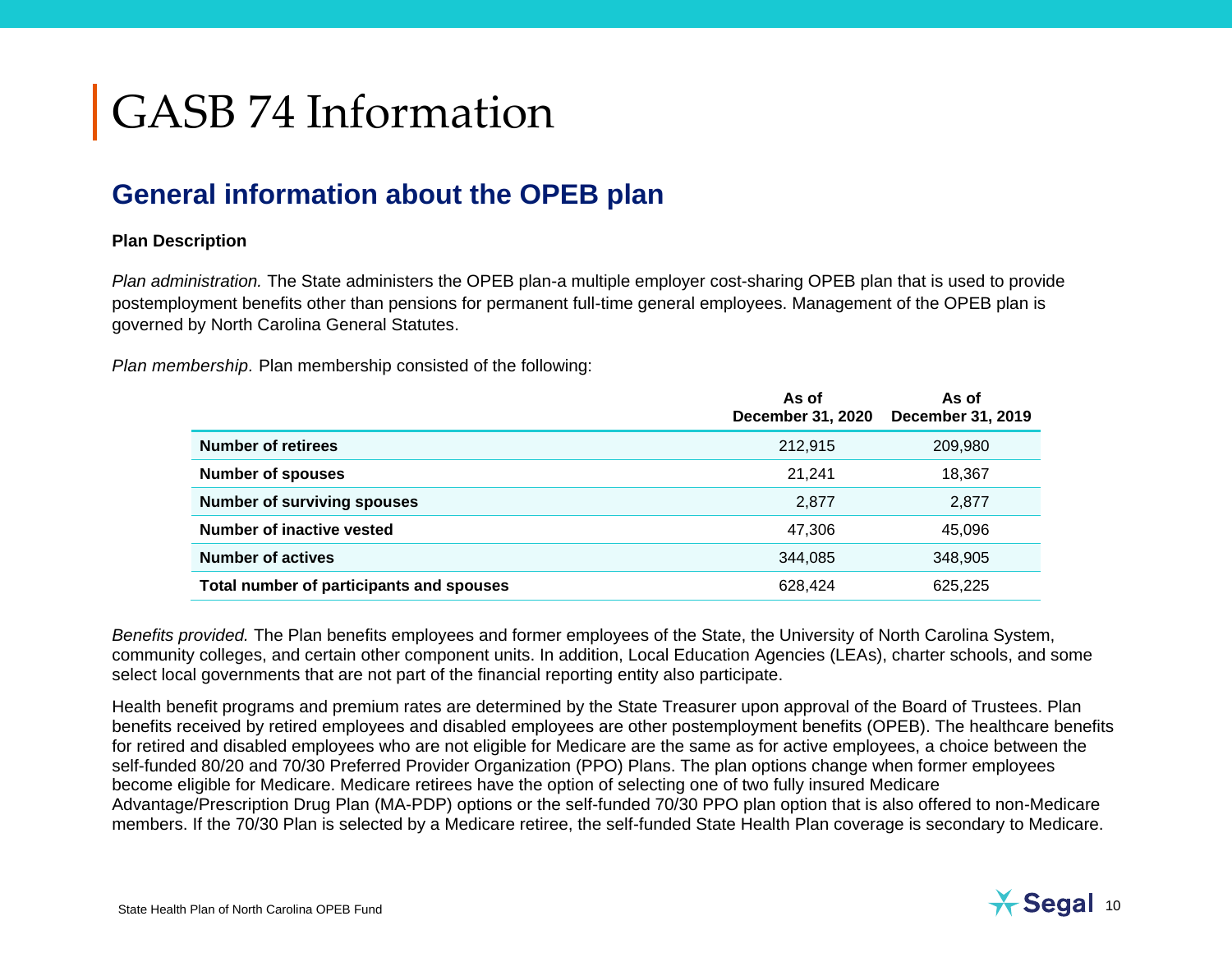*State Contributions.* The Plan is funded by both employer contributions and premiums charged to retirees and their spouses and dependents. A percent of pay is charged to each participating employer; the rate was 6.47% for fiscal 2020 and 6.68% for fiscal 2021. As of the measurement date, the General Assembly has not finalized the fiscal 2022 budget, and employers are still currently contributing at the 6.68% level from the prior fiscal year. Premiums are charged to retirees, and vary based on the coverage selected. The premiums for spouses are much higher than the premiums for retirees. Additional contributions of \$475.2 million and \$187.0 million were made in FY 2020 and FY 2021, and are not assumed to recur in the future. The RHBTF may also be funded through the Unfunded Liability Solvency Reserve as stated in G.S 143C-4-10. As of June 30, 2021, there has been no increase in the Plan Fiduciary Net Position sourced from the Unfunded Liability Solvency Reserve.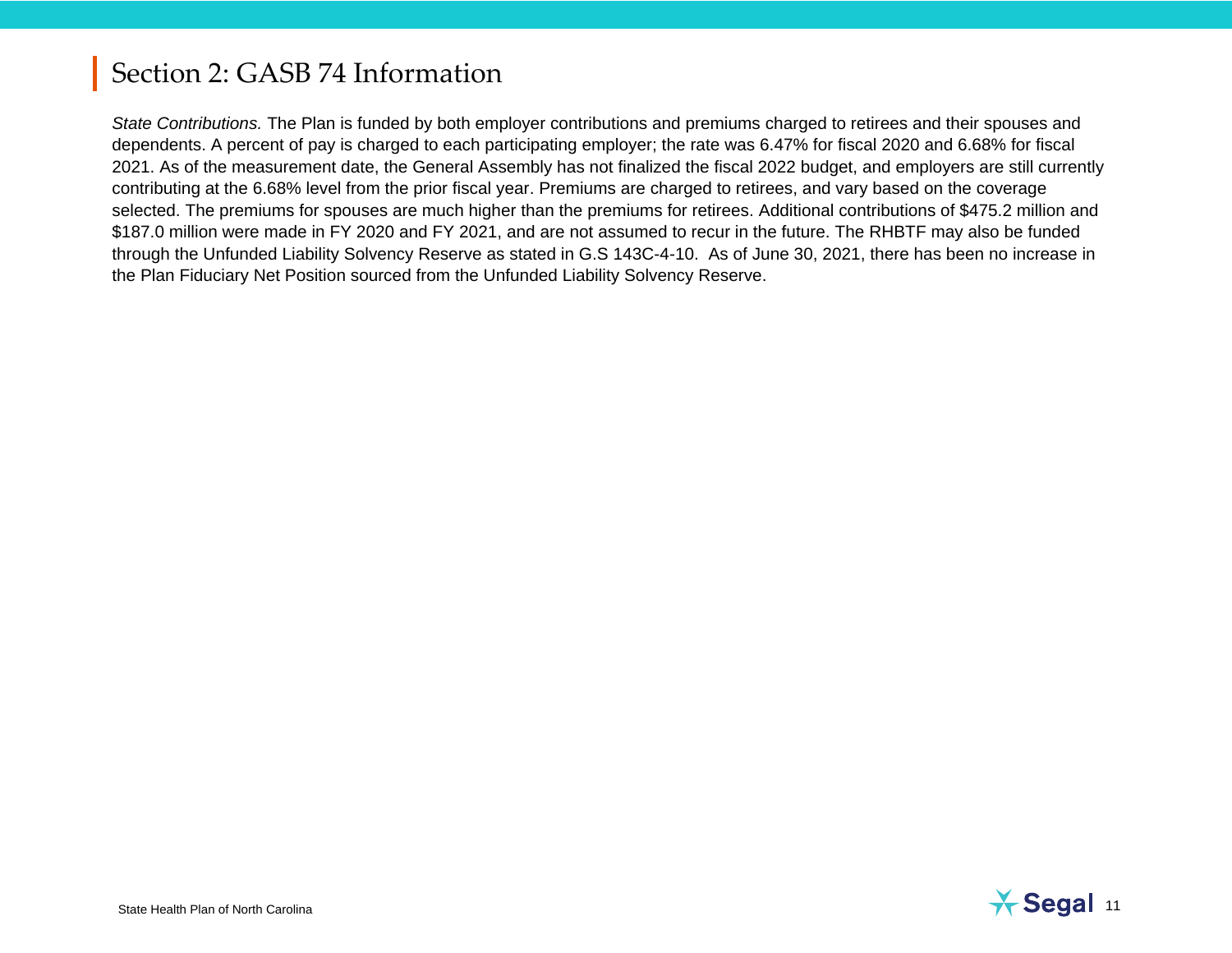### **Net OPEB liability (in thousands)**

| <b>Measurement Date</b>                                                 | June 30, 2021 | June 30, 2020 |
|-------------------------------------------------------------------------|---------------|---------------|
| <b>Components of the Net OPEB Liability</b>                             |               |               |
| <b>Total OPEB Liability</b>                                             | \$33,500,219  | \$29,802,158  |
| <b>Plan Fiduciary Net Position</b>                                      | 2,584,626     | 2,061,307     |
| Net OPEB Liability                                                      | 30,915,593    | 27,740,851    |
| Plan Fiduciary Net Position as a percentage of the Total OPEB Liability | 7.72%         | 6.92%         |

The Net OPEB Liability was measured as of June 30, 2021 and 2020. Plan Fiduciary Net Position (plan assets) was valued as of the measurement dates and the Total OPEB Liability was determined from actuarial valuations using data as of December 31, 2020 and 2019, respectively.

*Actuarial assumptions.* The Total OPEB Liability was measured by an actuarial valuation as of December 31, 2020, and rolled forward to June 30, 2021, using the following actuarial assumptions, applied to all periods included in the measurement, unless otherwise specified:

| <b>Inflation</b>                   | 2.50%                                                                                                                                                                                                                                                         |
|------------------------------------|---------------------------------------------------------------------------------------------------------------------------------------------------------------------------------------------------------------------------------------------------------------|
| <b>Salary increases</b>            | Teachers: 7.30% grading down to 3.25%<br>Law Enforcement Officers: 8.05% grading down to 3.25%<br>General Employees: 6.25% grading down to 3.25%<br>Other Education Employees: 7.50% grading down to 3.25%                                                    |
| <b>Discount rate</b>               | 2.16% for fiscal 2021, 2.21% for fiscal 2020                                                                                                                                                                                                                  |
| <b>Healthcare cost trend rates</b> |                                                                                                                                                                                                                                                               |
| <b>Medical (Non-MA)</b>            | 6.00% grading down to 5.00% by 2026                                                                                                                                                                                                                           |
| <b>Prescription drug (Non-MA)</b>  | 9.50% grading down to 5.00% by 2030                                                                                                                                                                                                                           |
| <b>Medicare Advantage</b>          | Rates are guaranteed for 2021-2025; 5.00% for years after 2026                                                                                                                                                                                                |
| <b>Administrative costs</b>        | 3.00%                                                                                                                                                                                                                                                         |
| <b>Mortality rates</b>             | Pub-2010 Healthy Annuitant Mortality Table for males and females, adjusted<br>for classification for some Participants, further adjusted with scaling factors<br>varying by participant group, and projected for mortality improvement using<br>Scale MP-2019 |

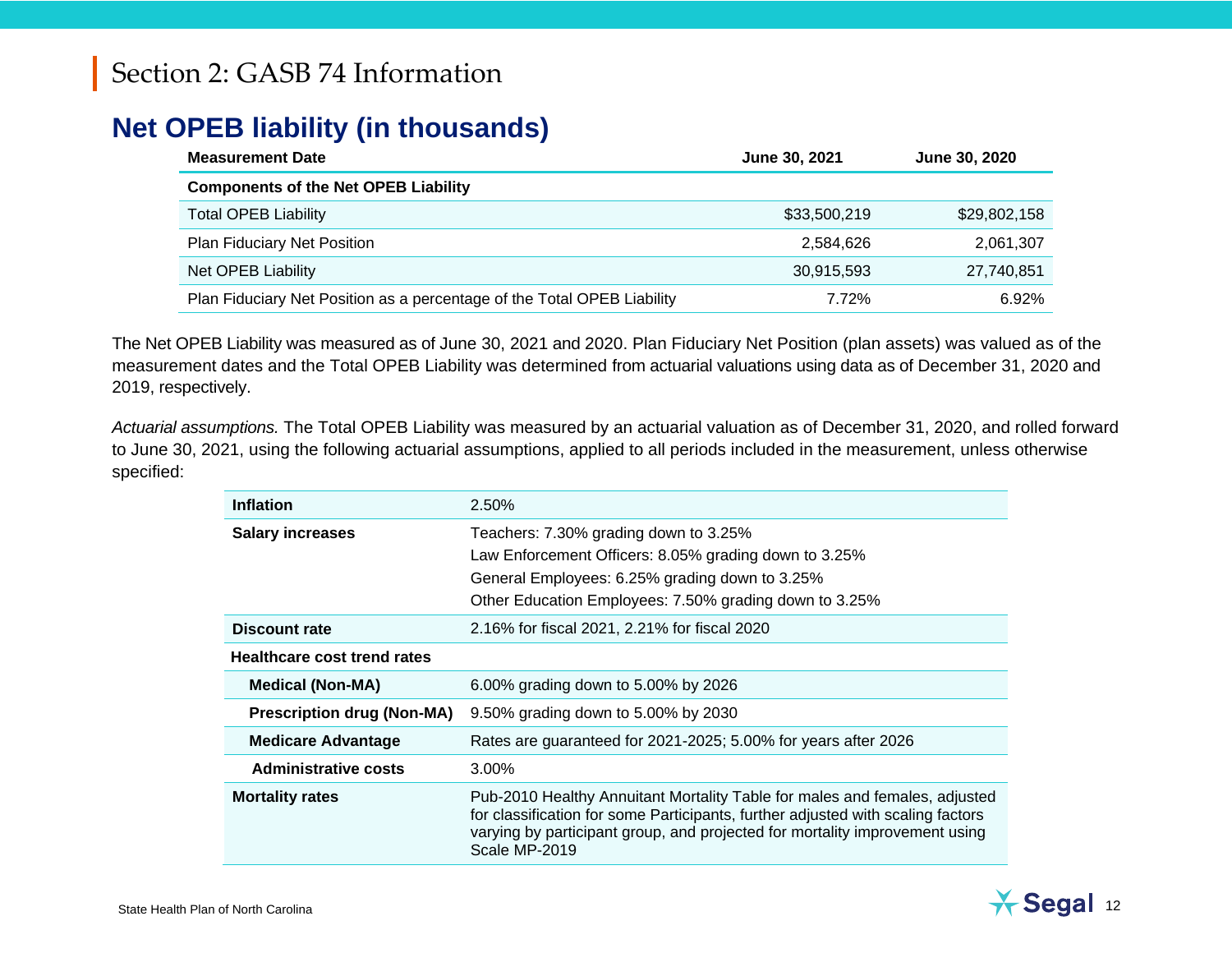The actuarial assumptions used in the June 30, 2021 valuation were based on the results of an actuarial experience study performed by Cavanaugh Macdonald for the period January 1, 2015 to December 31, 2019.

The Plan does not have a funding policy that covers both the Normal Cost and a payment toward the unfunded liability. The plan is funded based on contributions set each year to target the projected benefit payments for the year and investment returns and current plan assets do not fund a material portion of long-term projected benefits. As such, we have not calculated a blended discount rate.

Detailed information regarding all actuarial assumptions can be found in Section 3, Exhibit II.

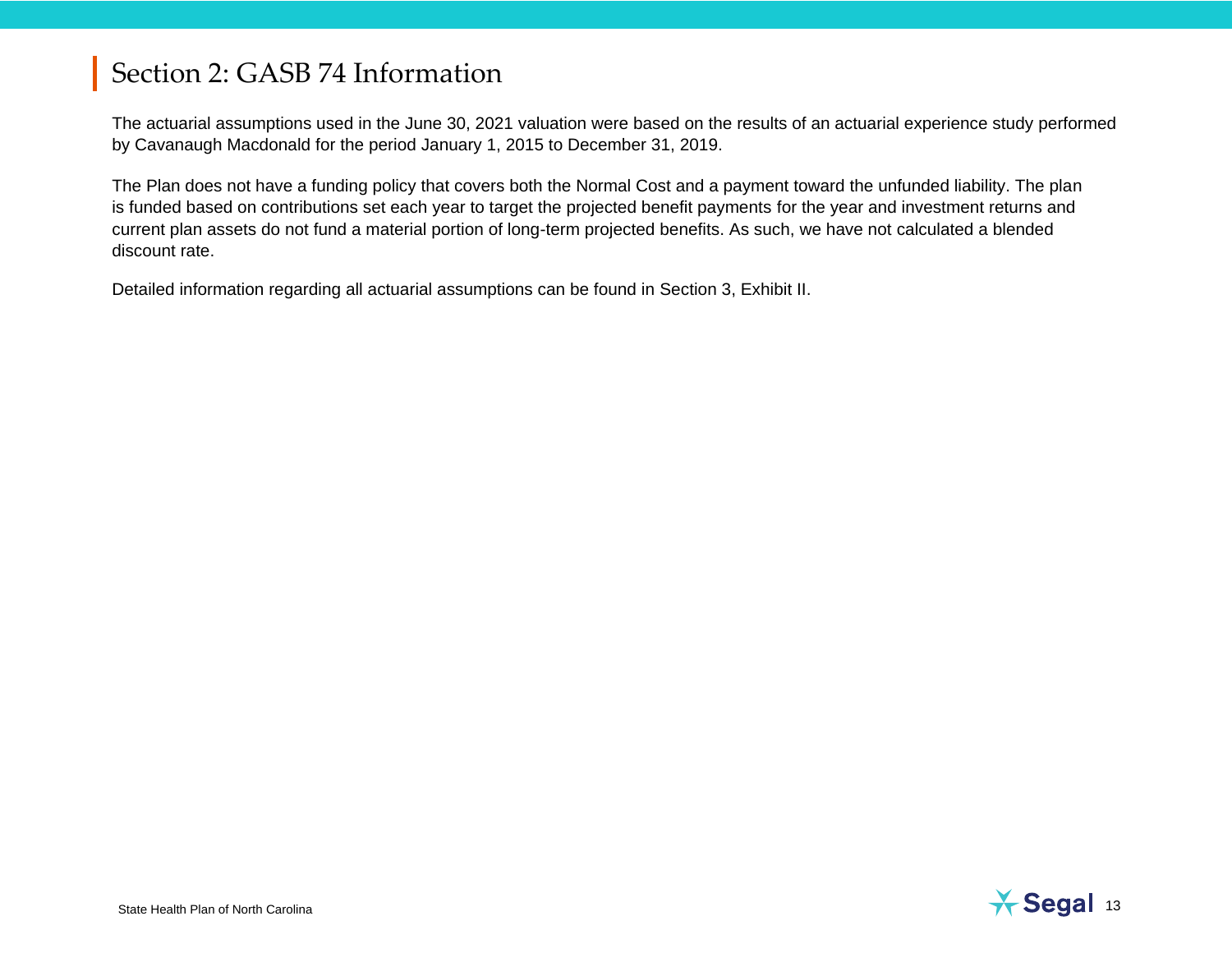### **Sensitivity (in thousands)**

The following presents the NOL of the State as well as what the State's NOL would be if it were calculated using a discount rate that is 1-percentage-point lower (1.16%) or 1-percentage-point higher (3.16%) than the current rate. Also, shown is the NOL as if it were calculated using healthcare cost trend rates that were 1-percentage-point lower or 1-percentage-point higher than the current healthcare trend rates.

|                                   | 1% Decrease<br>(1.16%)                                          | <b>Current</b><br><b>Discount Rate</b><br>(2.16%)               | 1% Increase<br>(3.16%)                                          |
|-----------------------------------|-----------------------------------------------------------------|-----------------------------------------------------------------|-----------------------------------------------------------------|
| Net OPEB Liability (in thousands) | \$36,773,649                                                    | \$30,915,593                                                    | \$26,171,227                                                    |
|                                   | 1% Decrease in<br><b>Health Care Cost</b><br><b>Trend Rates</b> | <b>Current</b><br><b>Health Care Cost</b><br><b>Trend Rates</b> | 1% Increase in<br><b>Health Care Cost</b><br><b>Trend Rates</b> |
| Net OPEB Liability (in thousands) | \$25,036,417                                                    | \$30,915,593                                                    | \$38,714,862                                                    |

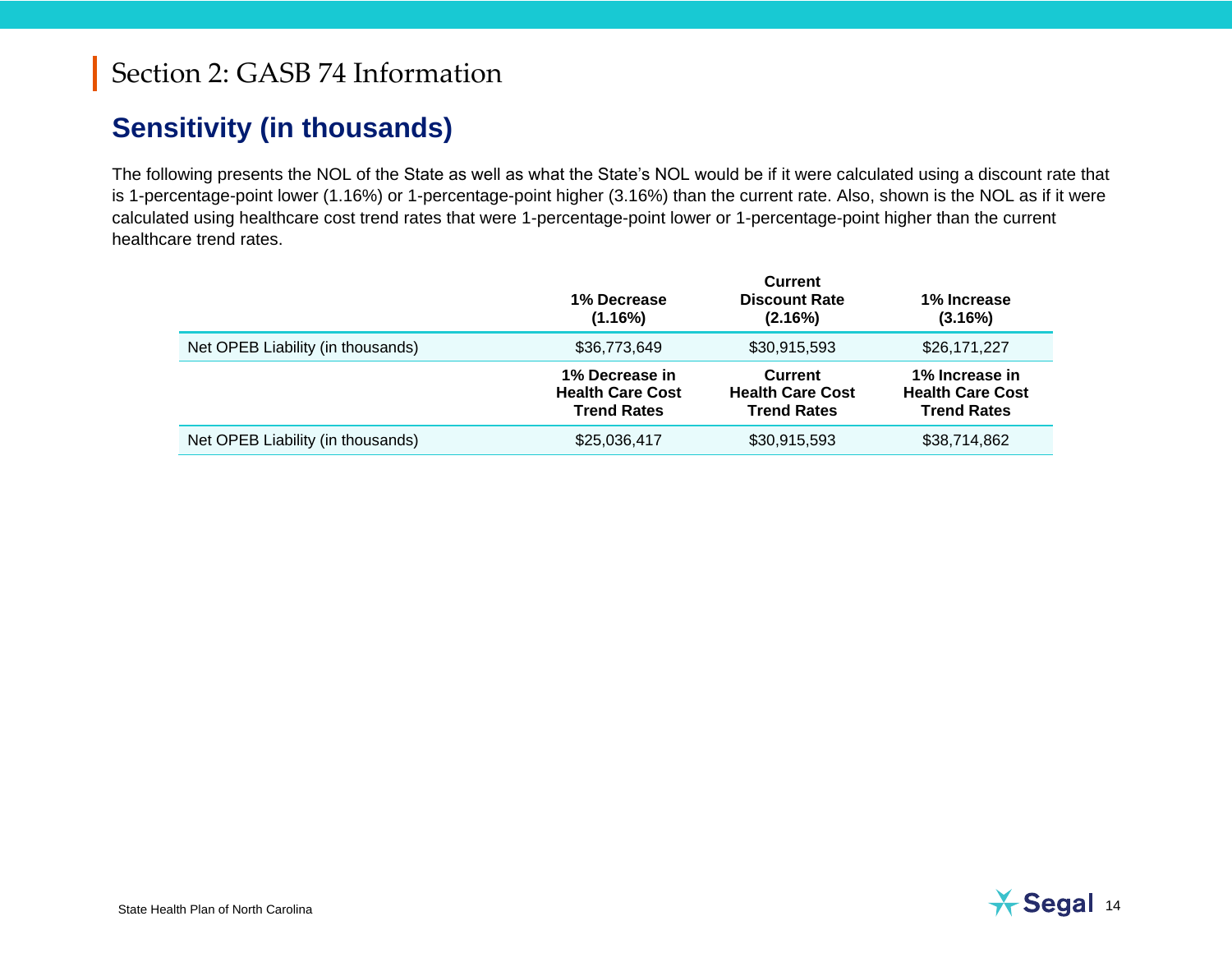### **Total OPEB Liability by Status and Payment Age (in thousands)**

The following presents a breakdown of Total OPEB Liability as of June 30, 2021 by participant status (active, retired, etc.) and payment age (pre-65 and post-65).

| <b>Total OPEB Liability</b> | <b>Pre-65</b> | Post-65      | <b>Total</b> |
|-----------------------------|---------------|--------------|--------------|
| <b>Active</b>               | \$12,381,837  | \$8,001,154  | \$20,382,991 |
| <b>Vested</b>               | 1,758,732     | 2,493,162    | 4,251,894    |
| <b>Retired</b>              | 2,356,535     | 5,968,924    | 8,325,459    |
| <b>Beneficiary</b>          | 7.274         | 7.594        | 14,868       |
| <b>Disabled</b>             | 196,100       | 328,907      | 525,007      |
| <b>Total</b>                | \$16,700,478  | \$16,799,741 | \$33,500,219 |

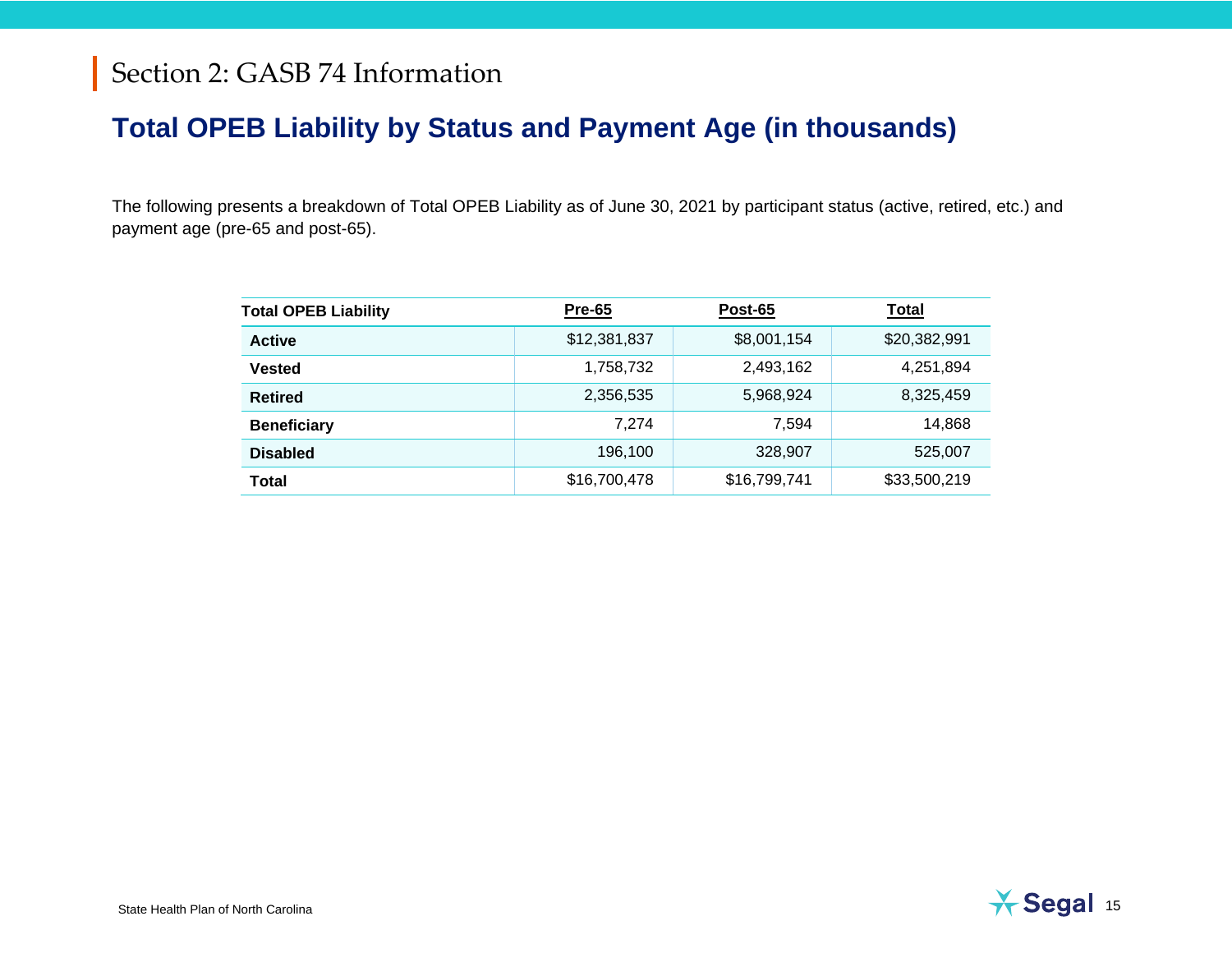### **Schedule of changes in Net OPEB Liability – Last two fiscal years (in thousands)**

| <b>Measurement Date</b>                                                 | June 30, 2021 | June 30, 2020 |
|-------------------------------------------------------------------------|---------------|---------------|
| <b>Total OPEB Liability</b>                                             |               |               |
| Service cost                                                            | \$1,974,212   | \$1,824,174   |
| Interest                                                                | 690,162       | 1,203,196     |
| Change of benefit terms                                                 | 0             | 224,085       |
| Differences between expected and actual experience                      | 194,899       | 30,157        |
| Changes of assumptions                                                  | 1,939,421     | (5,489,969)   |
| Benefit payments, including refunds of member contributions             | (1,100,633)   | (1,084,668)   |
| Net change in Total OPEB Liability                                      | \$3,698,061   | (\$3,293,025) |
| Total OPEB Liability - beginning                                        | 29,802,158    | 33,095,183    |
| Total OPEB Liability - ending                                           | \$33,500,219  | \$29,802,158  |
| <b>Plan Fiduciary Net Position</b>                                      |               |               |
| Contributions - employer                                                | \$1,214,750   | \$1,162,967   |
| Contributions - employee                                                | 0             | 0             |
| Net investment income                                                   | 222,377       | 52,286        |
| Benefit payments, including refunds of member contributions             | (1, 100, 633) | (1,084,668)   |
| Administrative expense                                                  | (175)         | (162)         |
| Other                                                                   | 187,000       | 475,200       |
| Net change in Plan Fiduciary Net Position                               | \$523,319     | \$605,623     |
| Plan Fiduciary Net Position - beginning                                 | 2,061,307     | 1,455,684     |
| Plan Fiduciary Net Position - ending                                    | \$2,584,626   | \$2,061,307   |
| Net OPEB Liability - ending                                             | \$30,915,593  | \$27,740,851  |
| Plan Fiduciary Net Position as a percentage of the Total OPEB Liability | 7.72%         | 6.92%         |
| Covered payroll <sup>1</sup>                                            | \$18,184,883  | \$17,974,758  |
| Plan Net OPEB Liability as percentage of covered payroll                | 170.01%       | 154.33%       |

<sup>1</sup> Covered payroll is estimated for both 2020 and 2021

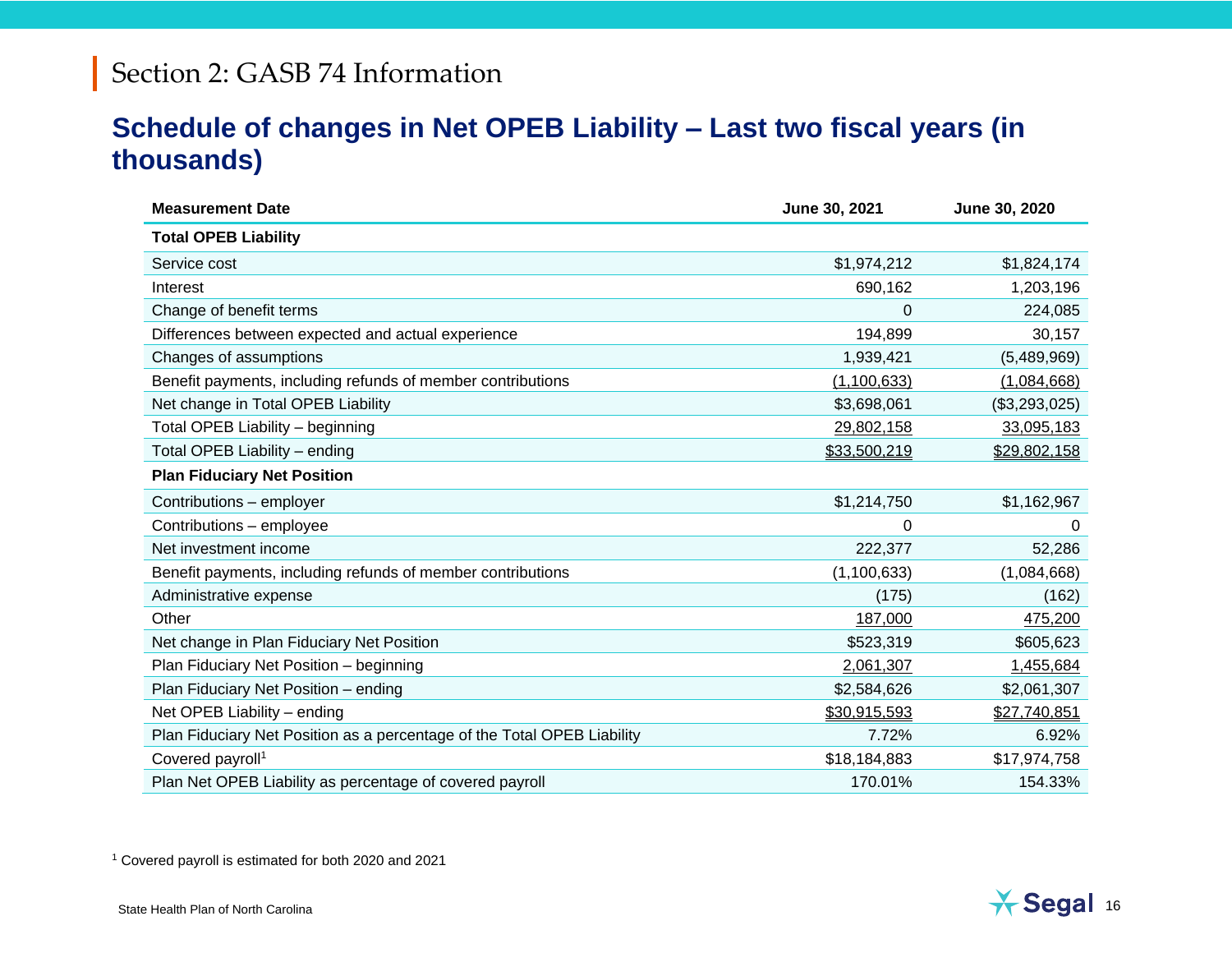#### **Notes to Schedule:**

#### **Benefit Changes reflected in the June 30, 2021 Net OPEB Liability:**

No material changes reflected. (A change in copays for diagnostic colonoscopies had no material impact on liabilities.)

#### **Changes in assumptions reflected in the June 30, 2021 Net OPEB Liability:**

- The discount rate was updated, changing from 2.21% to 2.16%, based on changes in the Bond Buyer 20-year GO index rate, as selected by the State's OPEB Valuation Committee.
- The medical and prescription drug claims cost were changed based on most recent experience.
- Medical and prescription drug trend rates were changed to current schedule.
- Enrollment assumptions were updated to model expected migrations among plan options over the next five years.
- The following demographic and economic assumptions were updated based on the results of an actuarial experience study for the period ending December 31, 2019.
	- o Mortality and mortality improvement scale
	- o Turnover
	- o Disability
	- o Retirement
	- o Inflation
	- o Salary scale

#### **Benefit Changes reflected in the June 30, 2020 Net OPEB Liability:**

Effective January 1, 2020:

- $\triangleright$  For the 80/20 Plan:
	- Inpatient Mental Health/Substance Abuse copay changed from \$450 plus deductible and coinsurance to \$300 plus deductible and coinsurance
- $\triangleright$  For the 70/30 Plan:
	- Deductible changed from \$1,080/\$3,240 to \$1,500/\$4,500
	- Out-of-Pocket Maximum changed from Medical of \$4,388/\$13,164 and Rx of \$3,360/\$10,080 to Combined Medical and Rx of \$5,900/\$16,300
	- Preventive care covered at 100% (\$0 copay)
	- Primary Care Provider copay changed from \$40 to \$45 (for non-designated Blue Option) and (\$30 for designated Blue Option)

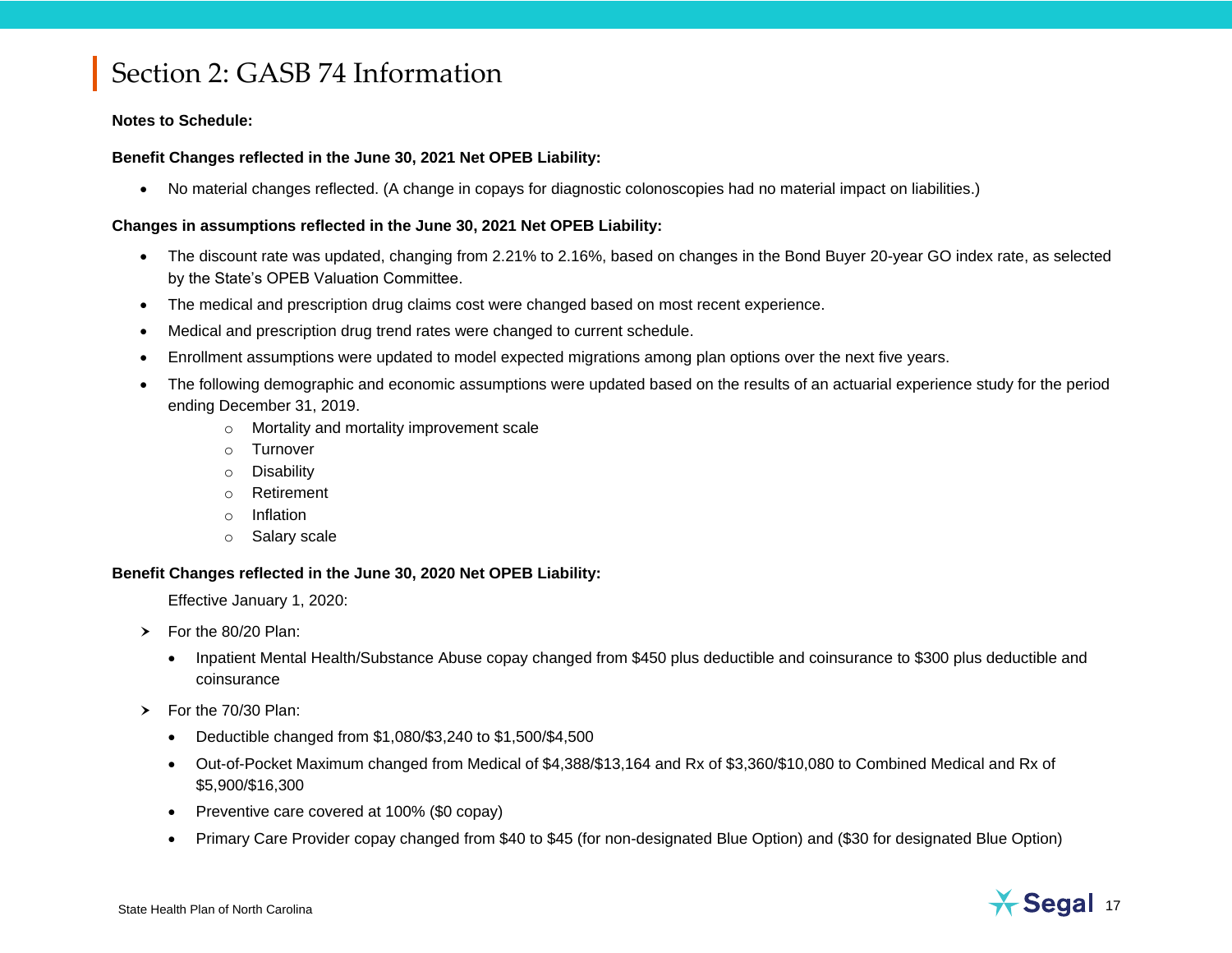- Pharmacy Tier changes as follows:
	- o Tier 3: from \$74 to deductible and coinsurance
	- o Tier 4: from 10% up to \$100 to \$200
	- o Tier 5: from 25% up to \$103 to \$350
	- o Tier 6: from 25% up to \$133 to deductible and coinsurance

Effective January 1, 2021:

- $\triangleright$  For the 80/20 Plan:
	- Copays for designated PCP, Specialists, and Therapy changed from \$10/\$80/\$52 to \$0/\$40/\$26, respectively, for Clear Pricing Project (CPP) Providers
	- Preferred and non-preferred insulin changed from coverage as Tier 2/Tier 3 drug to coverage at 100% (\$0 copay)
- $\triangleright$  For the 70/30 Plan:
	- Copays for designated PCP, Specialists, and Therapy changed from \$30/\$94/\$72 to \$0/\$47/\$36, respectively, for CPP Providers
	- Preferred and non-preferred insulin changed from coverage as Tier 2/Tier 3 drug to coverage at 100% (\$0 copay)
- For the Medicare Advantage Enhanced Plan:
	- Primary Care Provider copay changed from \$15 to \$10
	- Inpatient Hospitalization copay changed from \$150 for days 1-10 to \$125
	- Pharmacy Tier 1 mail copay changed from \$20 to \$24
	- Pharmacy Tier 2 retail copay changed from \$35 to \$40 and mail copay from \$70 to \$80
- Contribution rates reflect legislative changes in employer funding adopted at the end of fiscal year 2020

#### **Changes in assumptions reflected in the June 30, 2020 Net OPEB Liability:**

- The discount rate was updated, changing from 3.50% to 2.21%, based on changes in the Bond Buyer 20-year GO index rate, as selected by the State's OPEB Valuation Committee.
- The medical and prescription drug claims cost were changed based on most recent experience.
- Medical and prescription drug trend rates were changed to current schedule, which include the impact of savings from the Medicare Advantage RFP, the pharmacy benefit manager market check, and the TPA RFP.
- The impact of the excise tax was removed, as the tax has been repealed.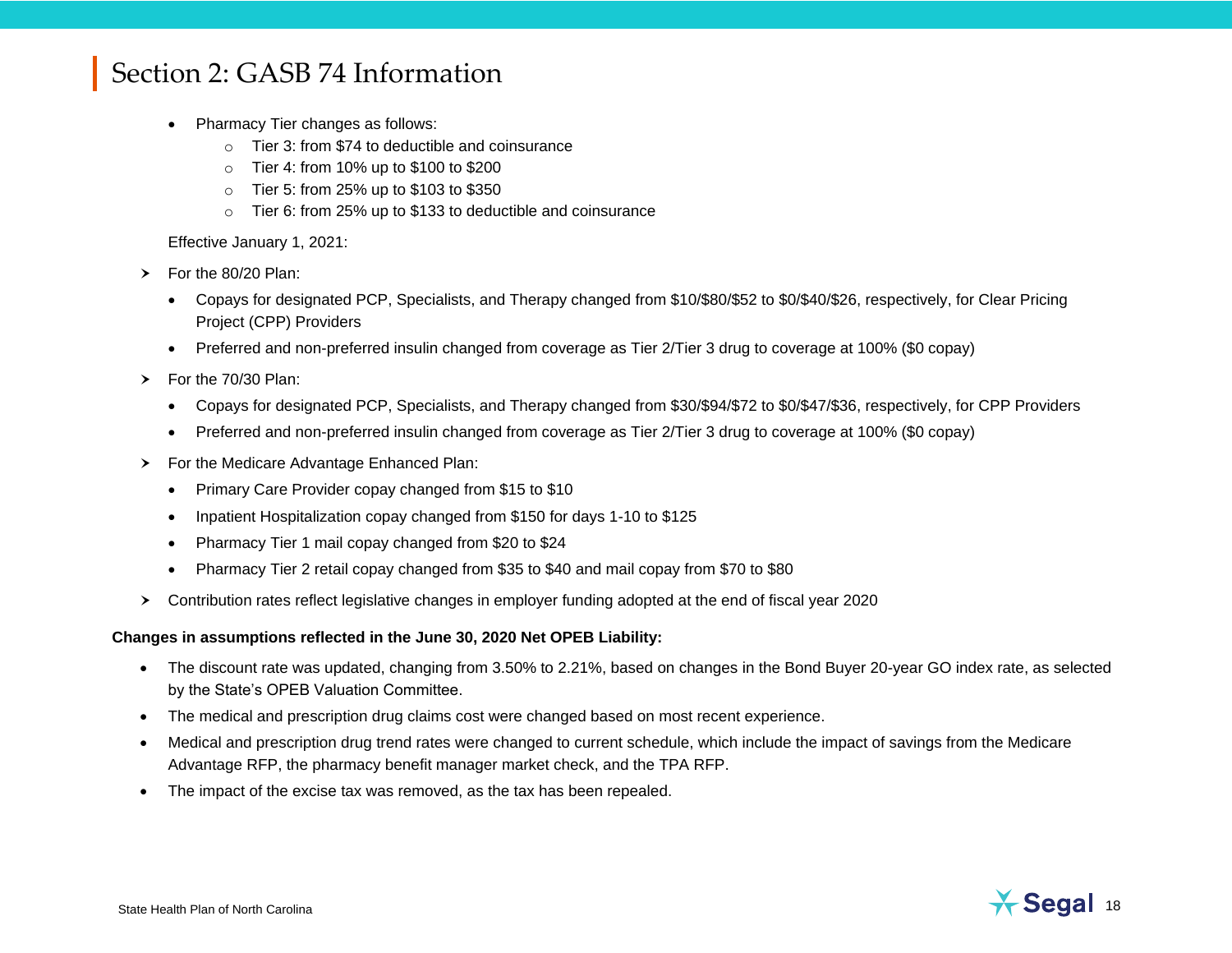## **Expected Net Benefit Payments (in thousands)**

| <b>Year Ending</b><br>December 31 | <b>Projected Net</b><br><b>Claims</b> | <b>Year Ending</b><br>December 31 | <b>Projected Net</b><br><b>Claims</b> | <b>Year Ending</b><br>December 31 | <b>Projected Net</b><br><b>Claims</b> | <b>Year Ending</b><br>December 31 | <b>Projected Net</b><br><b>Claims</b> |
|-----------------------------------|---------------------------------------|-----------------------------------|---------------------------------------|-----------------------------------|---------------------------------------|-----------------------------------|---------------------------------------|
| 2021                              | \$699,101                             | 2046                              | \$2,562,532                           | 2071                              | \$1,236,176                           | 2096                              | \$108,283                             |
| 2022                              | 736,301                               | 2047                              | 2,581,723                             | 2072                              | 1,202,869                             | 2097                              | 86,432                                |
| 2023                              | 763,407                               | 2048                              | 2,589,620                             | 2073                              | 1,166,026                             | 2098                              | 67,793                                |
| 2024                              | 825,810                               | 2049                              | 2,599,575                             | 2074                              | 1,125,786                             | 2099                              | 52,183                                |
| 2025                              | 898,687                               | 2050                              | 2,600,145                             | 2075                              | 1,082,346                             | 2100                              | 39,366                                |
| 2026                              | 1,077,881                             | 2051                              | 2,583,455                             | 2076                              | 1,035,964                             | 2101                              | 29,064                                |
| 2027                              | 1,154,629                             | 2052                              | 2,537,334                             | 2077                              | 986,969                               | 2102                              | 20,971                                |
| 2028                              | 1,233,262                             | 2053                              | 2,476,952                             | 2078                              | 935,732                               | 2103                              | 14,766                                |
| 2029                              | 1,318,282                             | 2054                              | 2,393,048                             | 2079                              | 882,705                               | 2104                              | 10,130                                |
| 2030                              | 1,409,524                             | 2055                              | 2,287,321                             | 2080                              | 828,420                               | 2105                              | 6,761                                 |
| 2031                              | 1,505,306                             | 2056                              | 2,168,727                             | 2081                              | 773,337                               | 2106                              | 4,384                                 |
| 2032                              | 1,596,841                             | 2057                              | 2,056,150                             | 2082                              | 717,885                               | 2107                              | 2,758                                 |
| 2033                              | 1,689,566                             | 2058                              | 1,946,644                             | 2083                              | 662,487                               | 2108                              | 1,682                                 |
| 2034                              | 1,772,901                             | 2059                              | 1,837,471                             | 2084                              | 607,558                               | 2109                              | 994                                   |
| 2035                              | 1,838,396                             | 2060                              | 1,728,075                             | 2085                              | 553,503                               | 2110                              | 569                                   |
| 2036                              | 1,888,478                             | 2061                              | 1,627,377                             | 2086                              | 500,712                               | 2111                              | 316                                   |
| 2037                              | 1,956,148                             | 2062                              | 1,526,710                             | 2087                              | 449,553                               | 2112                              | 171                                   |
| 2038                              | 2,037,100                             | 2063                              | 1,443,931                             | 2088                              | 400,368                               | 2113                              | 90                                    |
| 2039                              | 2,107,487                             | 2064                              | 1,400,325                             | 2089                              | 353,474                               | 2114                              | 46                                    |
| 2040                              | 2,172,310                             | 2065                              | 1,374,508                             | 2090                              | 309,158                               | 2115                              | 23                                    |
| 2041                              | 2,254,478                             | 2066                              | 1,353,922                             | 2091                              | 267,670                               | 2116                              | 11                                    |
| 2042                              | 2,323,424                             | 2067                              | 1,334,800                             | 2092                              | 229,220                               | 2117                              | 5                                     |
| 2043                              | 2,395,216                             | 2068                              | 1,314,852                             | 2093                              | 193,968                               | 2118                              | $\overline{2}$                        |
| 2044                              | 2,461,883                             | 2069                              | 1,292,023                             | 2094                              | 162,028                               | 2119                              |                                       |
| 2045                              | 2,521,678                             | 2070                              | 1,265,842                             | 2095                              | 133,464                               | 2120                              | $\pmb{0}$                             |
|                                   |                                       |                                   |                                       |                                   |                                       |                                   |                                       |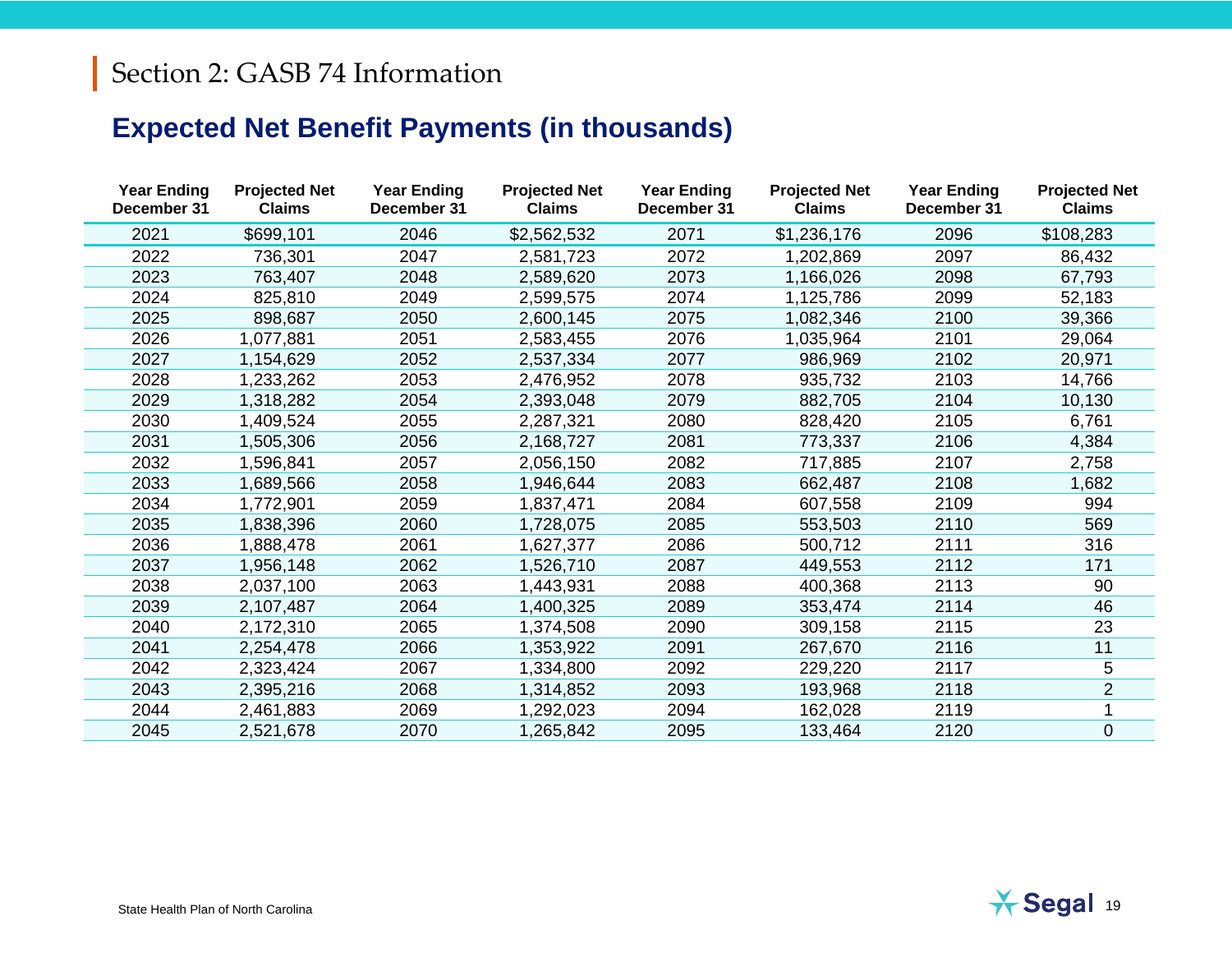### **Schedule of contributions – Last ten fiscal years (in thousands)**

| <b>Year Ended</b><br>June 30 | <b>Actuarially</b><br><b>Determined</b><br><b>Contributions</b> | <b>Contributions in</b><br><b>Relation to the</b><br><b>Actuarially</b><br><b>Determined</b><br><b>Contributions</b> | <b>Contribution</b><br>Deficiency /<br>(Excess) | <b>Covered Payroll</b> | <b>Contributions as</b><br>a Percentage of<br><b>Covered Payroll</b> |
|------------------------------|-----------------------------------------------------------------|----------------------------------------------------------------------------------------------------------------------|-------------------------------------------------|------------------------|----------------------------------------------------------------------|
| 2012                         | \$2,371,490                                                     | \$710,027                                                                                                            | \$1,661,463                                     | \$14,200,540           | 5.00%                                                                |
| 2013                         | 2,072,951                                                       | 813,223                                                                                                              | 1,259,728                                       | 15,343,830             | 5.30%                                                                |
| 2014                         | 2,226,586                                                       | 815,157                                                                                                              | 1,411,429                                       | 15,095,500             | 5.40%                                                                |
| 2015                         | 2,211,436                                                       | 854,383                                                                                                              | 1,357,053                                       | 15,562,532             | 5.49%                                                                |
| 2016                         | 2,516,706                                                       | 880,847                                                                                                              | 1,635,859                                       | 15,729,411             | 5.60%                                                                |
| 2017                         | 2,728,064                                                       | 950,813                                                                                                              | 1,777,251                                       | 16,365,112             | 5.81%                                                                |
| 2018                         | 2,613,258                                                       | 1,018,693                                                                                                            | 1,594,565                                       | 16,837,901             | 6.05%                                                                |
| 2019                         | 2,971,069                                                       | 1,104,902                                                                                                            | 1,866,167                                       | 17,622,035             | 6.27%                                                                |
| 2020                         | 2,823,873                                                       | 1,162,967                                                                                                            | 1,660,906                                       | 17,974,758             | 6.47%                                                                |
| 2021                         | 3,049,625                                                       | 1,214,750                                                                                                            | 1,834,875                                       | 18,184,883             | 6.68%                                                                |

See accompanying notes to this schedule on next page.

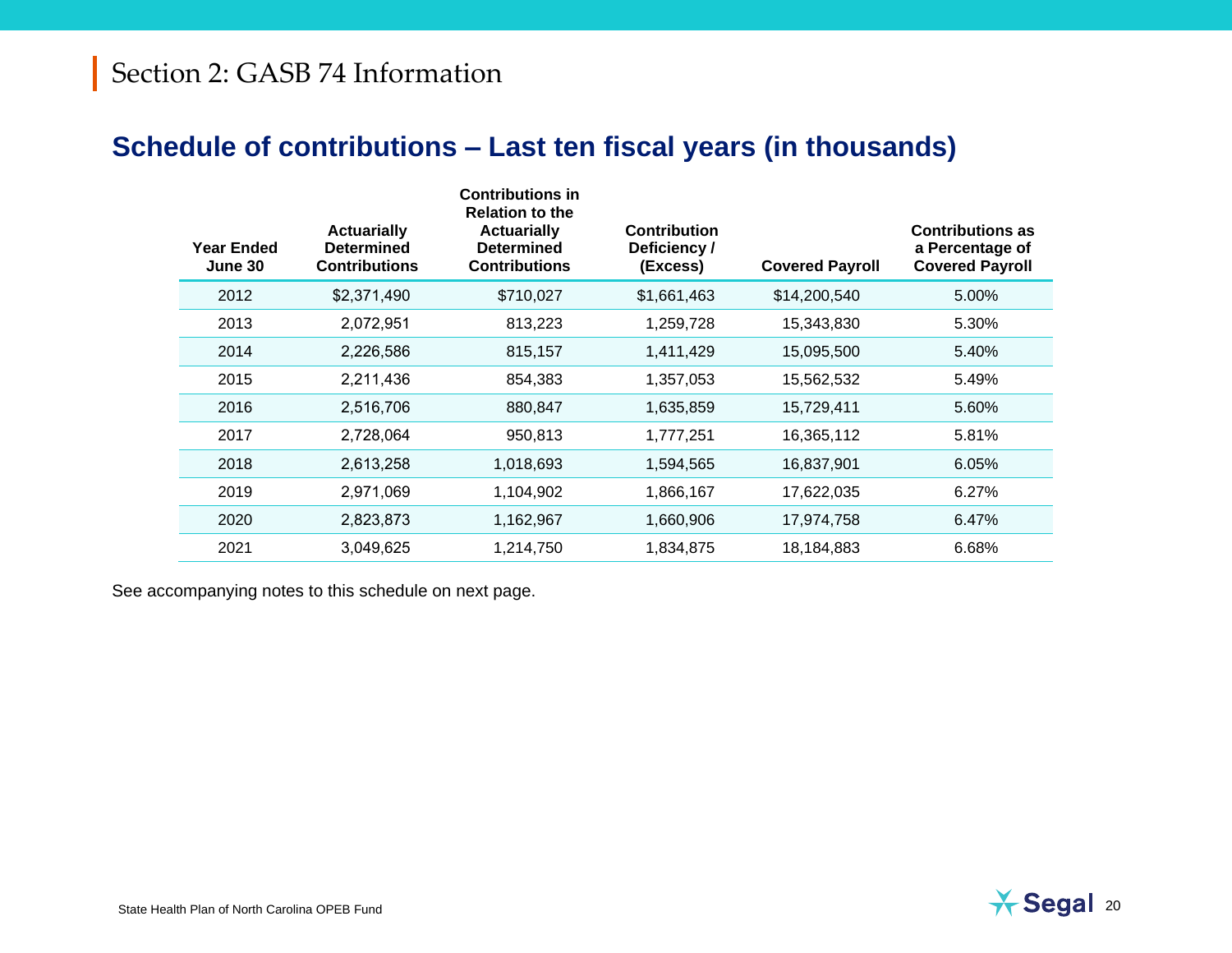#### **Notes to Schedule:**

#### **Methods and assumptions used to establish "actuarially determined contribution" rates:**

| <b>Valuation date</b>                | December 31 prior to the fiscal year end                                                                                                                                     |
|--------------------------------------|------------------------------------------------------------------------------------------------------------------------------------------------------------------------------|
| <b>Actuarial cost method</b>         | Projected Unit Credit (for years ended June 30, 2017 and earlier)<br>Entry Age Normal (for years ended June 30, 2018 and after)                                              |
| <b>Amortization method</b>           | Open 30-year level pay                                                                                                                                                       |
| <b>Remaining amortization period</b> | 30 years                                                                                                                                                                     |
| <b>Asset valuation method</b>        | Market value                                                                                                                                                                 |
| <b>Discount rate</b>                 | 4.25% (for years ended June 30, 2016 and earlier)<br>Bond Buyer 20-Year GO Index Rate as of fiscal year end (for years ended June 30, 2017 and after)                        |
| <b>Timing and Payroll Adjustment</b> | This includes interest, rounding, and an adjustment for the difference between valuation payroll and<br>covered payroll (not applicable for ended June 30, 2017 and earlier) |
| <b>Payroll increase assumption</b>   | 3.50% (for years ending June 30, 2020 and earlier)<br>3.25% (for years ending June 30, 2021 and later)                                                                       |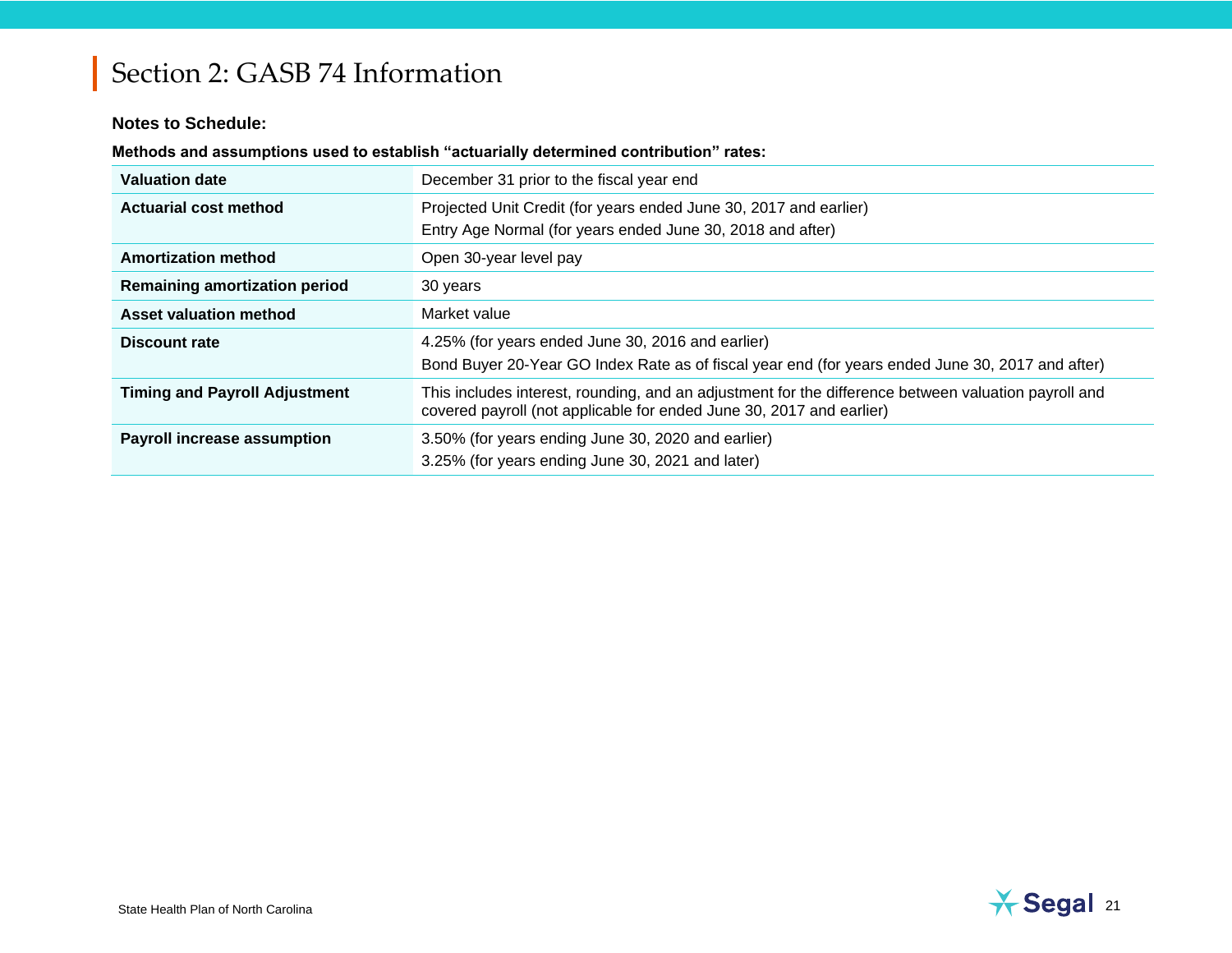## **Actuarially Determined Contribution (in thousands)**

|                                                                  | July 1, 2020 -<br>June 30, 2021 | % of Payroll | July 1, 2019 -<br>June 30, 2020 | % of Payroll |
|------------------------------------------------------------------|---------------------------------|--------------|---------------------------------|--------------|
| Normal Cost as of preceding December 31                          | \$2,131,391                     | 11.72%       | \$1,974,212                     | 10.98%       |
| Actuarial Accrued Liability as of preceding December 31          | 32,426,167                      | 178.31%      | 28,889,370                      | 160.72%      |
| Assets as of preceding December 31                               | 2,173,763                       | 11.95%       | 1,459,751                       | 8.12%        |
| Unfunded Actuarial Accrued Liability as of preceding December 31 | 30.252.404                      | 166.36%      | 27,429,619                      | 152.60%      |
|                                                                  |                                 |              |                                 |              |
| Amortization of Unfunded Actuarial Accrued Liability             | \$860,944                       | 4.73%        | \$758,088                       | 4.22%        |
| <b>Total Actuarially Determined Contribution</b>                 | 3,049,625                       | 16.77%       | 2,823,873                       | 15.71%       |
| <b>Covered Payroll</b>                                           | 18,184,883                      |              | 17,974,758                      |              |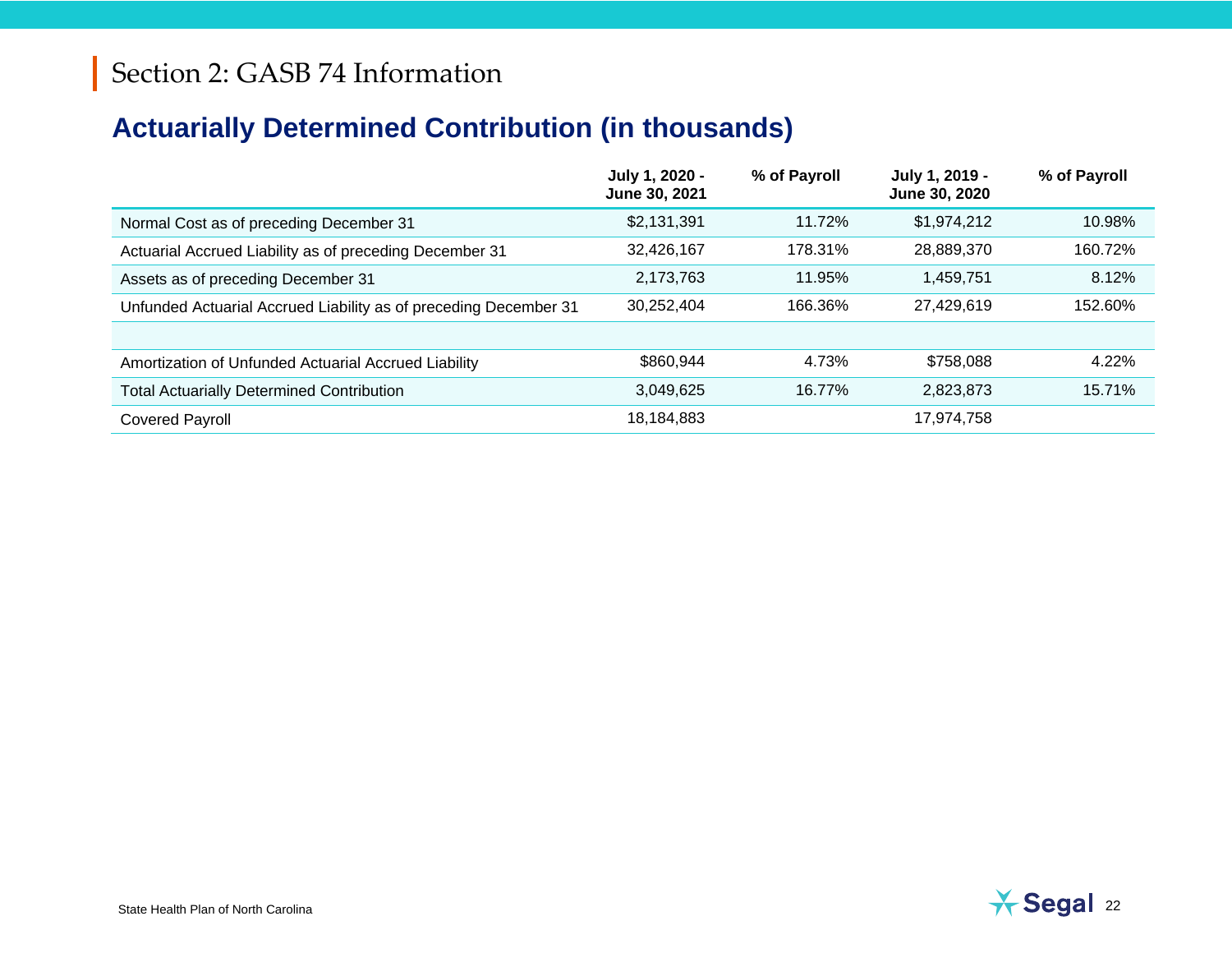### **Statement of Fiduciary Net Position (in thousands)**

|                                         | June 30, 2021 | June 30, 2020 |
|-----------------------------------------|---------------|---------------|
| <b>Assets</b>                           |               |               |
| Cash and deposits                       | \$1,163,493   | \$858,513     |
| <b>Receivables</b>                      |               |               |
| Contributions                           | \$65,827      | \$65,880      |
| Accounts<br>$\bullet$                   | 262           | 0             |
| Investment income<br>٠                  | 184           | 544           |
| Total receivables                       | \$66,273      | \$66,424      |
| Investments                             | \$1,355,036   | \$1,136,370   |
| <b>Total Assets</b>                     | \$2,584,802   | \$2,061,307   |
| <b>Liabilities</b>                      |               |               |
| Unearned revenue                        | \$176         | \$0           |
| <b>Total Liabilities</b>                | \$176         | \$0           |
| <b>Net position restricted for OPEB</b> | \$2,584,626   | \$2,061,307   |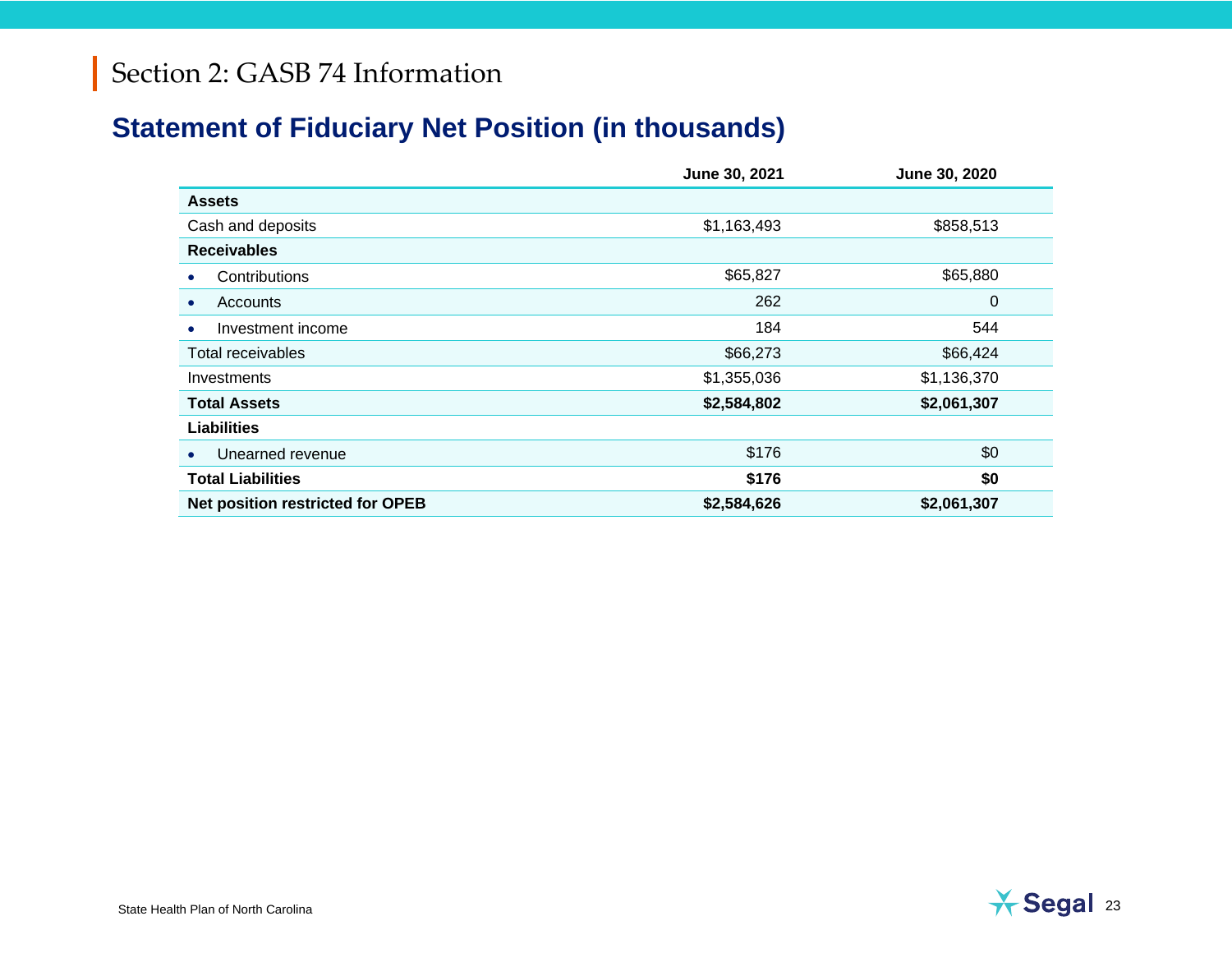# Supporting Information

### **Exhibit I: Summary of Participant Data**

|                             | As of December 31, 2020 | As of December 31, 2019 |
|-----------------------------|-------------------------|-------------------------|
| Number of retirees          | 212,915                 | 209,980                 |
| Average age of retirees     | 71.2                    | 71.0                    |
| Number of spouses           | 21,241                  | 18,367                  |
| Average age of spouses      | 69.5                    | 69.0                    |
| Number of surviving spouses | 2,877                   | 2,877                   |
| Average age                 | 79.7                    | 79.9                    |
| Number inactive vested      | 47,306                  | 45,096                  |
| Average age                 | 48.9                    | 48.6                    |
| Number of actives           | 344,085                 | 348,905                 |
| Average age                 | 45.3                    | 45.1                    |
| Average service             | 10.6                    | 10.4                    |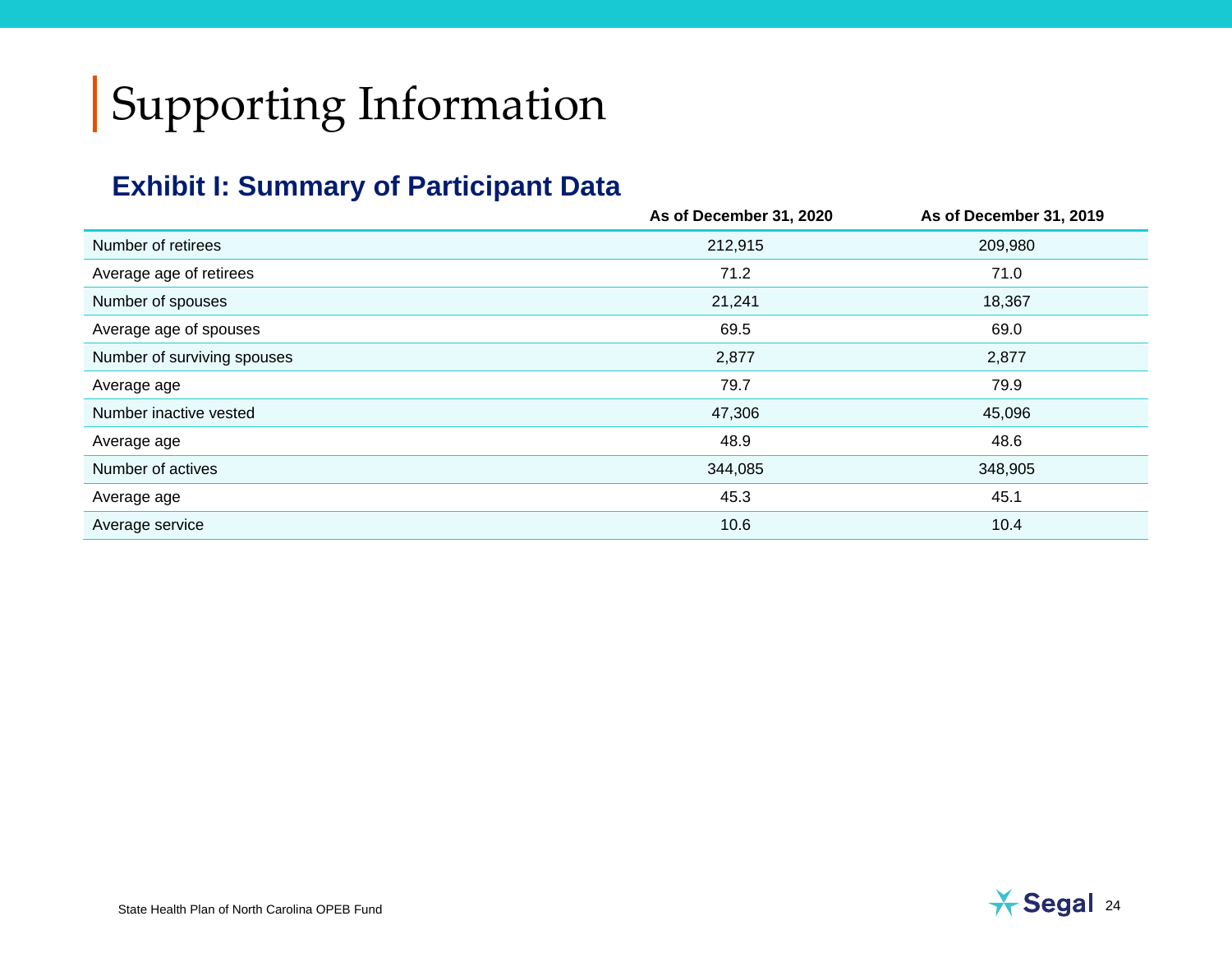### **Exhibit I: Summary of Participant Data (continued)**

#### **Active Employees Valued as of December 31, 2020 - Count and Average Pay by Age and Service**

| Age on               | <b>Service</b> |          |          |           |             |             |           |           |           |           |              |
|----------------------|----------------|----------|----------|-----------|-------------|-------------|-----------|-----------|-----------|-----------|--------------|
| 12/31/2020           | 0              | $1 - 4$  | $5 - 9$  | $10 - 14$ | $15 - 19$   | $20 - 24$   | $25 - 29$ | $30 - 34$ | $35 - 39$ | $40+$     | <b>Total</b> |
| Under 20             | 40             | 50       | 0        | 0         | 0           | 0           | 0         | 0         | 0         | 0         | 90           |
|                      | \$8,133        | \$18,651 | \$0      | \$0       | \$0         | \$0         | \$0       | \$0       | \$0       | \$0       | \$13,976     |
|                      | 2,479          | 9,678    | 68       | 0         | 0           | $\mathbf 0$ | 0         | $\Omega$  | 0         | 0         | 12,225       |
| $20 - 24$            | \$13,221       | \$32,176 | \$38,066 | \$0       | \$0         | \$0         | \$0       | \$0       | \$0       | \$0       | \$28,365     |
|                      | 2,592          | 19,756   | 6,670    | 40        | $\mathbf 0$ | 0           | 0         | $\Omega$  | 0         | 0         | 29,058       |
| $25 - 29$            | \$13,447       | \$36,773 | \$44,245 | \$43,397  | \$0         | \$0         | \$0       | \$0       | \$0       | \$0       | \$36,417     |
|                      | 1,899          | 15,731   | 16,450   | 4,087     | 57          | 0           | 0         | 0         | 0         | 0         | 38,224       |
| $30 - 34$            | \$15,873       | \$41,202 | \$47,702 | \$52,973  | \$45,099    | \$0         | \$0       | \$0       | \$0       | \$0       | \$44,005     |
| $35 - 39$            | 1,380          | 12,726   | 10,632   | 11,067    | 4,865       | 55          | 0         | 0         | 0         | 0         | 40,725       |
|                      | \$16,335       | \$45,727 | \$54,189 | \$56,946  | \$60,111    | \$51,481    | \$0       | \$0       | \$0       | \$0       | \$51,715     |
| $40 - 44$            | 1,176          | 10,364   | 9,743    | 7,954     | 10,736      | 4,208       | 40        | $\Omega$  | 0         | 0         | 44,221       |
|                      | \$15,923       | \$44,946 | \$55,927 | \$61,439  | \$62,892    | \$63,739    | \$59,707  | \$0       | \$0       | \$0       | \$55,719     |
| 45 - 49              | 966            | 9,019    | 9,015    | 7,735     | 7,616       | 9,657       | 3,696     | 19        | 0         | 0         | 47,723       |
|                      | \$15,762       | \$44,108 | \$52,443 | \$60,440  | \$62,596    | \$64,639    | \$67,675  | \$59,010  | \$0       | \$0       | \$56,692     |
| $50 - 54$            | 920            | 8,570    | 7,837    | 8,241     | 8,605       | 7,878       | 7,243     | 1,244     | 8         | 0         | 50,546       |
|                      | \$15,730       | \$43,327 | \$50,808 | \$56,712  | \$60,611    | \$63,241    | \$69,247  | \$71,443  | \$64,635  | \$0       | \$56,623     |
| $55 - 59$            | 709            | 6,480    | 6,708    | 6,810     | 8,010       | 6,721       | 4,381     | 1,853     | 321       | 10        | 42,003       |
|                      | \$15,321       | \$43,843 | \$49,543 | \$53,215  | \$55,360    | \$60,576    | \$65,937  | \$73,650  | \$73,776  | \$71,094  | \$54,520     |
| $60 - 64$            | 365            | 3,841    | 4,680    | 4,545     | 4,978       | 4,338       | 2,482     | 1,193     | 541       | 132       | 27,095       |
|                      | \$16,022       | \$45,320 | \$50,715 | \$53,829  | \$56,082    | \$60,003    | \$71,959  | \$85,350  | \$84,512  | \$71,659  | \$56,726     |
| $65 - 69$            | 118            | 1,269    | 1,583    | 1,660     | 1,482       | 992         | 686       | 541       | 318       | 204       | 8,853        |
|                      | \$14,157       | \$41,704 | \$55,176 | \$58,924  | \$62,341    | \$68,774    | \$83,439  | \$99,861  | \$116,697 | \$92,739  | \$64,120     |
| <b>70 &amp; over</b> | 52             | 514      | 542      | 547       | 513         | 383         | 250       | 179       | 122       | 220       | 3,322        |
|                      | \$9,060        | \$38,319 | \$47,011 | \$53,642  | \$61,225    | \$75,540    | \$89,312  | \$111,298 | \$137,793 | \$120,732 | \$66,511     |
| <b>Total</b>         | 12,696         | 97,998   | 73,928   | 52,686    | 46,862      | 34,232      | 18,778    | 5,029     | 1,310     | 566       | 344,085      |
|                      | \$14,801       | \$41,171 | \$50,818 | \$57,059  | \$60,068    | \$63,042    | \$69,289  | \$79,984  | \$94,535  | \$98,321  | \$51,852     |

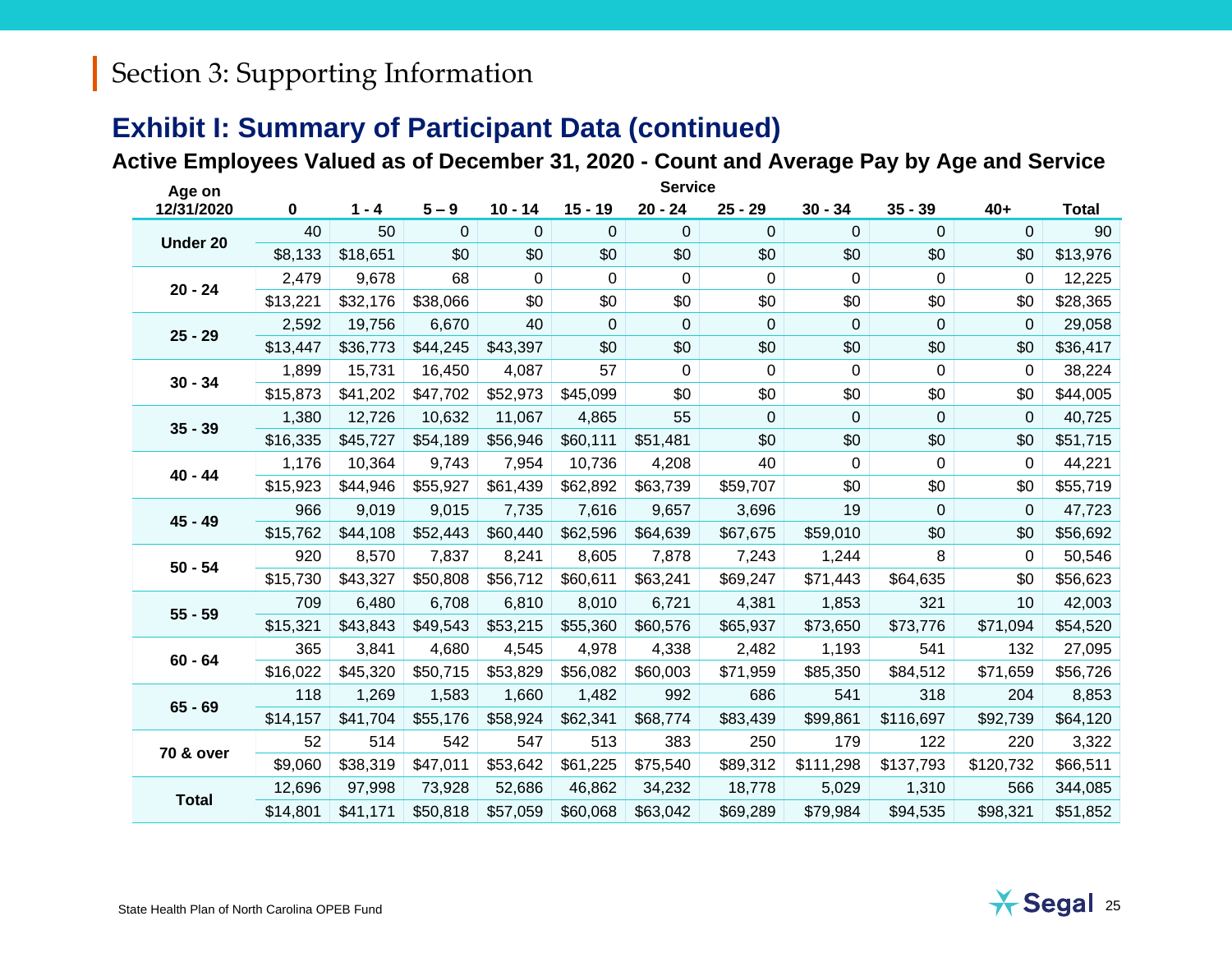### **Exhibit II: Actuarial Assumptions and Actuarial Cost Method**

| Data:                                               | Detailed census data, premium rates, claim experience, and summary plan descriptions for OPEB were provided by<br>the State.                                                                                                                                                                                                                                                                                                                                                                                                                                                                                                                                                                          |
|-----------------------------------------------------|-------------------------------------------------------------------------------------------------------------------------------------------------------------------------------------------------------------------------------------------------------------------------------------------------------------------------------------------------------------------------------------------------------------------------------------------------------------------------------------------------------------------------------------------------------------------------------------------------------------------------------------------------------------------------------------------------------|
| <b>Actuarial Cost Method:</b>                       | Entry Age, Level Percentage of Pay. Decrements are assumed to occur mid-year.                                                                                                                                                                                                                                                                                                                                                                                                                                                                                                                                                                                                                         |
| <b>Asset Valuation Method:</b>                      | <b>Market Value</b>                                                                                                                                                                                                                                                                                                                                                                                                                                                                                                                                                                                                                                                                                   |
| <b>Basis for Demographic</b><br><b>Assumptions:</b> | The demographic assumptions are based on a study performed by Cavanaugh Macdonald for the period ending<br>December 31, 2019. The study was presented to the Board of Trustees for the Teachers' and State Employees'<br>Retirement System (TSERS) of North Carolina in December 2020 and was approved for use. Participants in the<br>Consolidated Judicial Retirement System, the Legislative Retirement System, the University Employees' Optional<br>Retirement Program, and eligible local governments are valued using the General Employees' assumptions. All<br>demographic assumptions were prescribed by the OPEB Valuation Committee to be consistent with the TSERS<br>pension valuation. |
| <b>Census Valuation Date:</b>                       | December 31, 2020. Employees that become participants after the valuation date are excluded. Participating<br>employers for sake of the valuation are determined at the beginning of the fiscal year (i.e., included in the total<br>OPEB liability). Allocations to employers are determined based on whether the employer has made contributions<br>during the fiscal year and prior to the valuation date.                                                                                                                                                                                                                                                                                         |
| <b>Measurement Date:</b>                            | Liabilities were rolled forward to June 30, 2021. The Entry Age Actuarial Accrued Liability was adjusted from the<br>Valuation Date to the Measurement Date using compound interest adjustments to half the service cost, half the<br>interest cost, and half the expected benefit payments.<br>Financial data was collected as of the Measurement Date                                                                                                                                                                                                                                                                                                                                               |
| <b>Allocations to Employers:</b>                    | Pro rata allocation of the NOL based on the Present Value of Future Salaries for employers that made contributions<br>to the Trust during the fiscal year.                                                                                                                                                                                                                                                                                                                                                                                                                                                                                                                                            |
| <b>Discount Rate:</b>                               | 2.16%. The discount rate is based on the Bond Buyer 20-year GO index as of June 30, 2021.<br>The Plan is funded essentially on a "pay-as-you-go" basis, and any prefunding that results from employer and<br>retiree contributions in excess of benefit payments is not material. The additional contribution of \$187.0 million in<br>FY 2021 was not assumed to recur. As such, a blended discount rate is not applicable.                                                                                                                                                                                                                                                                          |
| Salary increases based on service:                  | Teachers: 7.30% grading down to 3.25%<br>Law Enforcement Officers: 8.05% grading down to 3.25%<br>General Employees: 6.25% grading down to 3.25%<br>Other Education Employees: 7.50% grading down to 3.25%                                                                                                                                                                                                                                                                                                                                                                                                                                                                                            |
| <b>Payroll Increases:</b>                           | $3.25%$ .                                                                                                                                                                                                                                                                                                                                                                                                                                                                                                                                                                                                                                                                                             |
| <b>Investment Return:</b>                           | 6.50%. This rate is provided by the State and the Building Blocks table used for GASB disclosures is provided by<br>the Investment Management Division of the Department of the State Treasurer.                                                                                                                                                                                                                                                                                                                                                                                                                                                                                                      |

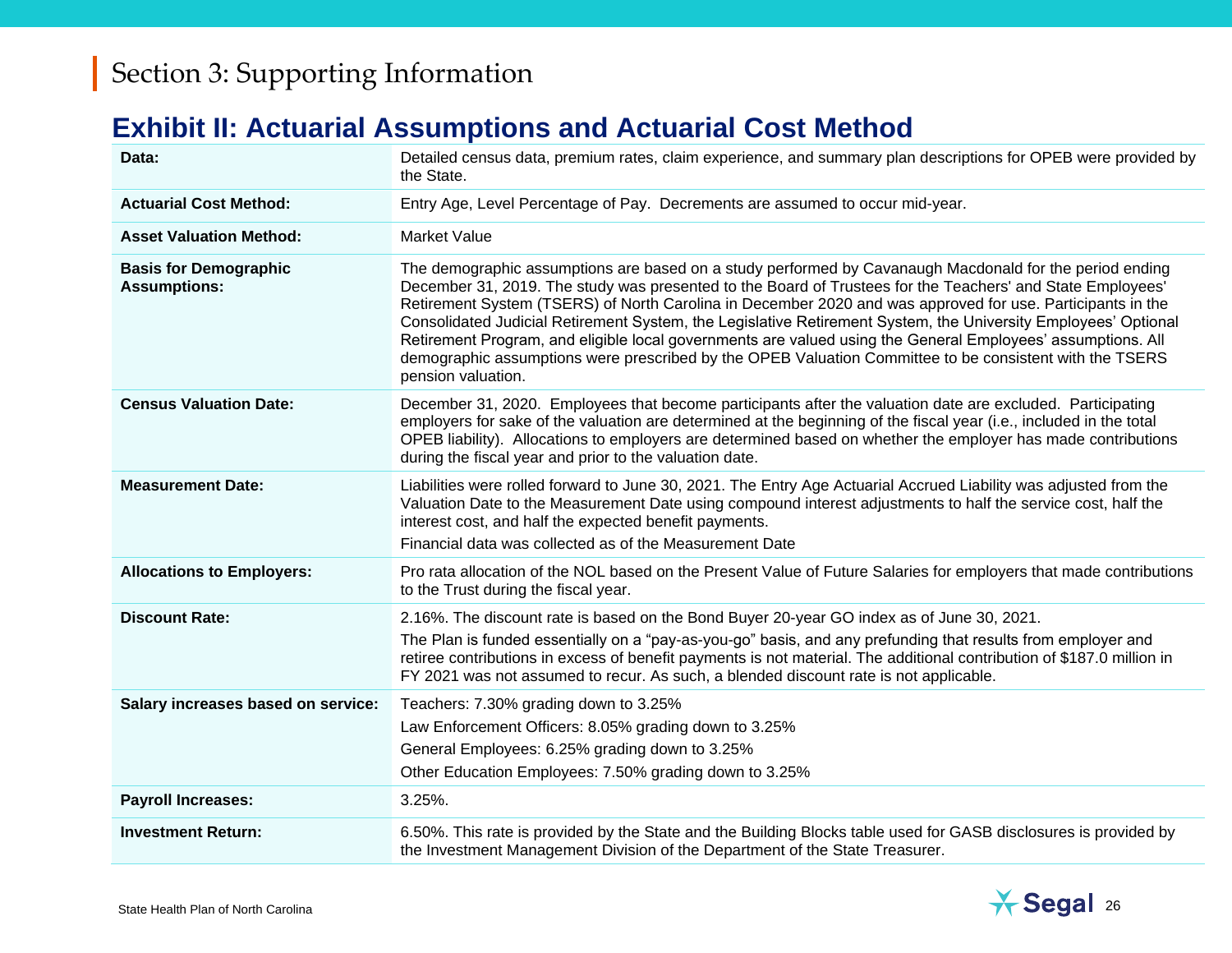| <b>Pre- Retirement Mortality:</b>  |                        | Teachers use the Pub-2010 Teachers table. General and other education employees use the Pub-2010 General<br>table. Law enforcement officers use the Pub-2010 Safety table. |                                                                           |                                                                                                                          |                                                                                                                          |  |  |  |  |  |
|------------------------------------|------------------------|----------------------------------------------------------------------------------------------------------------------------------------------------------------------------|---------------------------------------------------------------------------|--------------------------------------------------------------------------------------------------------------------------|--------------------------------------------------------------------------------------------------------------------------|--|--|--|--|--|
| <b>Post-Disablement Mortality:</b> |                        | females and set forward 3 years for males.                                                                                                                                 |                                                                           |                                                                                                                          | Non-safety participants use the Pub-2010 General Disabled Retirees Amount-Weighted table, set back 1 year for            |  |  |  |  |  |
|                                    |                        |                                                                                                                                                                            |                                                                           |                                                                                                                          | Safety participants use the Pub-2010 General Disabled Retirees Amount-Weighted table, set back 3 years.                  |  |  |  |  |  |
| <b>Post-Retirement Mortality:</b>  | <b>Retirees</b>        |                                                                                                                                                                            |                                                                           |                                                                                                                          | <b>Mortality Table and adjustments</b>                                                                                   |  |  |  |  |  |
|                                    |                        | Male General and Other Education                                                                                                                                           |                                                                           |                                                                                                                          | Pub-2010 General Table adjusted by a factor of 105.5%                                                                    |  |  |  |  |  |
|                                    |                        | Female General and Other Education                                                                                                                                         |                                                                           |                                                                                                                          | Pub-2010 General Table, adjusted by a factor grading<br>from 95% for 76 and below to 110% for 90 and above               |  |  |  |  |  |
|                                    | Male Teachers          |                                                                                                                                                                            |                                                                           |                                                                                                                          | Pub-2010 Teachers Below Median Table, adjusted by a factor grading<br>from 96% for 83 and below to 106% for 87 and above |  |  |  |  |  |
|                                    | <b>Female Teachers</b> |                                                                                                                                                                            |                                                                           | Pub-2010 Teacher Below Median Table, adjusted by a factor grading<br>from 100% for 81 and below to 105% for 85 and above |                                                                                                                          |  |  |  |  |  |
|                                    | <b>Law Enforcement</b> |                                                                                                                                                                            | Pub-2010 Safety, set forward 1 year, adjusted by a factor of 97% for both |                                                                                                                          |                                                                                                                          |  |  |  |  |  |
|                                    |                        |                                                                                                                                                                            |                                                                           | males and females                                                                                                        |                                                                                                                          |  |  |  |  |  |
|                                    | Spouses                |                                                                                                                                                                            |                                                                           |                                                                                                                          | Pub-2010 Teachers Contingent Annuitant Below Median Table, set<br>forward 3 years for males and 1 year for females       |  |  |  |  |  |
| <b>Mortality Projection Scale:</b> | MP-2019                |                                                                                                                                                                            |                                                                           |                                                                                                                          |                                                                                                                          |  |  |  |  |  |
| <b>Disability Rates:</b>           |                        | Rate                                                                                                                                                                       |                                                                           |                                                                                                                          |                                                                                                                          |  |  |  |  |  |
|                                    | Age                    | <b>Male</b>                                                                                                                                                                | Female                                                                    |                                                                                                                          |                                                                                                                          |  |  |  |  |  |
|                                    | $20 - 24$              | 0.00045                                                                                                                                                                    | 0.00014                                                                   |                                                                                                                          |                                                                                                                          |  |  |  |  |  |
|                                    | 25-29                  | 0.00018                                                                                                                                                                    | 0.00014                                                                   |                                                                                                                          | These rates are the non-grandfathered rates used in the                                                                  |  |  |  |  |  |
|                                    | 30-34                  | 0.00029                                                                                                                                                                    | 0.00064                                                                   |                                                                                                                          | DIPNC valuation. The number of members eligible for<br>transitional disability coverage provisions under G.S. 135-112    |  |  |  |  |  |
|                                    | 35-39                  | 0.00059                                                                                                                                                                    | 0.00072                                                                   |                                                                                                                          | ("grandfathered") is a relatively small group of individuals.                                                            |  |  |  |  |  |
|                                    | 40-44                  | 0.00084                                                                                                                                                                    | 0.00120                                                                   |                                                                                                                          |                                                                                                                          |  |  |  |  |  |
|                                    | 45-49                  | 0.00123                                                                                                                                                                    | 0.00176                                                                   |                                                                                                                          |                                                                                                                          |  |  |  |  |  |
|                                    | 50-54                  | 0.00230                                                                                                                                                                    | 0.00256                                                                   |                                                                                                                          |                                                                                                                          |  |  |  |  |  |
|                                    | 55-59                  | 0.00346                                                                                                                                                                    | 0.00336                                                                   |                                                                                                                          |                                                                                                                          |  |  |  |  |  |
|                                    | 60-62                  | 0.00302                                                                                                                                                                    | 0.00336                                                                   |                                                                                                                          |                                                                                                                          |  |  |  |  |  |
|                                    | 63-64                  | 0.00302                                                                                                                                                                    | 0.00240                                                                   |                                                                                                                          |                                                                                                                          |  |  |  |  |  |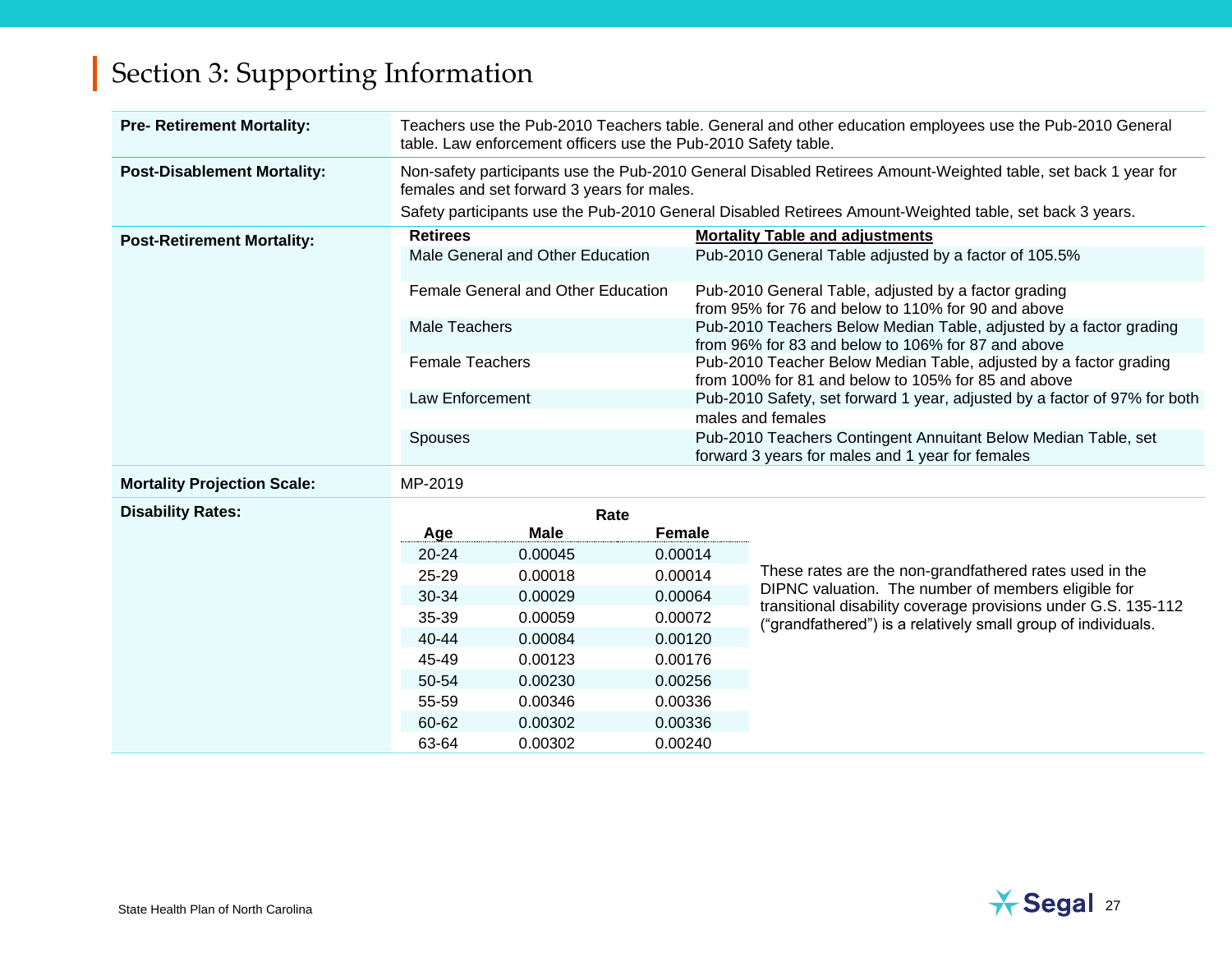**Turnover Rates:**

9.00% 19.00% 17.00% 13.00% 11.00% 4.00%

|             |              | <b>Teachers - Male</b> |         |        |        |     | <b>Teachers - Female</b> |        |                         |         |        |         |
|-------------|--------------|------------------------|---------|--------|--------|-----|--------------------------|--------|-------------------------|---------|--------|---------|
|             |              |                        | Service |        |        |     | Service                  |        |                         |         |        |         |
| $\mathbf 0$ | $\mathbf{1}$ | $\overline{2}$         | 3       | 4      | $>= 5$ | Age | 0                        | 1      | $\overline{2}$          | 3       | 4      | $> = 5$ |
| 5.00%       | 17.50%       | 15.50%                 | 14.50%  | 11.50% | 30.00% | 25  | 3.50%                    | 16.50% | 15.50%                  | 13.75%  | 11.50% | 35.00%  |
| 5.00%       | 17.50%       | 15.50%                 | 14.50%  | 11.50% | 9.00%  | 30  | 3.50%                    | 16.50% | 15.50%                  | 13.75%  | 11.50% | 10.00%  |
| 5.00%       | 17.50%       | 15.50%                 | 14.50%  | 11.50% | 6.00%  | 35  | 3.50%                    | 16.50% | 15.50%                  | 13.75%  | 11.50% | 5.75%   |
| 5.00%       | 17.50%       | 15.50%                 | 14.50%  | 11.50% | 4.75%  | 40  | 3.50%                    | 16.50% | 15.50%                  | 13.75%  | 11.50% | 4.00%   |
| 5.00%       | 17.50%       | 15.50%                 | 14.50%  | 11.50% | 3.75%  | 45  | 3.50%                    | 16.50% | 15.50%                  | 13.75%  | 11.50% | 3.50%   |
| 5.00%       | 17.50%       | 15.50%                 | 14.50%  | 11.50% | 4.25%  | 50  | 3.50%                    | 16.50% | 15.50%                  | 13.75%  | 11.50% | 4.00%   |
| 5.00%       | 17.50%       | 15.50%                 | 14.50%  | 11.50% | 4.25%  | 55  | 3.50%                    | 16.50% | 15.50%                  | 13.75%  | 11.50% | 4.00%   |
| 5.00%       | 17.50%       | 15.50%                 | 14.50%  | 11.50% | 4.25%  | 60  | 3.50%                    | 16.50% | 15.50%                  | 13.75%  | 11.50% | 4.00%   |
|             |              | <b>General - Male</b>  |         |        |        |     |                          |        | <b>General - Female</b> |         |        |         |
|             |              |                        | Service |        |        |     |                          |        |                         | Service |        |         |
| 0           | 1            | $\overline{2}$         | 3       | 4      | $>= 5$ | Age | 0                        | 1      | $\overline{\mathbf{2}}$ | 3       | 4      | $>= 5$  |
| 9.00%       | 17.00%       | 15.00%                 | 12.50%  | 11.00% | 25.00% | 25  | 9.00%                    | 17.50% | 15.75%                  | 14.00%  | 11.50% | 25.00%  |
| 9.00%       | 17.00%       | 15.00%                 | 12.50%  | 11.00% | 12.50% | 30  | 9.00%                    | 17.50% | 15.75%                  | 14.00%  | 11.50% | 12.00%  |
| 9.00%       | 17.00%       | 15.00%                 | 12.50%  | 11.00% | 7.50%  | 35  | 9.00%                    | 17.50% | 15.75%                  | 14.00%  | 11.50% | 10.00%  |
| 9.00%       | 17.00%       | 15.00%                 | 12.50%  | 11.00% | 5.00%  | 40  | 9.00%                    | 17.50% | 15.75%                  | 14.00%  | 11.50% | 5.75%   |
| 9.00%       | 17.00%       | 15.00%                 | 12.50%  | 11.00% | 4.00%  | 45  | 9.00%                    | 17.50% | 15.75%                  | 14.00%  | 11.50% | 4.00%   |
| 9.00%       | 17.00%       | 15.00%                 | 12.50%  | 11.00% | 4.00%  | 50  | 9.00%                    | 17.50% | 15.75%                  | 14.00%  | 11.50% | 4.00%   |
| 9.00%       | 17.00%       | 15.00%                 | 12.50%  | 11.00% | 4.00%  | 55  | 9.00%                    | 17.50% | 15.75%                  | 14.00%  | 11.50% | 4.00%   |
| 9.00%       | 17.00%       | 15.00%                 | 12.50%  | 11.00% | 4.00%  | 60  | 9.00%                    | 17.50% | 15.75%                  | 14.00%  | 11.50% | 4.00%   |
|             |              | <b>Other - Male</b>    |         |        |        |     |                          |        | <b>Other - Female</b>   |         |        |         |
|             |              |                        | Service |        |        |     |                          |        |                         | Service |        |         |
| 0           | 1            | $\overline{2}$         | 3       | 4      | $>= 5$ | Age | 0                        | 1      | 2                       | 3       | 4      | $>= 5$  |
| 9.00%       | 19.00%       | 17.00%                 | 13.00%  | 11.00% | 25.00% | 25  | 7.00%                    | 17.50% | 15.50%                  | 12.50%  | 10.75% | 25.00%  |
| 9.00%       | 19.00%       | 17.00%                 | 13.00%  | 11.00% | 10.00% | 30  | 7.00%                    | 17.50% | 15.50%                  | 12.50%  | 10.75% | 15.00%  |
| 9.00%       | 19.00%       | 17.00%                 | 13.00%  | 11.00% | 5.50%  | 35  | 7.00%                    | 17.50% | 15.50%                  | 12.50%  | 10.75% | 7.50%   |
| 9.00%       | 19.00%       | 17.00%                 | 13.00%  | 11.00% | 5.00%  | 40  | 7.00%                    | 17.50% | 15.50%                  | 12.50%  | 10.75% | 6.50%   |
| 9.00%       | 19.00%       | 17.00%                 | 13.00%  | 11.00% | 5.00%  | 45  | 7.00%                    | 17.50% | 15.50%                  | 12.50%  | 10.75% | 4.75%   |
| 9.00%       | 19.00%       | 17.00%                 | 13.00%  | 11.00% | 5.00%  | 50  | 7.00%                    | 17.50% | 15.50%                  | 12.50%  | 10.75% | 4.50%   |
| 9.00%       | 19.00%       | 17.00%                 | 13.00%  | 11.00% | 4.00%  | 55  | 7.00%                    | 17.50% | 15.50%                  | 12.50%  | 10.75% | 3.50%   |



3.50%

7.00% 17.50% 15.50% 12.50% 10.75%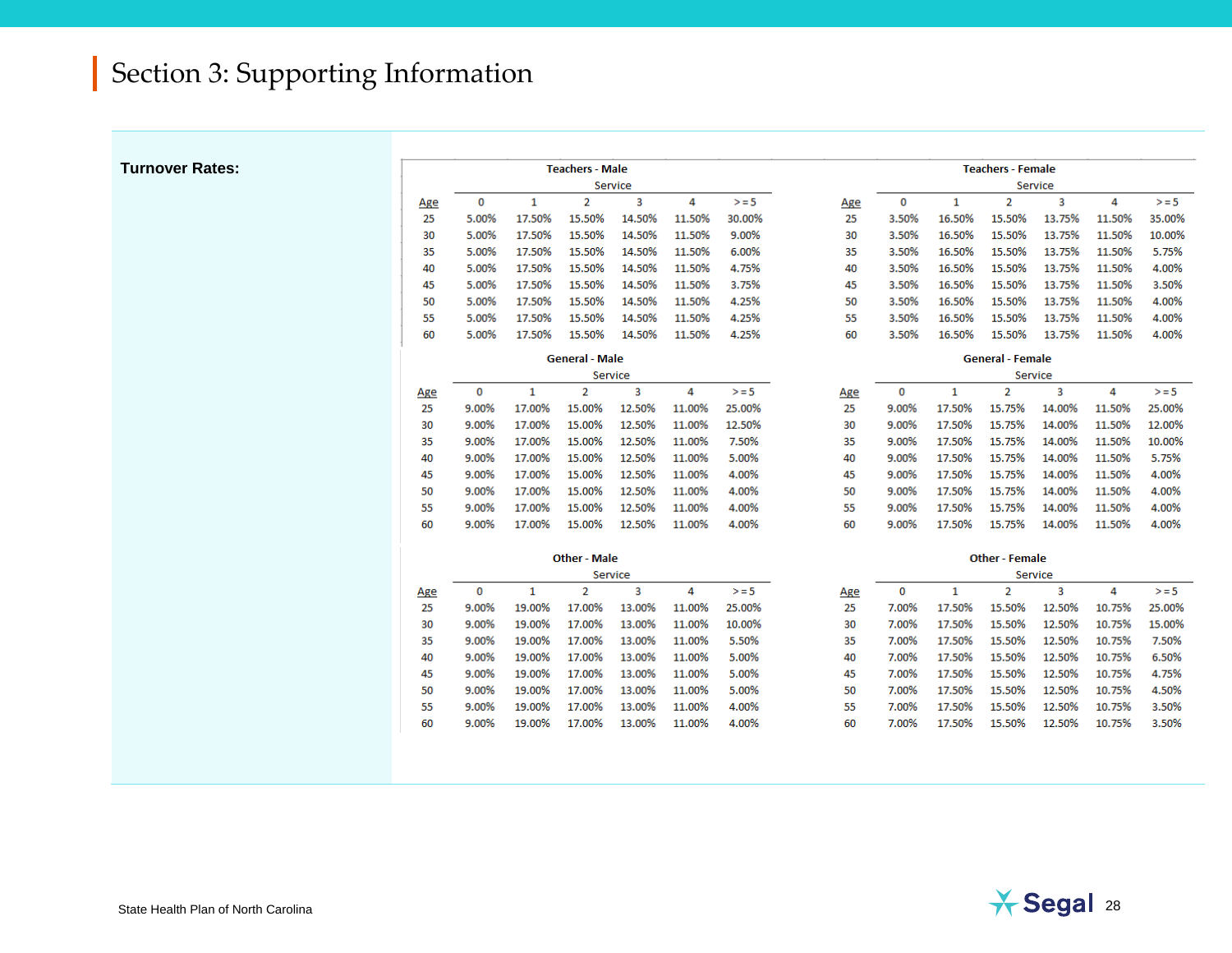| <b>Turnover Rates (continued):</b> | Law Enforcement Officers - Male and Female |         |       |       |       |       |        |  |  |  |  |
|------------------------------------|--------------------------------------------|---------|-------|-------|-------|-------|--------|--|--|--|--|
|                                    |                                            | Service |       |       |       |       |        |  |  |  |  |
|                                    | <u>Age</u>                                 | 0       | 1     | 2     | з     | 4     | $>= 5$ |  |  |  |  |
|                                    | 25                                         | 3.50%   | 9.25% | 9.25% | 9.50% | 8.00% | 7.50%  |  |  |  |  |
|                                    | 30                                         | 3.50%   | 9.25% | 9.25% | 9.50% | 8.00% | 7.50%  |  |  |  |  |
|                                    | 35                                         | 3.50%   | 9.25% | 9.25% | 9.50% | 8.00% | 3.50%  |  |  |  |  |
|                                    | 40                                         | 3.50%   | 9.25% | 9.25% | 9.50% | 8.00% | 2.50%  |  |  |  |  |
|                                    | 45                                         | 3.50%   | 9.25% | 9.25% | 9.50% | 8.00% | 2.00%  |  |  |  |  |
|                                    | 50                                         | 3.50%   | 9.25% | 9.25% | 9.50% | 8.00% | 2.00%  |  |  |  |  |
|                                    | 55                                         | 3.50%   | 9.25% | 9.25% | 9.50% | 8.00% | 5.00%  |  |  |  |  |
|                                    | 60                                         | 3.50%   | 9.25% | 9.25% | 9.50% | 8.00% | 5.00%  |  |  |  |  |

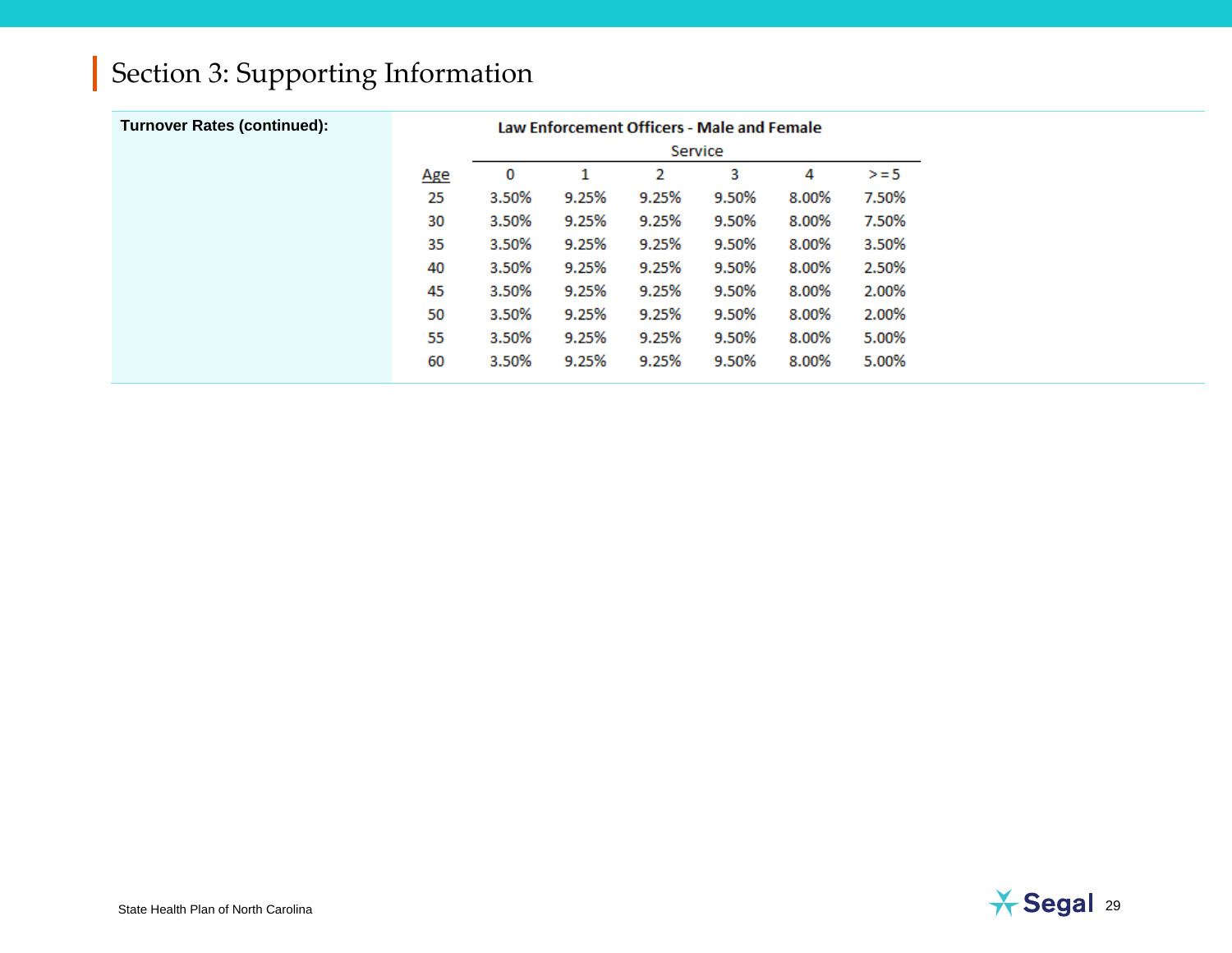#### **Active Retirement Rates:**

**Teachers - Male** 

|        | Service |        |          |          |          |       |            |          |           |        |  |
|--------|---------|--------|----------|----------|----------|-------|------------|----------|-----------|--------|--|
| Age    | <=4     | 5 to 9 | 10 to 14 | 15 to 19 | 20 to 23 | 24    | <u> 25</u> | 26 to 28 | <u>29</u> | $>=30$ |  |
| $<=48$ | 0.000   | 0.000  | 0.000    | 0.000    | 0.000    | 0.000 | 0.000      | 0.0000   | 0.000     | 0.000  |  |
| 49     | 0.000   | 0.000  | 0.000    | 0.000    | 0.000    | 0.000 | 0.000      | 0.0000   | 0.700     | 0.700  |  |
| 50     | 0.000   | 0.000  | 0.000    | 0.000    | 0.030    | 0.030 | 0.030      | 0.0425   | 0.700     | 0.700  |  |
| 51     | 0.000   | 0.000  | 0.000    | 0.000    | 0.030    | 0.030 | 0.030      | 0.0425   | 0.700     | 0.700  |  |
| 52     | 0.000   | 0.000  | 0.000    | 0.000    | 0.030    | 0.030 | 0.030      | 0.0425   | 0.700     | 0.700  |  |
| 53     | 0.000   | 0.000  | 0.000    | 0.000    | 0.030    | 0.030 | 0.030      | 0.0550   | 0.400     | 0.700  |  |
| 54     | 0.000   | 0.000  | 0.000    | 0.000    | 0.030    | 0.030 | 0.030      | 0.0550   | 0.400     | 0.450  |  |
| 55     | 0.000   | 0.000  | 0.000    | 0.000    | 0.045    | 0.045 | 0.030      | 0.0550   | 0.400     | 0.450  |  |
| 56     | 0.000   | 0.000  | 0.000    | 0.000    | 0.045    | 0.045 | 0.030      | 0.0550   | 0.400     | 0.300  |  |
| 57     | 0.000   | 0.000  | 0.000    | 0.000    | 0.045    | 0.045 | 0.030      | 0.0550   | 0.400     | 0.300  |  |
| 58     | 0.000   | 0.000  | 0.000    | 0.000    | 0.045    | 0.045 | 0.030      | 0.1100   | 0.400     | 0.300  |  |
| 59     | 0.000   | 0.000  | 0.000    | 0.000    | 0.045    | 0.045 | 0.030      | 0.1100   | 0.400     | 0.300  |  |
| 60     | 0.000   | 0.085  | 0.080    | 0.100    | 0.100    | 0.300 | 0.300      | 0.3000   | 0.400     | 0.300  |  |
| 61     | 0.000   | 0.085  | 0.080    | 0.100    | 0.100    | 0.400 | 0.400      | 0.3000   | 0.350     | 0.300  |  |
| 62     | 0.000   | 0.125  | 0.135    | 0.200    | 0.250    | 0.400 | 0.400      | 0.3000   | 0.350     | 0.350  |  |
| 63     | 0.000   | 0.125  | 0.135    | 0.200    | 0.200    | 0.400 | 0.400      | 0.3000   | 0.300     | 0.350  |  |
| 64     | 0.000   | 0.125  | 0.135    | 0.200    | 0.200    | 0.400 | 0.400      | 0.3000   | 0.300     | 0.250  |  |
| 65     | 0.000   | 0.175  | 0.225    | 0.250    | 0.325    | 0.325 | 0.400      | 0.3000   | 0.300     | 0.250  |  |
| 66     | 0.000   | 0.175  | 0.225    | 0.250    | 0.325    | 0.325 | 0.400      | 0.3500   | 0.300     | 0.300  |  |
| 67     | 0.000   | 0.175  | 0.225    | 0.250    | 0.250    | 0.250 | 0.250      | 0.3500   | 0.150     | 0.300  |  |
| 68     | 0.000   | 0.175  | 0.225    | 0.250    | 0.250    | 0.250 | 0.250      | 0.2500   | 0.150     | 0.300  |  |
| 69     | 0.000   | 0.175  | 0.225    | 0.250    | 0.250    | 0.250 | 0.250      | 0.2500   | 0.150     | 0.300  |  |
| 70     | 0.000   | 0.175  | 0.225    | 0.250    | 0.250    | 0.250 | 0.250      | 0.2500   | 0.150     | 0.300  |  |
| 71     | 0.000   | 0.175  | 0.225    | 0.250    | 0.250    | 0.250 | 0.250      | 0.2500   | 0.250     | 0.300  |  |
| 72     | 0.000   | 0.175  | 0.225    | 0.250    | 0.250    | 0.250 | 0.250      | 0.2500   | 0.250     | 0.300  |  |
| 73     | 0.000   | 0.175  | 0.225    | 0.250    | 0.250    | 0.250 | 0.250      | 0.2500   | 0.250     | 0.100  |  |
| 74     | 0.000   | 0.175  | 0.225    | 0.250    | 0.250    | 0.250 | 0.250      | 0.2500   | 0.250     | 0.100  |  |
| $>=75$ | 0.000   | 1.000  | 1.000    | 1.000    | 1.000    | 1.000 | 1.000      | 1.0000   | 1.000     | 1.000  |  |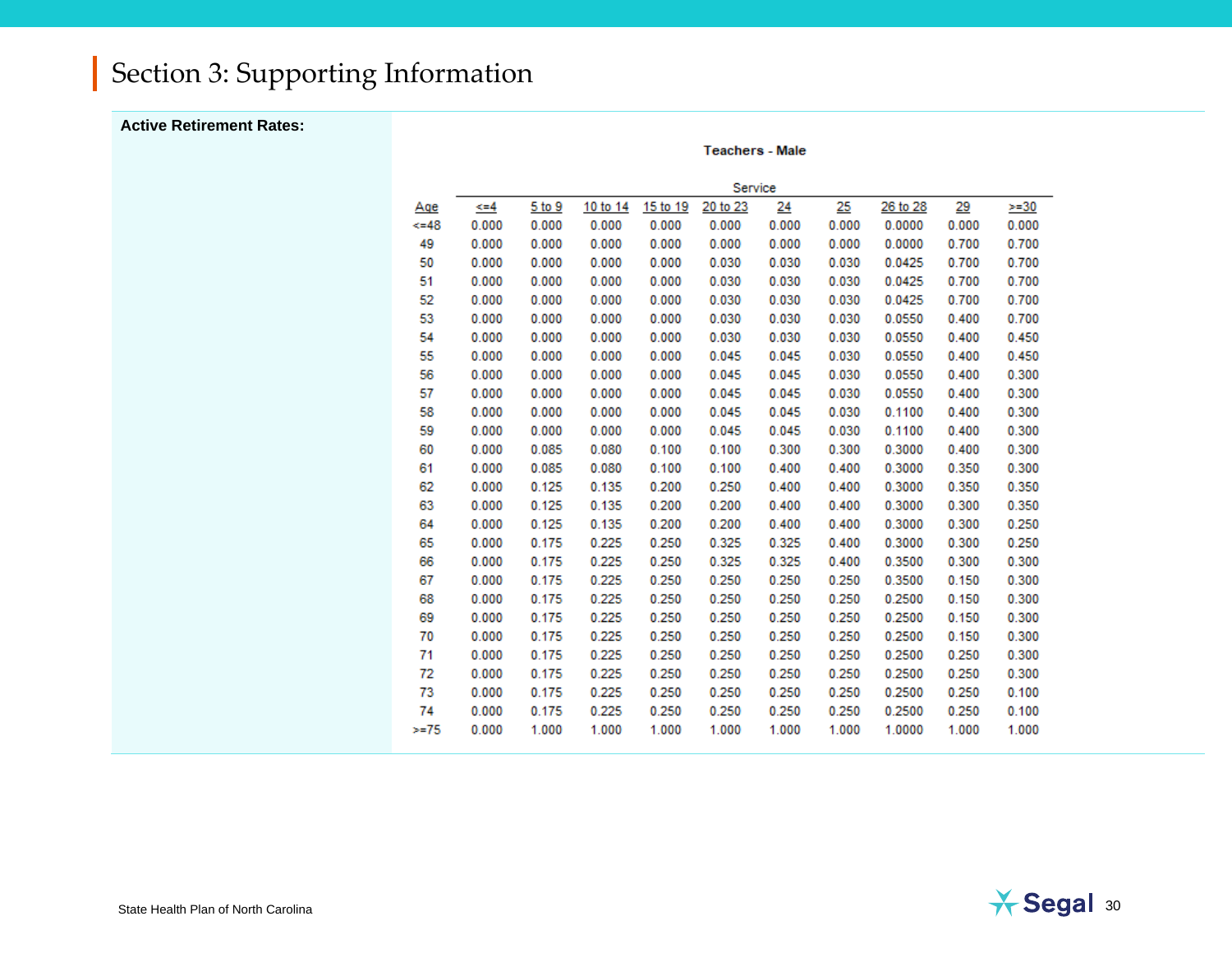**Active Retirement Rates (continued):**

**Teachers - Female** 

|         | Service |        |          |          |          |       |       |          |       |        |  |
|---------|---------|--------|----------|----------|----------|-------|-------|----------|-------|--------|--|
| Age     | <=4     | 5 to 9 | 10 to 14 | 15 to 19 | 20 to 23 | 24    | 25    | 26 to 28 | 29    | $>=30$ |  |
| $<=48$  | 0.000   | 0.000  | 0.000    | 0.000    | 0.000    | 0.000 | 0.000 | 0.000    | 0.000 | 0.000  |  |
| 49      | 0.000   | 0.000  | 0.000    | 0.000    | 0.000    | 0.000 | 0.000 | 0.000    | 0.650 | 0.750  |  |
| 50      | 0.000   | 0.000  | 0.000    | 0.000    | 0.050    | 0.050 | 0.045 | 0.050    | 0.650 | 0.750  |  |
| 51      | 0.000   | 0.000  | 0.000    | 0.000    | 0.050    | 0.050 | 0.045 | 0.050    | 0.650 | 0.750  |  |
| 52      | 0.000   | 0.000  | 0.000    | 0.000    | 0.050    | 0.050 | 0.045 | 0.050    | 0.500 | 0.750  |  |
| 53      | 0.000   | 0.000  | 0.000    | 0.000    | 0.050    | 0.050 | 0.045 | 0.050    | 0.400 | 0.550  |  |
| 54      | 0.000   | 0.000  | 0.000    | 0.000    | 0.050    | 0.050 | 0.045 | 0.050    | 0.400 | 0.400  |  |
| 55      | 0.000   | 0.000  | 0.000    | 0.000    | 0.050    | 0.050 | 0.045 | 0.070    | 0.400 | 0.375  |  |
| 56      | 0.000   | 0.000  | 0.000    | 0.000    | 0.050    | 0.050 | 0.045 | 0.070    | 0.400 | 0.375  |  |
| 57      | 0.000   | 0.000  | 0.000    | 0.000    | 0.050    | 0.050 | 0.045 | 0.070    | 0.450 | 0.375  |  |
| 58      | 0.000   | 0.000  | 0.000    | 0.000    | 0.075    | 0.075 | 0.045 | 0.070    | 0.450 | 0.375  |  |
| 59      | 0.000   | 0.000  | 0.000    | 0.000    | 0.075    | 0.075 | 0.045 | 0.070    | 0.450 | 0.375  |  |
| 60      | 0.000   | 0.080  | 0.100    | 0.100    | 0.130    | 0.250 | 0.250 | 0.400    | 0.500 | 0.375  |  |
| 61      | 0.000   | 0.080  | 0.100    | 0.100    | 0.130    | 0.475 | 0.475 | 0.400    | 0.450 | 0.400  |  |
| 62      | 0.000   | 0.135  | 0.200    | 0.200    | 0.225    | 0.475 | 0.475 | 0.400    | 0.450 | 0.400  |  |
| 63      | 0.000   | 0.135  | 0.200    | 0.200    | 0.225    | 0.475 | 0.475 | 0.400    | 0.375 | 0.400  |  |
| 64      | 0.000   | 0.135  | 0.200    | 0.200    | 0.225    | 0.475 | 0.475 | 0.400    | 0.375 | 0.400  |  |
| 65      | 0.000   | 0.250  | 0.300    | 0.250    | 0.350    | 0.350 | 0.475 | 0.400    | 0.450 | 0.400  |  |
| 66      | 0.000   | 0.250  | 0.300    | 0.350    | 0.350    | 0.350 | 0.475 | 0.400    | 0.450 | 0.400  |  |
| 67      | 0.000   | 0.250  | 0.300    | 0.350    | 0.350    | 0.350 | 0.475 | 0.400    | 0.400 | 0.400  |  |
| 68      | 0.000   | 0.225  | 0.300    | 0.250    | 0.350    | 0.350 | 0.300 | 0.400    | 0.400 | 0.325  |  |
| 69      | 0.000   | 0.225  | 0.250    | 0.250    | 0.350    | 0.350 | 0.300 | 0.300    | 0.400 | 0.325  |  |
| 70      | 0.000   | 0.225  | 0.250    | 0.300    | 0.300    | 0.300 | 0.300 | 0.300    | 0.400 | 0.325  |  |
| 71      | 0.000   | 0.225  | 0.250    | 0.300    | 0.300    | 0.300 | 0.400 | 0.300    | 0.400 | 0.325  |  |
| 72      | 0.000   | 0.225  | 0.250    | 0.300    | 0.300    | 0.300 | 0.400 | 0.300    | 0.400 | 0.325  |  |
| 73      | 0.000   | 0.225  | 0.250    | 0.300    | 0.300    | 0.300 | 0.400 | 0.300    | 0.400 | 0.325  |  |
| 74      | 0.000   | 0.225  | 0.250    | 0.300    | 0.300    | 0.300 | 0.400 | 0.300    | 0.400 | 0.325  |  |
| $>= 75$ | 0.000   | 1.000  | 1.000    | 1.000    | 1.000    | 1.000 | 1.000 | 1.000    | 1.000 | 1.000  |  |

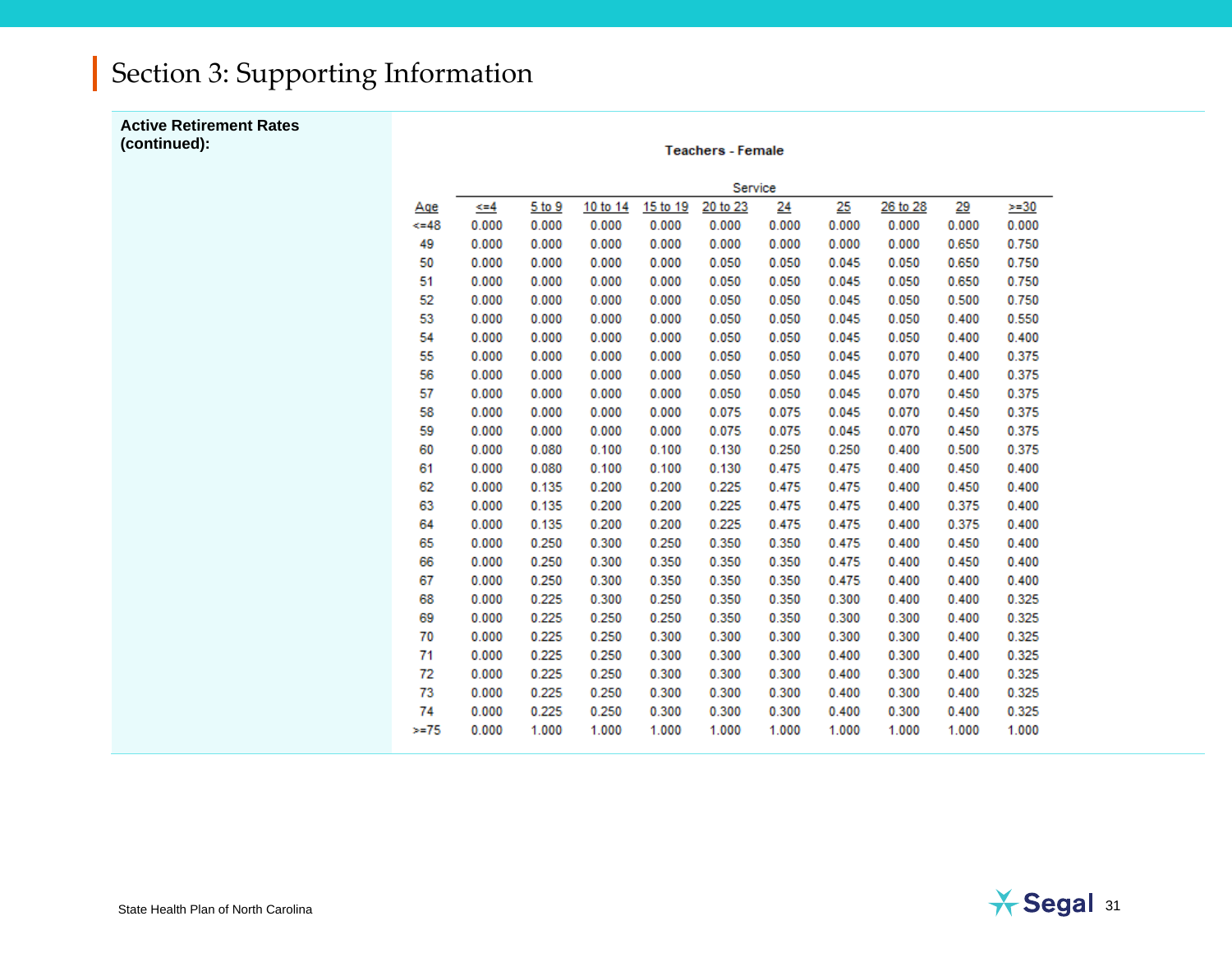**Active Retirement Rates (continued):**

**General - Male** 

|         | Service   |        |          |          |          |       |       |          |       |        |  |
|---------|-----------|--------|----------|----------|----------|-------|-------|----------|-------|--------|--|
| Age     | $\leq$ =4 | 5 to 9 | 10 to 14 | 15 to 19 | 20 to 23 | 24    | 25    | 26 to 28 | 29    | $>=30$ |  |
| 48      | 0.000     | 0.000  | 0.000    | 0.000    | 0.000    | 0.000 | 0.000 | 0.000    | 0.000 | 0.000  |  |
| 49      | 0.000     | 0.000  | 0.000    | 0.000    | 0.000    | 0.000 | 0.000 | 0.000    | 0.600 | 0.600  |  |
| 50      | 0.000     | 0.000  | 0.000    | 0.000    | 0.030    | 0.030 | 0.040 | 0.070    | 0.600 | 0.600  |  |
| 51      | 0.000     | 0.000  | 0.000    | 0.000    | 0.030    | 0.030 | 0.040 | 0.070    | 0.500 | 0.500  |  |
| 52      | 0.000     | 0.000  | 0.000    | 0.000    | 0.030    | 0.030 | 0.040 | 0.070    | 0.500 | 0.500  |  |
| 53      | 0.000     | 0.000  | 0.000    | 0.000    | 0.030    | 0.030 | 0.040 | 0.070    | 0.400 | 0.500  |  |
| 54      | 0.000     | 0.000  | 0.000    | 0.000    | 0.030    | 0.030 | 0.040 | 0.070    | 0.400 | 0.350  |  |
| 55      | 0.000     | 0.000  | 0.000    | 0.000    | 0.030    | 0.030 | 0.040 | 0.070    | 0.400 | 0.350  |  |
| 56      | 0.000     | 0.000  | 0.000    | 0.000    | 0.030    | 0.030 | 0.040 | 0.070    | 0.400 | 0.350  |  |
| 57      | 0.000     | 0.000  | 0.000    | 0.000    | 0.060    | 0.060 | 0.040 | 0.070    | 0.400 | 0.350  |  |
| 58      | 0.000     | 0.000  | 0.000    | 0.000    | 0.060    | 0.060 | 0.040 | 0.070    | 0.400 | 0.270  |  |
| 59      | 0.000     | 0.000  | 0.000    | 0.000    | 0.060    | 0.060 | 0.040 | 0.070    | 0.400 | 0.270  |  |
| 60      | 0.000     | 0.090  | 0.070    | 0.070    | 0.100    | 0.225 | 0.225 | 0.300    | 0.400 | 0.270  |  |
| 61      | 0.000     | 0.090  | 0.070    | 0.070    | 0.100    | 0.300 | 0.300 | 0.300    | 0.400 | 0.270  |  |
| 62      | 0.000     | 0.090  | 0.200    | 0.175    | 0.225    | 0.400 | 0.400 | 0.300    | 0.400 | 0.300  |  |
| 63      | 0.000     | 0.090  | 0.150    | 0.175    | 0.200    | 0.400 | 0.400 | 0.250    | 0.400 | 0.300  |  |
| 64      | 0.000     | 0.090  | 0.150    | 0.150    | 0.200    | 0.400 | 0.400 | 0.250    | 0.275 | 0.300  |  |
| 65      | 0.000     | 0.180  | 0.250    | 0.250    | 0.300    | 0.300 | 0.400 | 0.350    | 0.275 | 0.300  |  |
| 66      | 0.000     | 0.180  | 0.250    | 0.325    | 0.300    | 0.300 | 0.400 | 0.350    | 0.400 | 0.300  |  |
| 67      | 0.000     | 0.180  | 0.250    | 0.225    | 0.250    | 0.250 | 0.400 | 0.300    | 0.400 | 0.300  |  |
| 68      | 0.000     | 0.180  | 0.250    | 0.225    | 0.225    | 0.225 | 0.250 | 0.300    | 0.300 | 0.300  |  |
| 69      | 0.000     | 0.180  | 0.250    | 0.225    | 0.225    | 0.225 | 0.250 | 0.300    | 0.300 | 0.300  |  |
| 70      | 0.000     | 0.180  | 0.250    | 0.225    | 0.225    | 0.225 | 0.250 | 0.300    | 0.300 | 0.300  |  |
| 71      | 0.000     | 0.180  | 0.250    | 0.225    | 0.225    | 0.225 | 0.200 | 0.300    | 0.300 | 0.250  |  |
| 72      | 0.000     | 0.200  | 0.250    | 0.225    | 0.225    | 0.225 | 0.250 | 0.300    | 0.300 | 0.250  |  |
| 73      | 0.000     | 0.200  | 0.250    | 0.225    | 0.150    | 0.150 | 0.150 | 0.300    | 0.300 | 0.250  |  |
| 74      | 0.000     | 0.200  | 0.250    | 0.225    | 0.150    | 0.150 | 0.150 | 0.300    | 0.300 | 0.250  |  |
| $>= 75$ | 0.000     | 1.000  | 1.000    | 1.000    | 1.000    | 1.000 | 1.000 | 1.000    | 1.000 | 1.000  |  |
|         |           |        |          |          |          |       |       |          |       |        |  |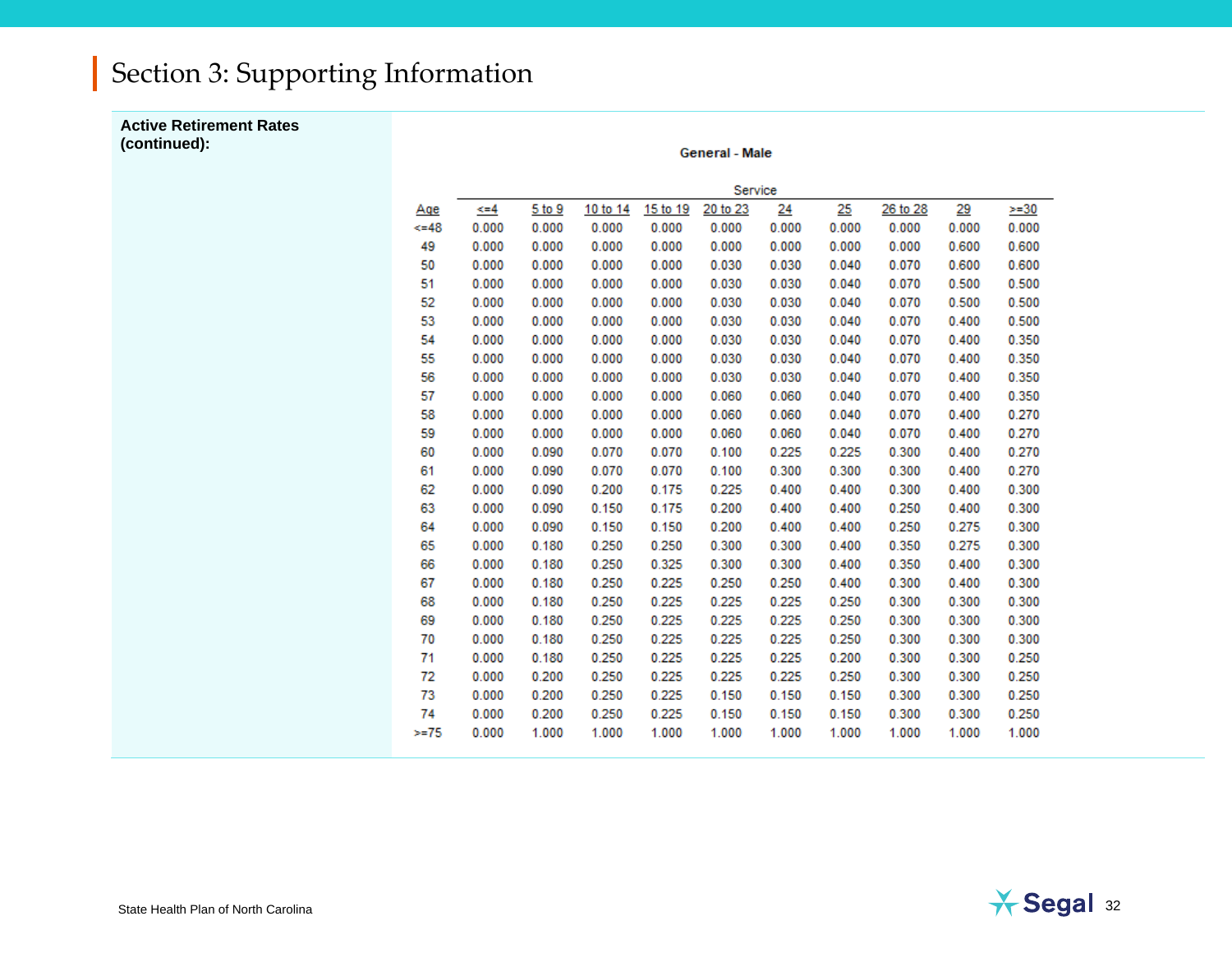**Active Retirement Rates (continued):**

**General - Female** 

|        | Service  |        |          |          |          |       |       |          |           |         |
|--------|----------|--------|----------|----------|----------|-------|-------|----------|-----------|---------|
| Age    | $\leq 4$ | 5 to 9 | 10 to 14 | 15 to 19 | 20 to 23 | 24    | 25    | 26 to 28 | <u>29</u> | $>= 30$ |
| $<=48$ | 0.000    | 0.000  | 0.000    | 0.000    | 0.000    | 0.000 | 0.000 | 0.000    | 0.000     | 0.000   |
| 49     | 0.000    | 0.000  | 0.000    | 0.000    | 0.000    | 0.000 | 0.000 | 0.000    | 0.400     | 0.400   |
| 50     | 0.000    | 0.000  | 0.000    | 0.000    | 0.035    | 0.035 | 0.040 | 0.060    | 0.400     | 0.400   |
| 51     | 0.000    | 0.000  | 0.000    | 0.000    | 0.035    | 0.035 | 0.040 | 0.060    | 0.400     | 0.400   |
| 52     | 0.000    | 0.000  | 0.000    | 0.000    | 0.035    | 0.035 | 0.040 | 0.060    | 0.400     | 0.400   |
| 53     | 0.000    | 0.000  | 0.000    | 0.000    | 0.035    | 0.035 | 0.040 | 0.060    | 0.400     | 0.400   |
| 54     | 0.000    | 0.000  | 0.000    | 0.000    | 0.035    | 0.035 | 0.040 | 0.060    | 0.400     | 0.300   |
| 55     | 0.000    | 0.000  | 0.000    | 0.000    | 0.040    | 0.040 | 0.040 | 0.060    | 0.400     | 0.250   |
| 56     | 0.000    | 0.000  | 0.000    | 0.000    | 0.040    | 0.040 | 0.040 | 0.060    | 0.400     | 0.250   |
| 57     | 0.000    | 0.000  | 0.000    | 0.000    | 0.050    | 0.050 | 0.040 | 0.060    | 0.400     | 0.250   |
| 58     | 0.000    | 0.000  | 0.000    | 0.000    | 0.050    | 0.050 | 0.040 | 0.060    | 0.400     | 0.250   |
| 59     | 0.000    | 0.000  | 0.000    | 0.000    | 0.050    | 0.050 | 0.040 | 0.060    | 0.400     | 0.250   |
| 60     | 0.000    | 0.070  | 0.080    | 0.090    | 0.095    | 0.200 | 0.200 | 0.300    | 0.400     | 0.250   |
| 61     | 0.000    | 0.070  | 0.080    | 0.090    | 0.095    | 0.350 | 0.350 | 0.300    | 0.350     | 0.250   |
| 62     | 0.000    | 0.100  | 0.160    | 0.170    | 0.200    | 0.350 | 0.350 | 0.300    | 0.350     | 0.300   |
| 63     | 0.000    | 0.100  | 0.160    | 0.170    | 0.200    | 0.350 | 0.350 | 0.300    | 0.350     | 0.300   |
| 64     | 0.000    | 0.100  | 0.160    | 0.170    | 0.200    | 0.350 | 0.350 | 0.300    | 0.350     | 0.300   |
| 65     | 0.000    | 0.200  | 0.250    | 0.300    | 0.300    | 0.300 | 0.350 | 0.300    | 0.350     | 0.300   |
| 66     | 0.000    | 0.200  | 0.250    | 0.300    | 0.300    | 0.300 | 0.350 | 0.350    | 0.350     | 0.300   |
| 67     | 0.000    | 0.150  | 0.250    | 0.300    | 0.300    | 0.300 | 0.350 | 0.350    | 0.350     | 0.300   |
| 68     | 0.000    | 0.150  | 0.200    | 0.225    | 0.300    | 0.300 | 0.350 | 0.250    | 0.350     | 0.250   |
| 69     | 0.000    | 0.150  | 0.200    | 0.225    | 0.250    | 0.250 | 0.350 | 0.250    | 0.350     | 0.250   |
| 70     | 0.000    | 0.150  | 0.200    | 0.225    | 0.250    | 0.250 | 0.350 | 0.250    | 0.300     | 0.300   |
| 71     | 0.000    | 0.175  | 0.200    | 0.225    | 0.250    | 0.250 | 0.200 | 0.250    | 0.300     | 0.300   |
| 72     | 0.000    | 0.175  | 0.200    | 0.225    | 0.250    | 0.250 | 0.200 | 0.250    | 0.300     | 0.300   |
| 73     | 0.000    | 0.125  | 0.200    | 0.175    | 0.200    | 0.200 | 0.200 | 0.250    | 0.300     | 0.300   |
| 74     | 0.000    | 0.125  | 0.200    | 0.175    | 0.200    | 0.200 | 0.200 | 0.250    | 0.300     | 0.300   |
| $>=75$ | 0.000    | 1.000  | 1.000    | 1.000    | 1.000    | 1.000 | 1.000 | 1.000    | 1.000     | 1.000   |
|        |          |        |          |          |          |       |       |          |           |         |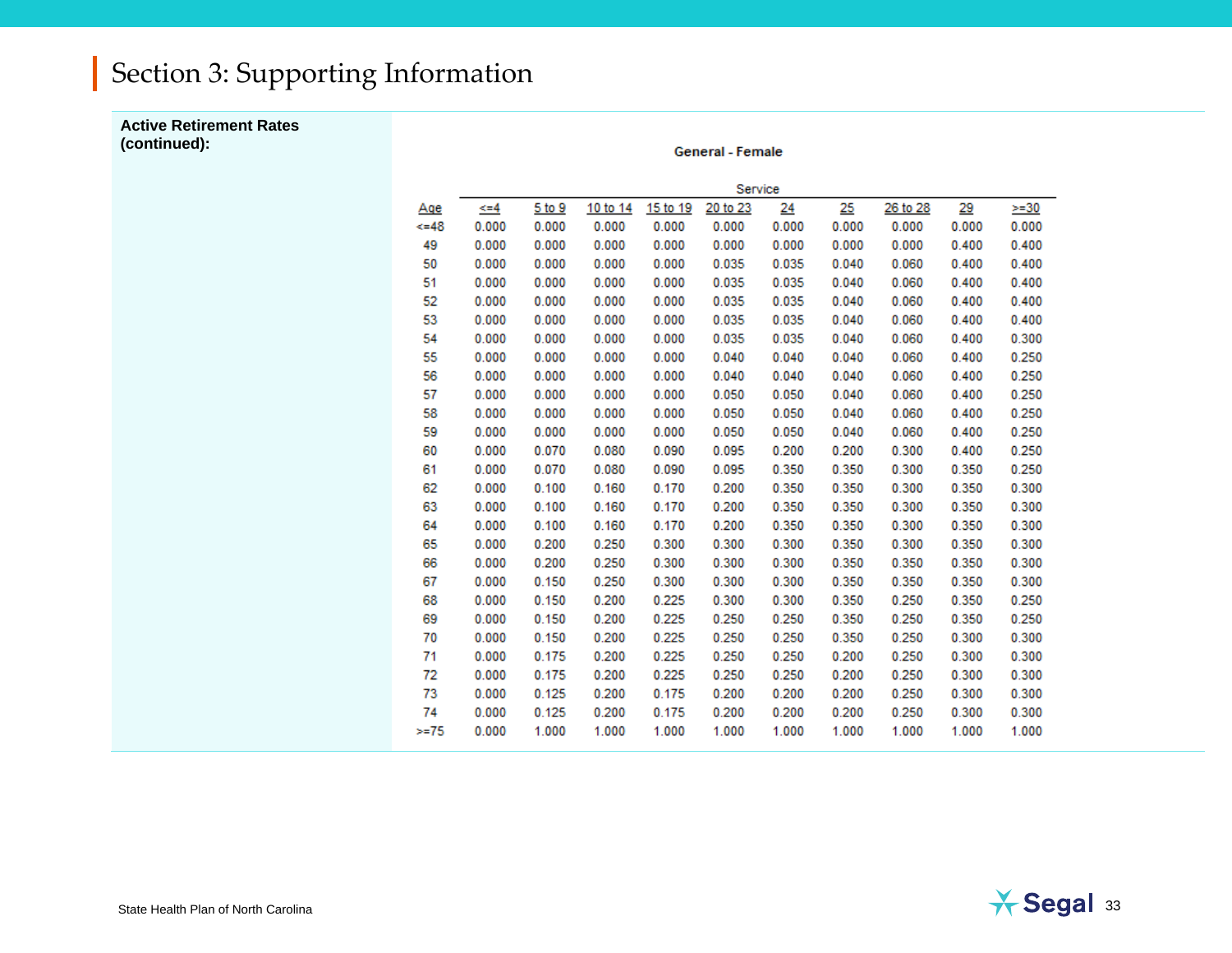**Active Retirement Rates (continued):**

Other - Male

|        |       |        |          |          | Service  |       |       |          |       |        |
|--------|-------|--------|----------|----------|----------|-------|-------|----------|-------|--------|
| Age    | <=4   | 5 to 9 | 10 to 14 | 15 to 19 | 20 to 23 | 24    | 25    | 26 to 28 | 29    | $>=30$ |
| $<=48$ | 0.000 | 0.000  | 0.000    | 0.000    | 0.000    | 0.000 | 0.000 | 0.000    | 0.000 | 0.000  |
| 49     | 0.000 | 0.000  | 0.000    | 0.000    | 0.000    | 0.000 | 0.000 | 0.000    | 0.500 | 0.500  |
| 50     | 0.000 | 0.000  | 0.000    | 0.000    | 0.035    | 0.035 | 0.045 | 0.045    | 0.500 | 0.500  |
| 51     | 0.000 | 0.000  | 0.000    | 0.000    | 0.035    | 0.035 | 0.045 | 0.045    | 0.500 | 0.500  |
| 52     | 0.000 | 0.000  | 0.000    | 0.000    | 0.035    | 0.035 | 0.045 | 0.045    | 0.500 | 0.500  |
| 53     | 0.000 | 0.000  | 0.000    | 0.000    | 0.035    | 0.035 | 0.045 | 0.045    | 0.300 | 0.500  |
| 54     | 0.000 | 0.000  | 0.000    | 0.000    | 0.035    | 0.035 | 0.045 | 0.045    | 0.300 | 0.500  |
| 55     | 0.000 | 0.000  | 0.000    | 0.000    | 0.040    | 0.040 | 0.050 | 0.050    | 0.300 | 0.300  |
| 56     | 0.000 | 0.000  | 0.000    | 0.000    | 0.040    | 0.040 | 0.050 | 0.050    | 0.300 | 0.275  |
| 57     | 0.000 | 0.000  | 0.000    | 0.000    | 0.040    | 0.040 | 0.050 | 0.050    | 0.300 | 0.275  |
| 58     | 0.000 | 0.000  | 0.000    | 0.000    | 0.040    | 0.040 | 0.050 | 0.050    | 0.300 | 0.275  |
| 59     | 0.000 | 0.000  | 0.000    | 0.000    | 0.040    | 0.040 | 0.050 | 0.050    | 0.300 | 0.275  |
| 60     | 0.000 | 0.080  | 0.070    | 0.100    | 0.090    | 0.200 | 0.200 | 0.200    | 0.300 | 0.275  |
| 61     | 0.000 | 0.080  | 0.070    | 0.100    | 0.125    | 0.200 | 0.200 | 0.200    | 0.300 | 0.275  |
| 62     | 0.000 | 0.125  | 0.200    | 0.250    | 0.280    | 0.350 | 0.350 | 0.350    | 0.300 | 0.275  |
| 63     | 0.000 | 0.125  | 0.150    | 0.175    | 0.220    | 0.275 | 0.275 | 0.275    | 0.300 | 0.275  |
| 64     | 0.000 | 0.125  | 0.150    | 0.175    | 0.190    | 0.275 | 0.275 | 0.275    | 0.300 | 0.275  |
| 65     | 0.000 | 0.100  | 0.250    | 0.250    | 0.300    | 0.300 | 0.275 | 0.275    | 0.250 | 0.275  |
| 66     | 0.000 | 0.225  | 0.250    | 0.275    | 0.250    | 0.250 | 0.300 | 0.300    | 0.250 | 0.350  |
| 67     | 0.000 | 0.100  | 0.250    | 0.275    | 0.175    | 0.175 | 0.300 | 0.300    | 0.250 | 0.350  |
| 68     | 0.000 | 0.100  | 0.250    | 0.300    | 0.200    | 0.200 | 0.300 | 0.300    | 0.250 | 0.350  |
| 69     | 0.000 | 0.100  | 0.250    | 0.250    | 0.225    | 0.225 | 0.300 | 0.300    | 0.250 | 0.350  |
| 70     | 0.000 | 0.100  | 0.250    | 0.250    | 0.225    | 0.225 | 0.300 | 0.300    | 0.250 | 0.350  |
| 71     | 0.000 | 0.100  | 0.250    | 0.250    | 0.225    | 0.225 | 0.250 | 0.250    | 0.250 | 0.350  |
| 72     | 0.000 | 0.100  | 0.250    | 0.250    | 0.225    | 0.225 | 0.175 | 0.175    | 0.250 | 0.350  |
| 73     | 0.000 | 0.250  | 0.250    | 0.250    | 0.225    | 0.225 | 0.175 | 0.175    | 0.250 | 0.350  |
| 74     | 0.000 | 0.250  | 0.250    | 0.250    | 0.225    | 0.225 | 0.175 | 0.175    | 0.250 | 0.350  |
| $>=75$ | 0.000 | 1.000  | 1.000    | 1.000    | 1.000    | 1.000 | 1.000 | 1.000    | 1.000 | 1.000  |
|        |       |        |          |          |          |       |       |          |       |        |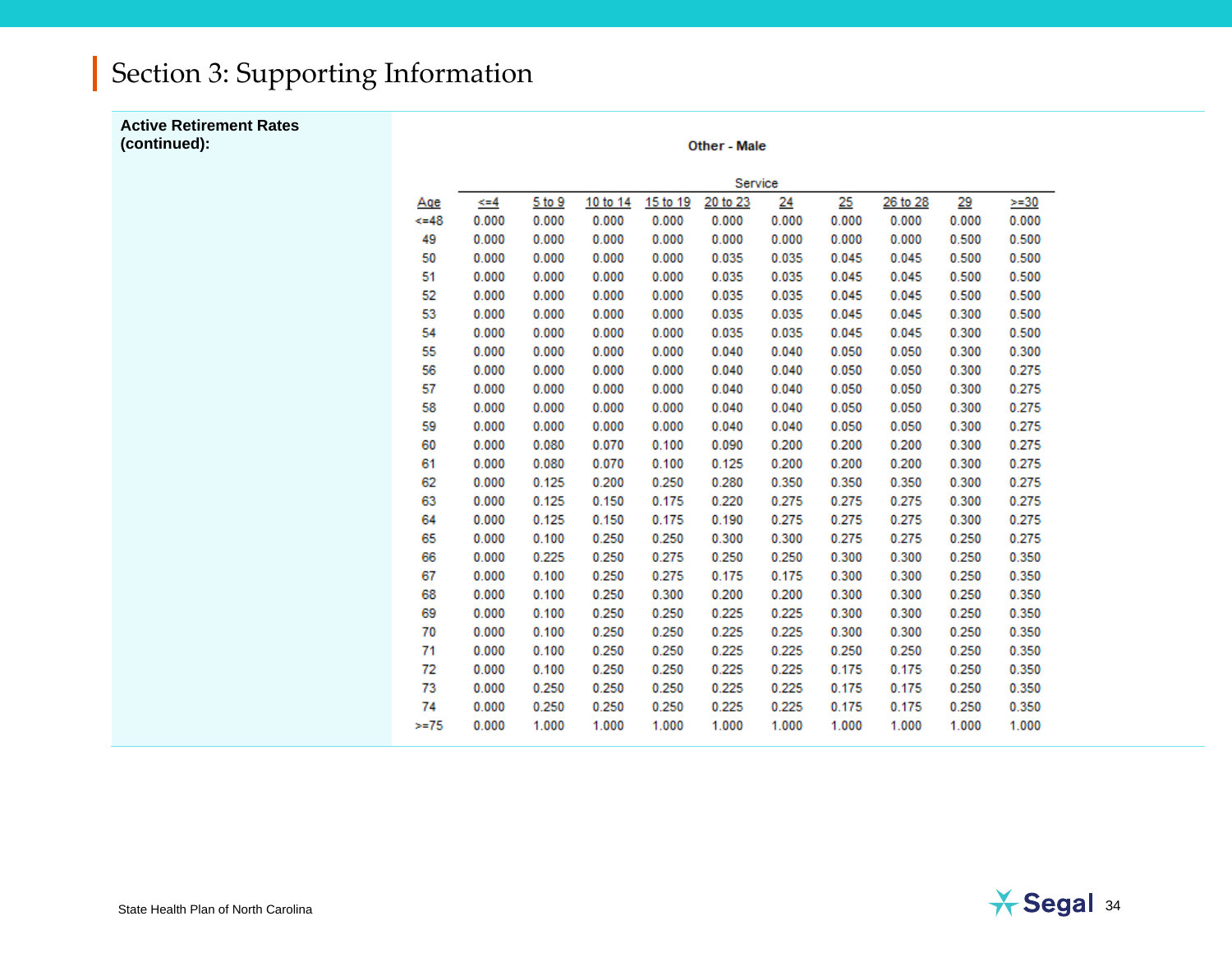#### **Active Retirement Rates (continued):**

Other - Female

|          |           |        |          |          | Service  |       |       |          |       |        |
|----------|-----------|--------|----------|----------|----------|-------|-------|----------|-------|--------|
| Age      | $\xi = 4$ | 5 to 9 | 10 to 14 | 15 to 19 | 20 to 23 | 24    | 25    | 26 to 28 | 29    | $>=30$ |
| $4 - 48$ | 0.000     | 0.000  | 0.000    | 0.000    | 0.000    | 0.000 | 0.000 | 0.000    | 0.000 | 0.000  |
| 49       | 0.000     | 0.000  | 0.000    | 0.000    | 0.000    | 0.000 | 0.000 | 0.000    | 0.400 | 0.500  |
| 50       | 0.000     | 0.000  | 0.000    | 0.000    | 0.045    | 0.045 | 0.045 | 0.045    | 0.400 | 0.500  |
| 51       | 0.000     | 0.000  | 0.000    | 0.000    | 0.045    | 0.045 | 0.045 | 0.045    | 0.400 | 0.500  |
| 52       | 0.000     | 0.000  | 0.000    | 0.000    | 0.045    | 0.045 | 0.045 | 0.045    | 0.400 | 0.500  |
| 53       | 0.000     | 0.000  | 0.000    | 0.000    | 0.045    | 0.045 | 0.045 | 0.045    | 0.300 | 0.350  |
| 54       | 0.000     | 0.000  | 0.000    | 0.000    | 0.045    | 0.045 | 0.045 | 0.045    | 0.300 | 0.300  |
| 55       | 0.000     | 0.000  | 0.000    | 0.000    | 0.045    | 0.045 | 0.060 | 0.060    | 0.300 | 0.300  |
| 56       | 0.000     | 0.000  | 0.000    | 0.000    | 0.060    | 0.060 | 0.060 | 0.060    | 0.300 | 0.300  |
| 57       | 0.000     | 0.000  | 0.000    | 0.000    | 0.060    | 0.060 | 0.060 | 0.060    | 0.300 | 0.300  |
| 58       | 0.000     | 0.000  | 0.000    | 0.000    | 0.060    | 0.060 | 0.060 | 0.060    | 0.300 | 0.300  |
| 59       | 0.000     | 0.000  | 0.000    | 0.000    | 0.060    | 0.060 | 0.060 | 0.060    | 0.300 | 0.300  |
| 60       | 0.000     | 0.070  | 0.090    | 0.100    | 0.100    | 0.300 | 0.300 | 0.300    | 0.375 | 0.300  |
| 61       | 0.000     | 0.070  | 0.090    | 0.100    | 0.100    | 0.300 | 0.300 | 0.300    | 0.375 | 0.300  |
| 62       | 0.000     | 0.125  | 0.200    | 0.225    | 0.225    | 0.300 | 0.300 | 0.300    | 0.375 | 0.350  |
| 63       | 0.000     | 0.125  | 0.200    | 0.200    | 0.200    | 0.300 | 0.300 | 0.300    | 0.375 | 0.350  |
| 64       | 0.000     | 0.125  | 0.200    | 0.200    | 0.200    | 0.300 | 0.300 | 0.300    | 0.300 | 0.350  |
| 65       | 0.000     | 0.175  | 0.250    | 0.250    | 0.300    | 0.300 | 0.350 | 0.350    | 0.300 | 0.350  |
| 66       | 0.000     | 0.175  | 0.250    | 0.250    | 0.300    | 0.300 | 0.350 | 0.350    | 0.300 | 0.350  |
| 67       | 0.000     | 0.150  | 0.250    | 0.250    | 0.300    | 0.300 | 0.350 | 0.350    | 0.200 | 0.350  |
| 68       | 0.000     | 0.150  | 0.200    | 0.225    | 0.300    | 0.300 | 0.275 | 0.275    | 0.200 | 0.350  |
| 69       | 0.000     | 0.150  | 0.200    | 0.225    | 0.300    | 0.300 | 0.275 | 0.275    | 0.200 | 0.350  |
| 70       | 0.000     | 0.150  | 0.200    | 0.225    | 0.200    | 0.200 | 0.275 | 0.275    | 0.200 | 0.350  |
| 71       | 0.000     | 0.150  | 0.175    | 0.225    | 0.200    | 0.200 | 0.275 | 0.275    | 0.200 | 0.350  |
| 72       | 0.000     | 0.150  | 0.175    | 0.225    | 0.200    | 0.200 | 0.250 | 0.250    | 0.200 | 0.350  |
| 73       | 0.000     | 0.150  | 0.175    | 0.200    | 0.200    | 0.200 | 0.250 | 0.250    | 0.200 | 0.350  |
| 74       | 0.000     | 0.150  | 0.175    | 0.200    | 0.200    | 0.200 | 0.250 | 0.250    | 0.200 | 0.350  |
| $>= 75$  | 0.000     | 1.000  | 1.000    | 1.000    | 1.000    | 1.000 | 1.000 | 1.000    | 1.000 | 1.000  |
|          |           |        |          |          |          |       |       |          |       |        |

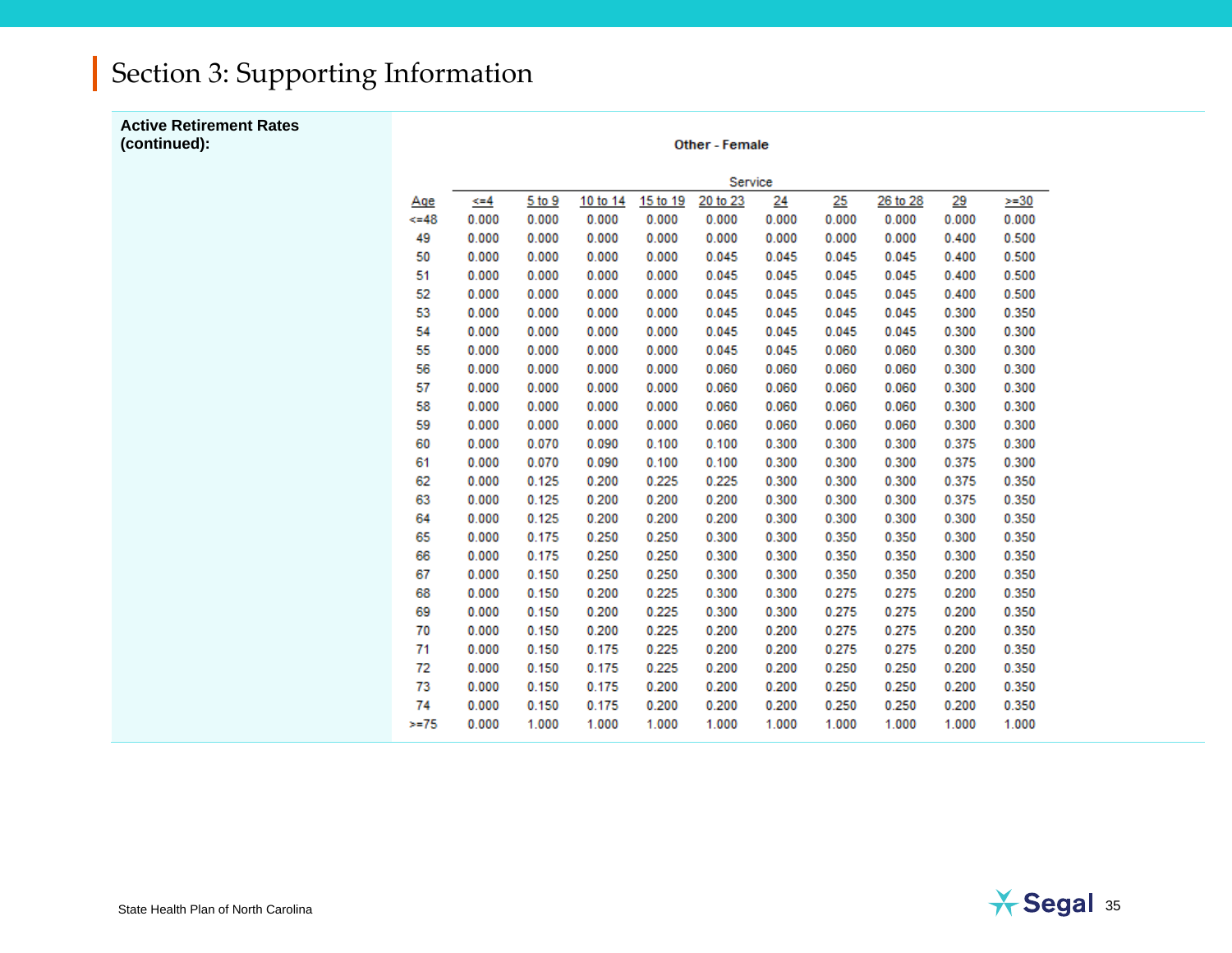#### **Active Retirement Rates (continued):**

**Law Enforcement - Male and Female** 

|                                                                      | Service          |                                                                                                                                                                                                                                                                                                                                    |        |          |          |          |                                                                   |       |                                                                                                                                                                                                                                                                                                                                          |  |
|----------------------------------------------------------------------|------------------|------------------------------------------------------------------------------------------------------------------------------------------------------------------------------------------------------------------------------------------------------------------------------------------------------------------------------------|--------|----------|----------|----------|-------------------------------------------------------------------|-------|------------------------------------------------------------------------------------------------------------------------------------------------------------------------------------------------------------------------------------------------------------------------------------------------------------------------------------------|--|
|                                                                      |                  | ≜≡ک                                                                                                                                                                                                                                                                                                                                | 5 to 9 | 10 to 14 | 15 to 19 | 20 to 24 | 25 to 28                                                          | 29    | $> = 30$                                                                                                                                                                                                                                                                                                                                 |  |
|                                                                      | Age<br>$\leq 48$ | 0.000                                                                                                                                                                                                                                                                                                                              | 0.000  | 0.000    | 0.000    | 0.000    | 0.000                                                             | 0.000 | 0.000                                                                                                                                                                                                                                                                                                                                    |  |
|                                                                      | 49               | 0.000                                                                                                                                                                                                                                                                                                                              | 0.000  | 0.000    | 0.000    | 0.000    | 0.000                                                             | 0.900 | 0.800                                                                                                                                                                                                                                                                                                                                    |  |
|                                                                      | 50-54            | 0.000                                                                                                                                                                                                                                                                                                                              | 0.000  | 0.000    | 0.040    | 0.050    | 0.050                                                             | 0.900 | 0.800                                                                                                                                                                                                                                                                                                                                    |  |
|                                                                      | 55               | 0.000                                                                                                                                                                                                                                                                                                                              | 0.200  | 0.200    | 0.350    | 0.350    | 0.500                                                             | 0.900 | 0.650                                                                                                                                                                                                                                                                                                                                    |  |
|                                                                      | 56               | 0.000                                                                                                                                                                                                                                                                                                                              | 0.200  | 0.200    | 0.175    | 0.300    | 0.250                                                             | 0.900 | 0.650                                                                                                                                                                                                                                                                                                                                    |  |
|                                                                      | 57               | 0.000                                                                                                                                                                                                                                                                                                                              | 0.100  | 0.200    | 0.175    | 0.300    | 0.250                                                             | 0.900 | 0.650                                                                                                                                                                                                                                                                                                                                    |  |
|                                                                      | 58               | 0.000                                                                                                                                                                                                                                                                                                                              | 0.150  | 0.200    | 0.175    | 0.300    | 0.250                                                             | 0.900 | 0.650                                                                                                                                                                                                                                                                                                                                    |  |
|                                                                      | 59               | 0.000                                                                                                                                                                                                                                                                                                                              | 0.100  | 0.200    | 0.175    | 0.300    | 0.250                                                             | 0.900 | 0.500                                                                                                                                                                                                                                                                                                                                    |  |
|                                                                      | 60               | 0.000                                                                                                                                                                                                                                                                                                                              | 0.100  | 0.200    | 0.125    | 0.250    | 0.250                                                             | 0.500 | 0.500                                                                                                                                                                                                                                                                                                                                    |  |
|                                                                      | 61               | 0.000                                                                                                                                                                                                                                                                                                                              | 0.100  | 0.200    | 0.125    | 0.250    | 0.250                                                             | 0.500 | 0.500                                                                                                                                                                                                                                                                                                                                    |  |
|                                                                      | 62               | 0.000                                                                                                                                                                                                                                                                                                                              | 0.150  | 0.450    | 0.125    | 0.250    | 0.250                                                             | 0.500 | 0.500                                                                                                                                                                                                                                                                                                                                    |  |
|                                                                      | 63               | 0.000                                                                                                                                                                                                                                                                                                                              | 0.150  | 0.450    | 0.125    | 0.250    | 0.250                                                             | 0.500 | 0.500                                                                                                                                                                                                                                                                                                                                    |  |
|                                                                      | 64               | 0.000                                                                                                                                                                                                                                                                                                                              | 0.150  | 0.450    | 0.125    | 0.250    | 0.250                                                             | 0.500 | 0.500                                                                                                                                                                                                                                                                                                                                    |  |
|                                                                      | 65               | 0.000                                                                                                                                                                                                                                                                                                                              | 0.150  | 0.450    | 0.250    | 0.250    | 0.250                                                             | 0.500 | 0.500                                                                                                                                                                                                                                                                                                                                    |  |
|                                                                      | 66               | 0.000                                                                                                                                                                                                                                                                                                                              | 0.200  | 0.450    | 0.250    | 0.250    | 0.250                                                             | 0.500 | 0.500                                                                                                                                                                                                                                                                                                                                    |  |
|                                                                      | 67-74            | 0.000                                                                                                                                                                                                                                                                                                                              | 0.250  | 0.150    | 0.250    | 0.250    | 0.250                                                             | 0.250 | 0.500                                                                                                                                                                                                                                                                                                                                    |  |
|                                                                      | $>= 75$          | 0.000                                                                                                                                                                                                                                                                                                                              | 1.000  | 1.000    | 1.000    | 1.000    | 1.000                                                             | 1.000 | 1.000                                                                                                                                                                                                                                                                                                                                    |  |
|                                                                      |                  |                                                                                                                                                                                                                                                                                                                                    |        |          |          |          |                                                                   |       | The eligibility for retirement is determined as of the timing of the assumed decrement (middle of year), rather than<br>as of the anniversary of the Valuation Date (the beginning of year). This creates assumed retirements for<br>participants with 4.5, 24.5, and 29.5 years of service as of the anniversary of the Valuation Date. |  |
| <b>Inactive Vested Retirement</b><br><b>Expected Enrollment Age:</b> |                  |                                                                                                                                                                                                                                                                                                                                    |        |          |          |          |                                                                   |       | Age 55 with 20 or more years of service; age 63 with 5 or more years of service, but less than 20 years of service                                                                                                                                                                                                                       |  |
| <b>Missing Participant Data:</b>                                     |                  | enrollment assumptions.                                                                                                                                                                                                                                                                                                            |        |          |          |          |                                                                   |       | Actives and terminated vested who do not have plan codes are assumed to be enrolled in plans based on                                                                                                                                                                                                                                    |  |
|                                                                      |                  | are replaced with the default of male.                                                                                                                                                                                                                                                                                             |        |          |          |          |                                                                   |       | Missing, invalid, or unreasonable dates of birth are assumed an average value of the group. Invalid gender codes                                                                                                                                                                                                                         |  |
|                                                                      |                  |                                                                                                                                                                                                                                                                                                                                    |        |          |          |          | other participants of the same status for whom the item is known. |       | Any other missing census item for a given participant was assumed to equal the average value of that item over all                                                                                                                                                                                                                       |  |
| <b>Participation and Coverage</b><br>Election:                       | assumptions.     |                                                                                                                                                                                                                                                                                                                                    |        |          |          |          |                                                                   |       | 100% of employees eligible to retire and receive subsidized postretirement welfare coverage were assumed to elect<br>medical and prescription drug coverage. All participants are assumed to be enrolled in plans based on enrollment                                                                                                    |  |
| <b>Dependents:</b>                                                   |                  | Demographic data was available for spouses of current retirees. For future retirees, husbands were assumed to be<br>four years older than their wives. 10% of future retirees who elect to continue their health coverage at retirement<br>were assumed to have an eligible spouse who also opts for health coverage at that time. |        |          |          |          |                                                                   |       |                                                                                                                                                                                                                                                                                                                                          |  |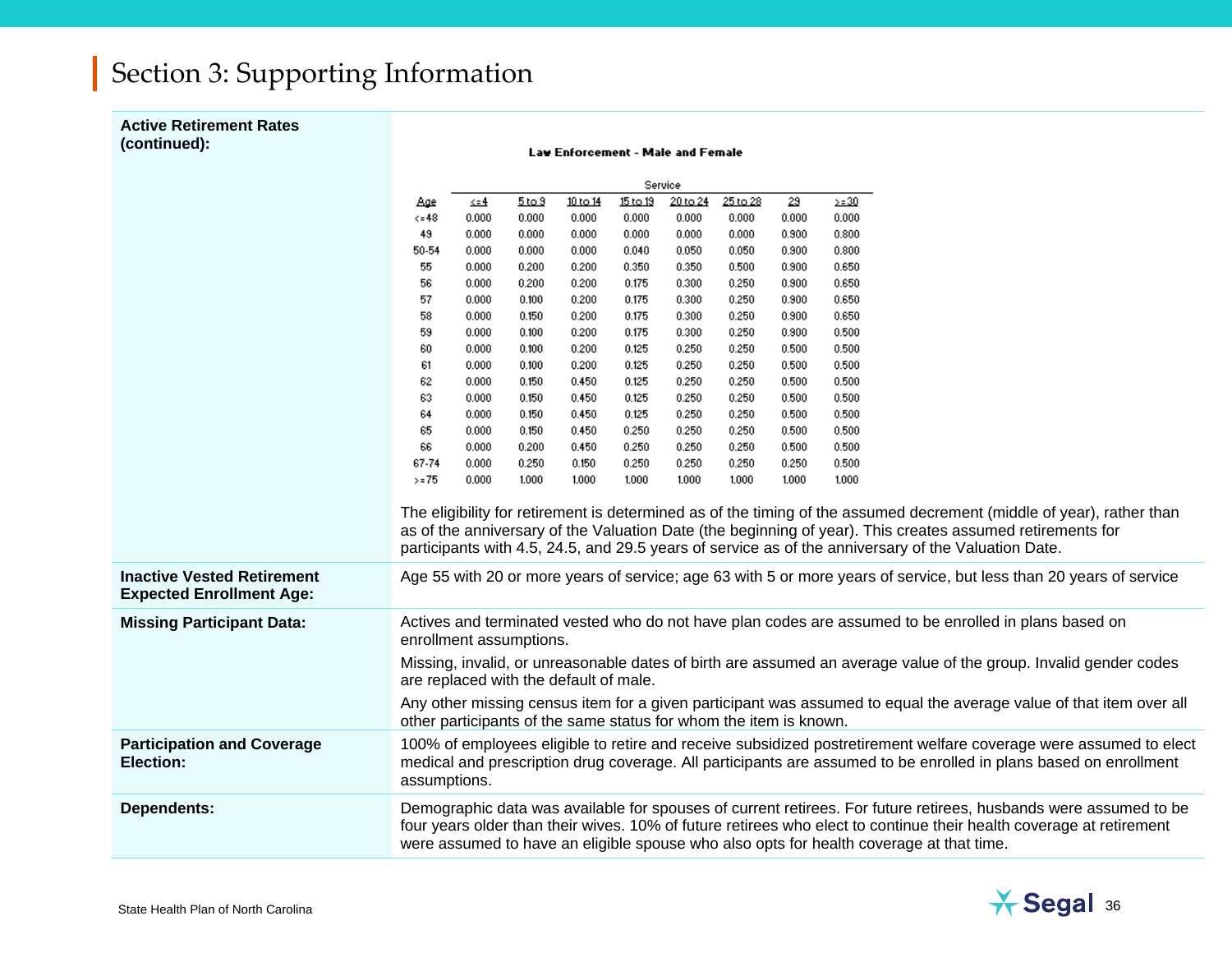| <b>Data Adjustments:</b>     | Since child records under split contract were reported as subscribers, we assumed retirees under age 27 were<br>children.                                                                                                                                                                                                                                                                                                                                                                 |  |  |  |  |  |
|------------------------------|-------------------------------------------------------------------------------------------------------------------------------------------------------------------------------------------------------------------------------------------------------------------------------------------------------------------------------------------------------------------------------------------------------------------------------------------------------------------------------------------|--|--|--|--|--|
|                              | For participants with both an active and terminated vested records, the active record was maintained. For<br>participants with multiple active records from different employers, service was merged, earliest provided<br>membership date was used to determine pre-2006 vs post-2006 status, and (if applicable), the teacher record was<br>used to determine assumptions and plan provisions.                                                                                           |  |  |  |  |  |
|                              | Matching spouses of retirees to retirees when they were covered under split contracts (one Medicare eligible and<br>the other not) was problematic. Additionally, surviving spouses who are not receiving survivor benefits under the<br>retirement plan were not readily distinguishable from retirees. We believe that there are spouses of retirees that we<br>have valued as retirees without paying the spouse premium. No adjustment has been made to the valuation<br>liabilities. |  |  |  |  |  |
| Per Capita Cost Development: | Medical and Prescription Drug: Per capita claims costs were based on actual incurred claim experience for the<br>periods January 1, 2018 through December 31, 2020. 2020 claims were adjusted for COVID-19 impact by factors of<br>+6.06% for medical and -1.17% for prescription drug. Claims were separated by Medicare and Non-Medicare<br>participants, then adjusted as follows:                                                                                                     |  |  |  |  |  |
|                              | Total claims were divided by the number of adult members to yield a per capita claim                                                                                                                                                                                                                                                                                                                                                                                                      |  |  |  |  |  |
|                              | The per capita claim was trended to the midpoint of the valuation year at assumed trend rates                                                                                                                                                                                                                                                                                                                                                                                             |  |  |  |  |  |
|                              | The per capita claim was adjusted for the effect of any plan changes                                                                                                                                                                                                                                                                                                                                                                                                                      |  |  |  |  |  |
|                              | Actuarial factors were then applied to the per capita claims to estimate individual retiree and spouse costs<br>by age and by gender.                                                                                                                                                                                                                                                                                                                                                     |  |  |  |  |  |
|                              | Medicare Advantage plans were valued by actuarially adjusting the insured premium rates by age and gender.                                                                                                                                                                                                                                                                                                                                                                                |  |  |  |  |  |
|                              | As noted in the first quarter 2021 financial projections provided by Segal, the Plan has implemented a custom<br>network, effective January 1, 2020 (the Clear Pricing Project, or "CPP"). The estimated cost associated with the<br>CPP did not have a material impact on the liabilities of the Plan. No explicit adjustment was made to valuation<br>claims costs or trends related to the impact of the CPP.                                                                          |  |  |  |  |  |
|                              | Administrative Expenses: Administrative expenses were based on a recent quarterly projection prepared by Segal,<br>using detailed administrative expense data provided by the State.                                                                                                                                                                                                                                                                                                      |  |  |  |  |  |

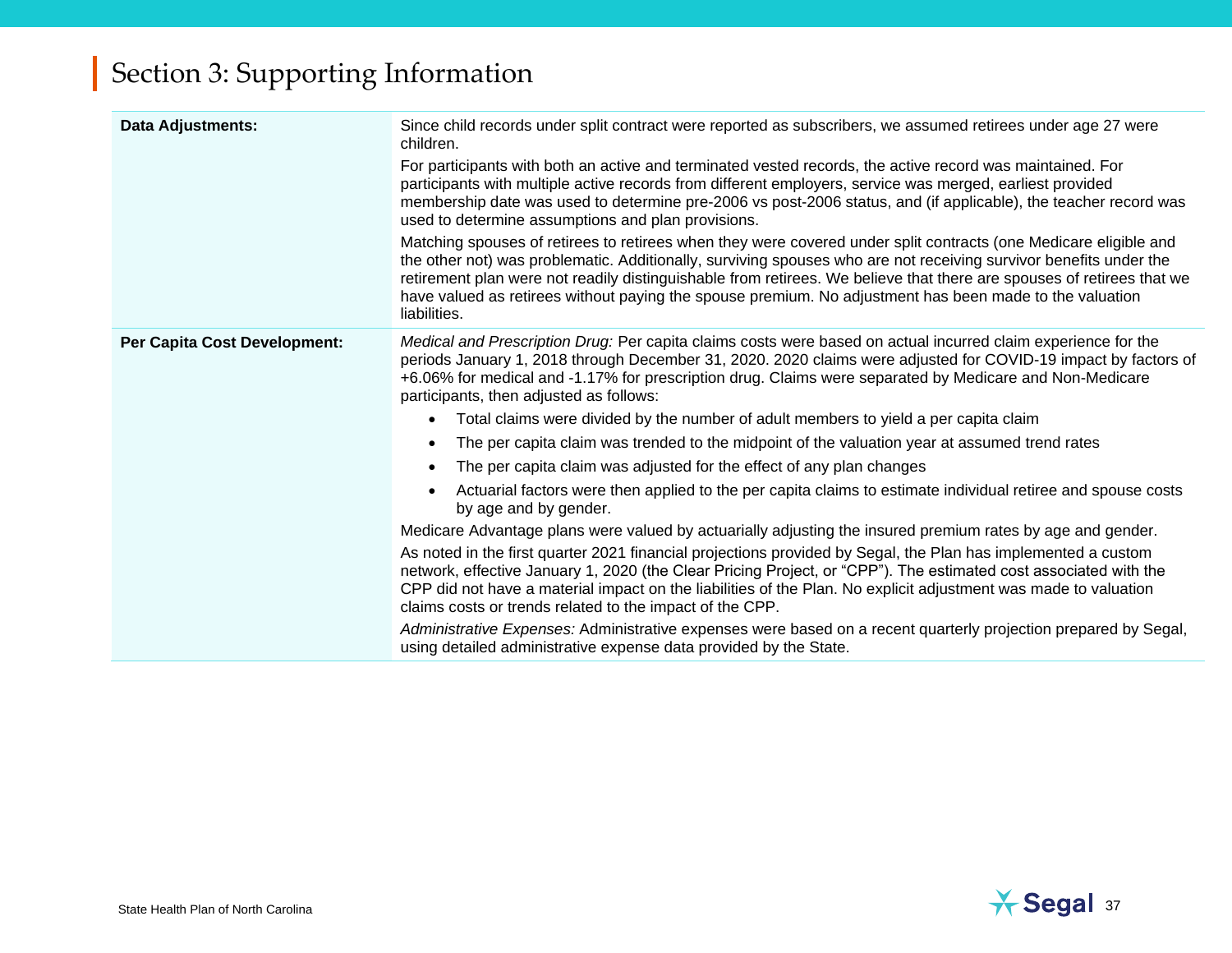| Per Capita Health Costs (2021): | 70/30 Plan |                | <b>Medical</b> |               |               | <b>Prescription Drug</b> |                          |               |         |
|---------------------------------|------------|----------------|----------------|---------------|---------------|--------------------------|--------------------------|---------------|---------|
| Non-Medicare                    |            | <b>Retiree</b> |                | <b>Spouse</b> |               | <b>Retiree</b>           |                          | <b>Spouse</b> |         |
|                                 | Age        | <b>Male</b>    | Female         | <b>Male</b>   | <b>Female</b> | <b>Male</b>              | Female                   | <b>Male</b>   | Female  |
|                                 | 40         | \$3,984        | \$5,123        | \$2,477       | \$4,115       | \$1,223                  | \$1,573                  | \$760         | \$1,264 |
|                                 | 45         | 4,737          | 5,942          | 2,938         | 4,436         | 1,454                    | 1,824                    | 902           | 1,362   |
|                                 | 50         | 5,622          | 6,404          | 3,927         | 5,142         | 1,726                    | 1,966                    | 1,206         | 1,579   |
|                                 | 55         | 6,677          | 6,894          | 5,255         | 5,952         | 2,050                    | 2,116                    | 1,613         | 1,827   |
|                                 | 60         | 7,929          | 7,430          | 7,035         | 6,903         | 2,435                    | 2,281                    | 2,160         | 2,119   |
|                                 | 65         | 9,417          | 8,005          | 9,417         | 8,005         | 2,891                    | 2,458                    | 2,891         | 2,458   |
|                                 | 70         | 10,915         | 8,626          | 10,915        | 8,626         | 3,351                    | 2,648                    | 3,351         | 2,648   |
|                                 | 75         | 11,762         | 9,286          | 11,762        | 9,286         | 3,611                    | 2,851                    | 3,611         | 2,851   |
|                                 | 80         | 12,666         | 10,011         | 12,666        | 10,011        | 3,889                    | 3,073                    | 3,889         | 3,073   |
|                                 |            |                |                |               |               |                          |                          |               |         |
|                                 | 80/20 Plan |                | <b>Medical</b> |               |               |                          | <b>Prescription Drug</b> |               |         |
|                                 |            | <b>Retiree</b> |                | <b>Spouse</b> |               | <b>Retiree</b>           |                          | <b>Spouse</b> |         |
|                                 | Age        | <b>Male</b>    | Female         | <b>Male</b>   | Female        | <b>Male</b>              | Female                   | <b>Male</b>   | Female  |
|                                 | 40         | \$5,727        | \$7,366        | \$3,561       | \$5,917       | \$1,775                  | \$2,283                  | \$1,104       | \$1,834 |
|                                 | 45         | 6,811          | 8,544          | 4,224         | 6,377         | 2,111                    | 2,648                    | 1,309         | 1,976   |
|                                 | 50         | 8,083          | 9,207          | 5,646         | 7,393         | 2,505                    | 2,853                    | 1,750         | 2,291   |
|                                 | 55         | 9,600          | 9,911          | 7,555         | 8,557         | 2,975                    | 3,071                    | 2,341         | 2,652   |
|                                 | 60         | 11,401         | 10,683         | 10,114        | 9,925         | 3,533                    | 3,311                    | 3,134         | 3,076   |
|                                 | 65         | 13,540         | 11,509         | 13,540        | 11,509        | 4,196                    | 3,566                    | 4,196         | 3,566   |
|                                 | 70         | 15,693         | 12,402         | 15,693        | 12,402        | 4,863                    | 3,843                    | 4,863         | 3,843   |
|                                 | 75         | 16,911         | 13,350         | 16,911        | 13,350        | 5,241                    | 4,137                    | 5,241         | 4,137   |
|                                 |            |                |                |               |               |                          |                          |               |         |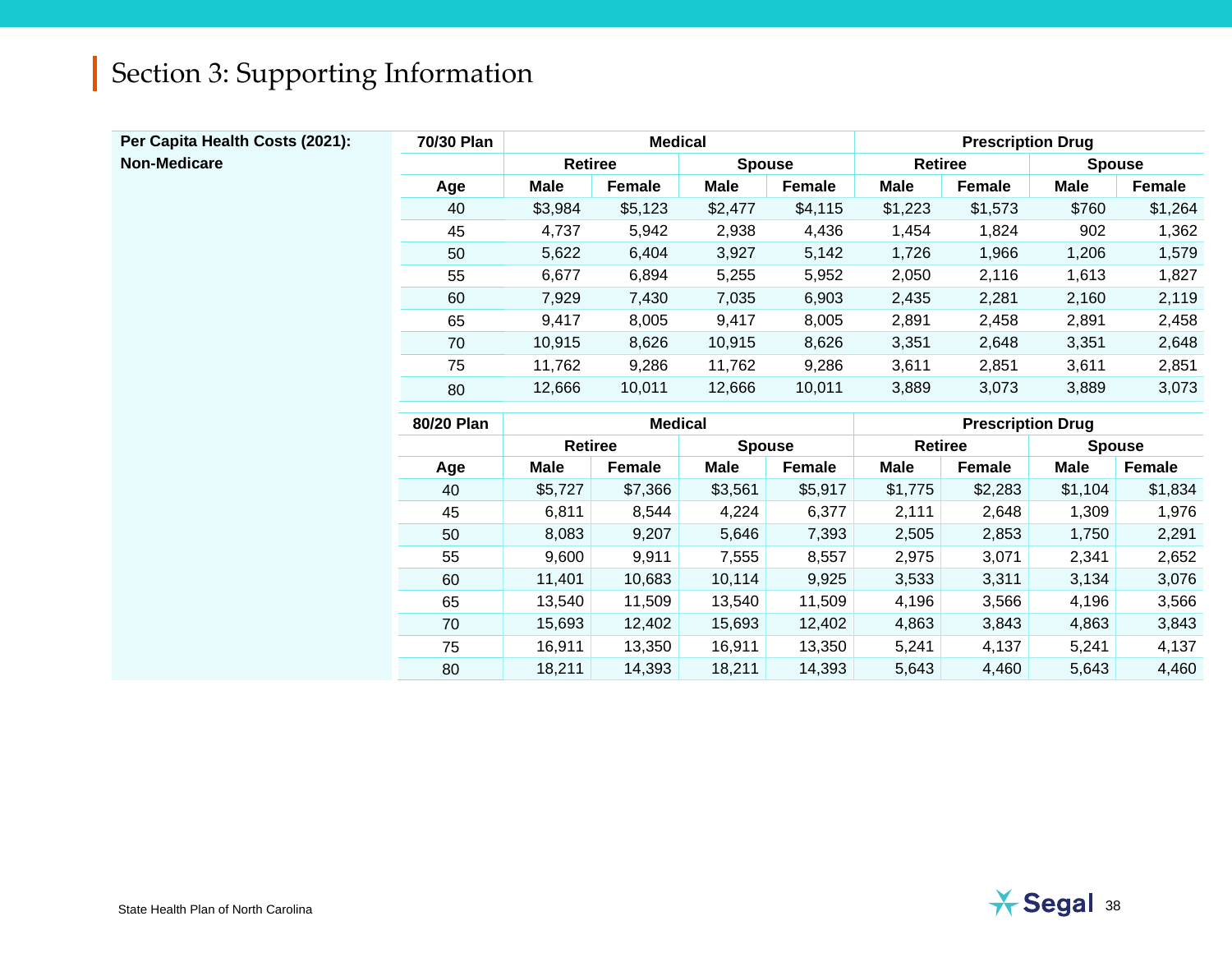| Per Capita Health Costs (2021):             | 70/30 Plan |                | <b>Medical</b>                       |             |               | <b>Prescription Drug</b> |         |             |               |
|---------------------------------------------|------------|----------------|--------------------------------------|-------------|---------------|--------------------------|---------|-------------|---------------|
| <b>Medicare - Non Medicare</b><br>Advantage |            | <b>Retiree</b> |                                      |             | <b>Spouse</b> | <b>Retiree</b>           |         |             | <b>Spouse</b> |
|                                             | Age        | <b>Male</b>    | Female                               | <b>Male</b> | Female        | <b>Male</b>              | Female  | <b>Male</b> | Female        |
|                                             | 40         | \$534          | \$687                                | \$332       | \$552         | \$1,223                  | \$1,573 | \$760       | \$1,264       |
|                                             | 45         | 635            | 797                                  | 394         | 595           | 1,454                    | 1,824   | 902         | 1,362         |
|                                             | 50         | 754            | 858                                  | 526         | 689           | 1,726                    | 1,966   | 1,206       | 1,579         |
|                                             | 55         | 895            | 924                                  | 704         | 798           | 2,050                    | 2,116   | 1,613       | 1,827         |
|                                             | 60         | 1,063          | 996                                  | 943         | 925           | 2,435                    | 2,281   | 2,160       | 2,119         |
|                                             | 65         | 1,262          | 1,073                                | 1,262       | 1,073         | 2,891                    | 2,458   | 2,891       | 2,458         |
|                                             | 70         | 1,463          | 1,156                                | 1,463       | 1,156         | 3,351                    | 2,648   | 3,351       | 2,648         |
|                                             | 75         | 1,577          | 1,245                                | 1,577       | 1,245         | 3,611                    | 2,851   | 3,611       | 2,851         |
|                                             | 80         | 1,698          | 1,342                                | 1,698       | 1,342         | 3,889                    | 3,073   | 3,889       | 3,073         |
| Per Capita Health Costs (2021):             |            |                | <b>Medicare Advantage (Base)</b>     |             |               |                          |         |             |               |
| <b>Medicare-Medicare Advantage</b>          |            |                | \$0                                  |             |               |                          |         |             |               |
|                                             |            |                |                                      |             |               |                          |         |             |               |
|                                             |            |                | <b>Medicare Advantage (Enhanced)</b> |             |               |                          |         |             |               |
|                                             |            | <b>Retiree</b> |                                      |             | <b>Spouse</b> |                          |         |             |               |
|                                             | Age        | <b>Male</b>    | Female                               | <b>Male</b> | Female        |                          |         |             |               |
|                                             | 40         | \$338          | \$435                                | \$210       | \$349         |                          |         |             |               |
|                                             | 45         | 402            | 504                                  | 249         | 376           |                          |         |             |               |
|                                             | 50         | 477            | 543                                  | 333         | 436           |                          |         |             |               |
|                                             | 55         | 556            | 585                                  | 446         | 505           |                          |         |             |               |
|                                             | 60         | 673            | 630                                  | 597         | 586           |                          |         |             |               |
|                                             | 65         | 799            | 679                                  | 799         | 679           |                          |         |             |               |
|                                             | 70         | 926            | 732                                  | 926         | 732           |                          |         |             |               |
|                                             | 75         | 998            | 788                                  | 998         | 788           |                          |         |             |               |
|                                             | 80         | 1,075          | 849                                  | 1,075       | 849           |                          |         |             |               |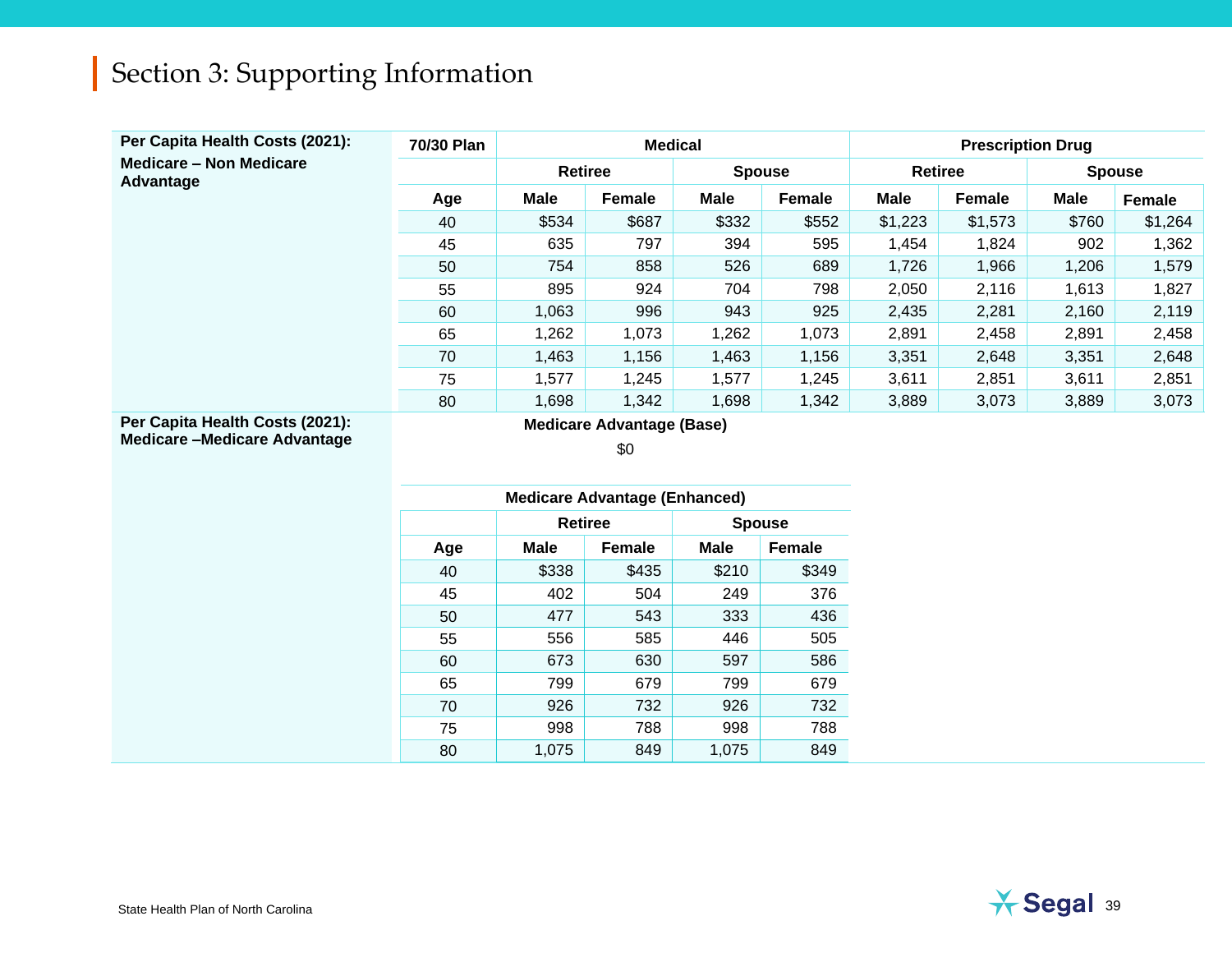Health Care Cost Trend Rates:<br>Health Care Cost Trend Rates:<br>In Health Care Cost Trend Rates: future years. The rates shown below are "net" and are applied to the net per capita costs shown above. The trend shown for a particular plan year is the rate that is applied to that year's cost to yield the next year's projected cost.

|                                     |                                       | <b>Rate (%)</b>             |                              |        |
|-------------------------------------|---------------------------------------|-----------------------------|------------------------------|--------|
| <b>Year Ending</b><br><b>Dec 31</b> | <b>Medical</b><br><b>Non-Medicare</b> | <b>Prescription</b><br>Drug | <b>Medicare</b><br>Advantage | Admin. |
| 2021                                | $6.00\%$                              | 9.50%                       | N/A                          | 3.00%  |
| 2022                                | 6.00%                                 | 9.00%                       | N/A                          | 3.00%  |
| 2023                                | 6.00%                                 | 8.50%                       | N/A                          | 3.00%  |
| 2024                                | 6.00%                                 | 8.00%                       | N/A                          | 3.00%  |
| 2025                                | 5.50%                                 | 7.50%                       | N/A                          | 3.00%  |
| 2026                                | 5.00%                                 | 7.00%                       | 5.00%                        | 3.00%  |
| 2027                                | 5.00%                                 | 6.50%                       | 5.00%                        | 3.00%  |
| 2028                                | 5.00%                                 | 6.00%                       | 5.00%                        | 3.00%  |
| 2029                                | 5.00%                                 | 5.50%                       | 5.00%                        | 3.00%  |
| 2030 & later <sup>1</sup>           | 5.00%                                 | 5.00%                       | 5.00%                        | 3.00%  |

The trend rate assumptions were based on the trends consistent with the Quarterly Financial Projections, and were developed using Segal's internal guidelines. The guidelines are established each year using data sources such as the 2021 Segal Health Trend Survey, internal client results, trends from other published surveys prepared by the S&P Dow Jones Indices, consulting firms and brokers, and CPI statistics published by the Bureau of Labor Statistics.

Adjustments to the base trends above were made as follows:

- Drug trends for 2021 were adjusted by -4.4% to reflect the terms of the CVS market check effective January 1, 2022.
- MA Base/Enhanced premiums are assumed to be \$0/\$69 for year 2021-2025, per 5-year contract guarantee. Rates are assumed to increase to \$54/\$123 in year 2026.
- An adjustment is applied to 2021 administrative expense trend to account for savings from the TPA contract effective January 1, 2022.

#### **Medicare Part D Subsidy Assumption:** GASB guidelines prohibit the offset of OPEB obligations by the future value of Medicare Part D subsides. Therefore, these calculations do not include an estimate for retiree prescription drug plan federal subsidies that the North Carolina State Health Plan may be eligible to receive.

<sup>1</sup> The ultimate trend rate was used to roll claims backward from the valuation date for purposes of the Entry Age Normal Cost Method

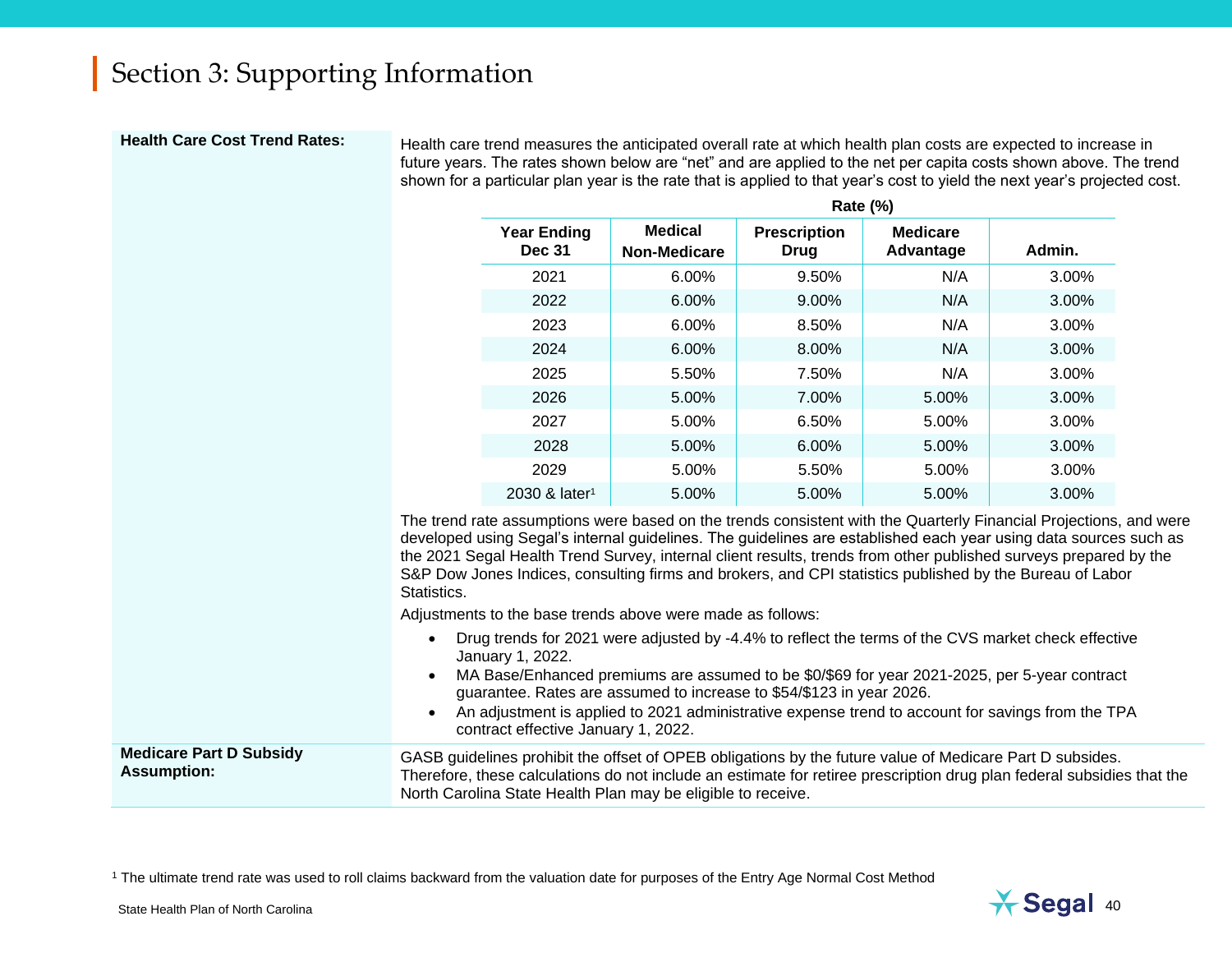| <b>Retiree Contribution Increase Rate:</b>          | 2021 trend on contributions was adjusted to projected 2022 contribution rates, including anticipated wellness credits<br>and enrollment migration. A monthly contribution of \$4 was assumed for spouses and contributory retirees in the<br>MA Base plan for years in which the premium is \$0. Retiree/spouse contributions for the 80/20 and 70/30 plans<br>were assumed to remain flat for five years. Employer contributions are assumed to change over the next five years<br>in accordance with the assumptions in Segal's most recent quarterly financial projections. Beyond that point, retiree<br>contributions for medical and prescription drugs were assumed to increase at the same blended trend rate as<br>medical and prescription drug cost. After 10 years, all contributions are assumed to increase at ultimate trend of<br>5.0%. |                                                                                                                                                 |       |       |       |       |  |  |  |
|-----------------------------------------------------|---------------------------------------------------------------------------------------------------------------------------------------------------------------------------------------------------------------------------------------------------------------------------------------------------------------------------------------------------------------------------------------------------------------------------------------------------------------------------------------------------------------------------------------------------------------------------------------------------------------------------------------------------------------------------------------------------------------------------------------------------------------------------------------------------------------------------------------------------------|-------------------------------------------------------------------------------------------------------------------------------------------------|-------|-------|-------|-------|--|--|--|
| <b>Assumption for Tobacco</b><br><b>Attestation</b> | years.                                                                                                                                                                                                                                                                                                                                                                                                                                                                                                                                                                                                                                                                                                                                                                                                                                                  | The percentage of participants in the 80/20 Plan that complete a Tobacco Attestation is assumed to be 98.5% in all                              |       |       |       |       |  |  |  |
| <b>Administrative Expenses:</b>                     | Administrative expense loads of \$358 per participant (retiree and spouse) for Non-Medicare retiree and of \$100 for<br>Medicare retirees (blended MA & non-MA), increasing at 3.0% per year thereafter were added to projected incurred<br>claims cost in developing the benefit obligations. An adjustment is applied to 2021 Non-Medicare administrative<br>expense trend to account for savings of 23.3% from the TPA contract effective January 1, 2022. (Adjustment is<br>reduced for Medicare expense trend as savings only applies to non-MA participants.)                                                                                                                                                                                                                                                                                     |                                                                                                                                                 |       |       |       |       |  |  |  |
| <b>Plan Design:</b>                                 |                                                                                                                                                                                                                                                                                                                                                                                                                                                                                                                                                                                                                                                                                                                                                                                                                                                         | Development of plan liabilities was based on the substantive plan of benefits in effect as described in Exhibit III.                            |       |       |       |       |  |  |  |
| <b>Maximum Benefits:</b>                            | There are no annual or lifetime maximum benefits assumed.                                                                                                                                                                                                                                                                                                                                                                                                                                                                                                                                                                                                                                                                                                                                                                                               |                                                                                                                                                 |       |       |       |       |  |  |  |
| <b>Plan Enrollment Assumptions</b>                  |                                                                                                                                                                                                                                                                                                                                                                                                                                                                                                                                                                                                                                                                                                                                                                                                                                                         | Based on most recent financial report: Plan Enrollment Assumptions are valued by adjusting the trend for<br>2021-2025 for enrollment migration. |       |       |       |       |  |  |  |
|                                                     | <b>Non-Medicare Retiree</b>                                                                                                                                                                                                                                                                                                                                                                                                                                                                                                                                                                                                                                                                                                                                                                                                                             | 2021                                                                                                                                            | 2022  | 2023  | 2024  | 2025  |  |  |  |
|                                                     | 80/20 Plan                                                                                                                                                                                                                                                                                                                                                                                                                                                                                                                                                                                                                                                                                                                                                                                                                                              | 46.5%                                                                                                                                           | 46.0% | 45.5% | 45.0% | 44.5% |  |  |  |
|                                                     | 70/30 Plan                                                                                                                                                                                                                                                                                                                                                                                                                                                                                                                                                                                                                                                                                                                                                                                                                                              | 53.5%                                                                                                                                           | 54.0% | 54.5% | 55.0% | 55.5% |  |  |  |
|                                                     | <b>Medicare Retiree</b>                                                                                                                                                                                                                                                                                                                                                                                                                                                                                                                                                                                                                                                                                                                                                                                                                                 | 2021                                                                                                                                            | 2022  | 2023  | 2024  | 2025  |  |  |  |
|                                                     | MA Base                                                                                                                                                                                                                                                                                                                                                                                                                                                                                                                                                                                                                                                                                                                                                                                                                                                 | 73.4%                                                                                                                                           | 72.9% | 75.0% | 75.0% | 75.0% |  |  |  |
|                                                     | <b>MA Enhanced</b>                                                                                                                                                                                                                                                                                                                                                                                                                                                                                                                                                                                                                                                                                                                                                                                                                                      | 8.4%                                                                                                                                            | 8.3%  | 10.0% | 10.0% | 10.0% |  |  |  |
|                                                     | 70/30 Plan                                                                                                                                                                                                                                                                                                                                                                                                                                                                                                                                                                                                                                                                                                                                                                                                                                              | 18.3%                                                                                                                                           | 18.8% | 15.0% | 15.0% | 15.0% |  |  |  |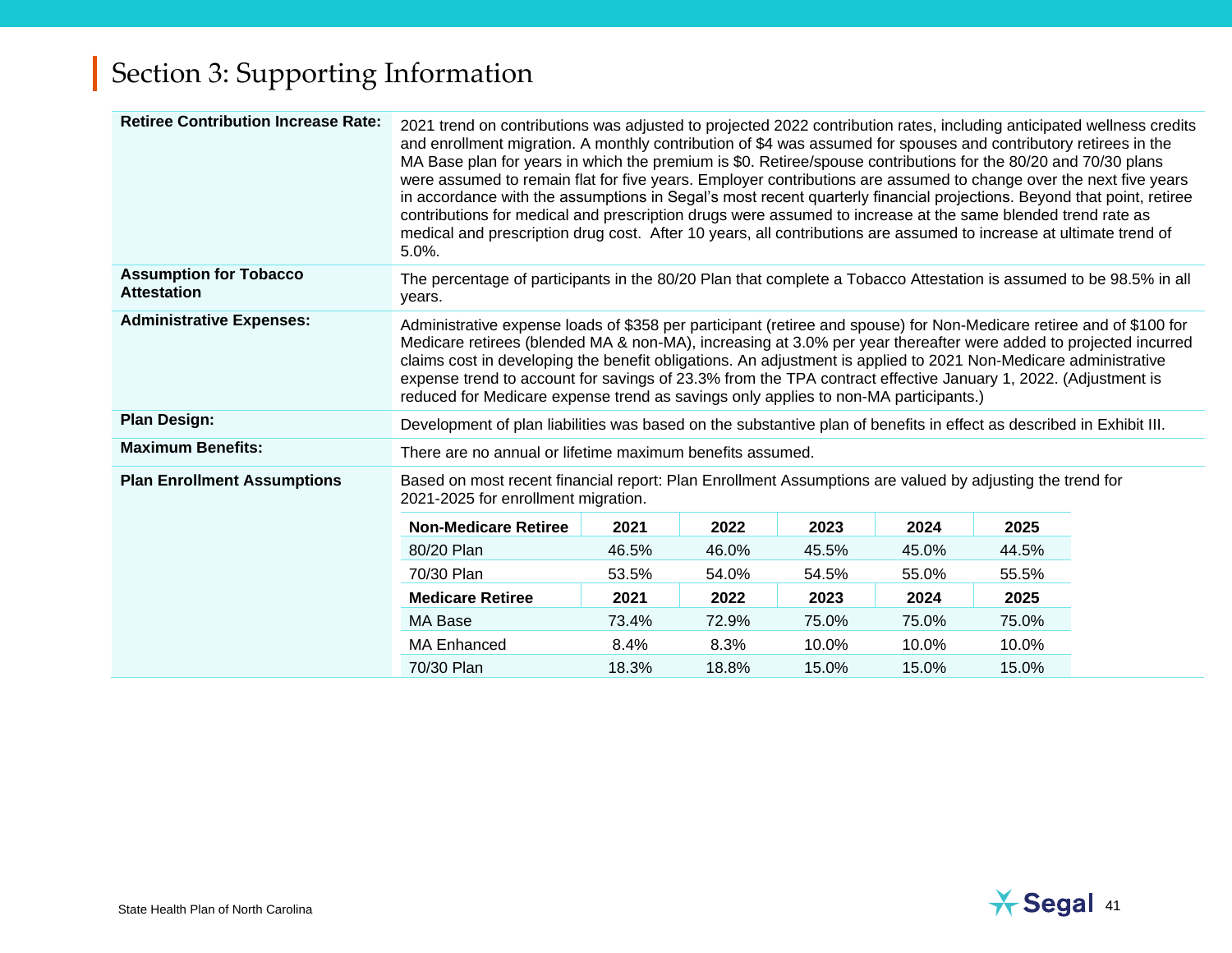| <b>Models</b>                                       | Segal accounting results are based on proprietary actuarial modeling software. The accounting valuation<br>models generate a comprehensive set of liability and cost calculations that are presented to meet<br>accounting standards and client requirements. Our Actuarial Technology and Systems unit, comprising<br>both actuaries and programmers, is responsible for the initial development and maintenance of these<br>models. The models have a modular structure that allows for a high degree of accuracy, flexibility and<br>user control. The client team programs the assumptions and the plan provisions, validates the models,<br>and reviews test lives and results, under the supervision of the responsible actuaries.<br>The results are also based on models for cost projections developed by Segal actuaries and<br>programmers. The client team customizes and validates the models, and reviews the results, under the<br>supervision of the responsible actuary.<br>Our claims costs assumptions are based on proprietary modeling software as well as models that were<br>developed by others. These models generate per capita claims cost calculations that are used in our<br>valuation software. Our Health Technical Services Unit, comprised of actuaries and programmers, is<br>responsible for the initial development and maintenance of our health models. They are also responsible<br>for testing models that we purchase from other vendors for reasonableness. The client team inputs the<br>paid claims, enrollments, plan provisions and assumptions into these models and reviews the results for<br>reasonableness, under the supervision of the responsible actuary. |
|-----------------------------------------------------|-------------------------------------------------------------------------------------------------------------------------------------------------------------------------------------------------------------------------------------------------------------------------------------------------------------------------------------------------------------------------------------------------------------------------------------------------------------------------------------------------------------------------------------------------------------------------------------------------------------------------------------------------------------------------------------------------------------------------------------------------------------------------------------------------------------------------------------------------------------------------------------------------------------------------------------------------------------------------------------------------------------------------------------------------------------------------------------------------------------------------------------------------------------------------------------------------------------------------------------------------------------------------------------------------------------------------------------------------------------------------------------------------------------------------------------------------------------------------------------------------------------------------------------------------------------------------------------------------------------------------------------------------------------------------------------------------------------------|
| <b>Assumption Changes</b><br>since Prior Valuation: | The discount rate was updated, changing from 2.21% to 2.16%, based on changes in the Bond Buyer<br>$\bullet$<br>20-year GO index rate, as selected by the State's OPEB Valuation Committee.<br>The medical and prescription drug claims cost were changed based on most recent experience.<br>$\bullet$<br>Medical and prescription drug trend rates were changed to current schedule.<br>$\bullet$<br>Enrollment assumptions were updated to model expected migrations among plan options over the<br>next five years.<br>The following demographic and economic assumptions were updated based on the results of an<br>actuarial experience study for the period ending December 31, 2019.<br>Mortality and mortality improvement scale<br>$\circ$<br>Turnover<br>$\circ$<br><b>Disability</b><br>$\circ$<br>Retirement<br>$\circ$<br>Inflation<br>$\circ$<br>Salary scale<br>$\circ$                                                                                                                                                                                                                                                                                                                                                                                                                                                                                                                                                                                                                                                                                                                                                                                                                           |

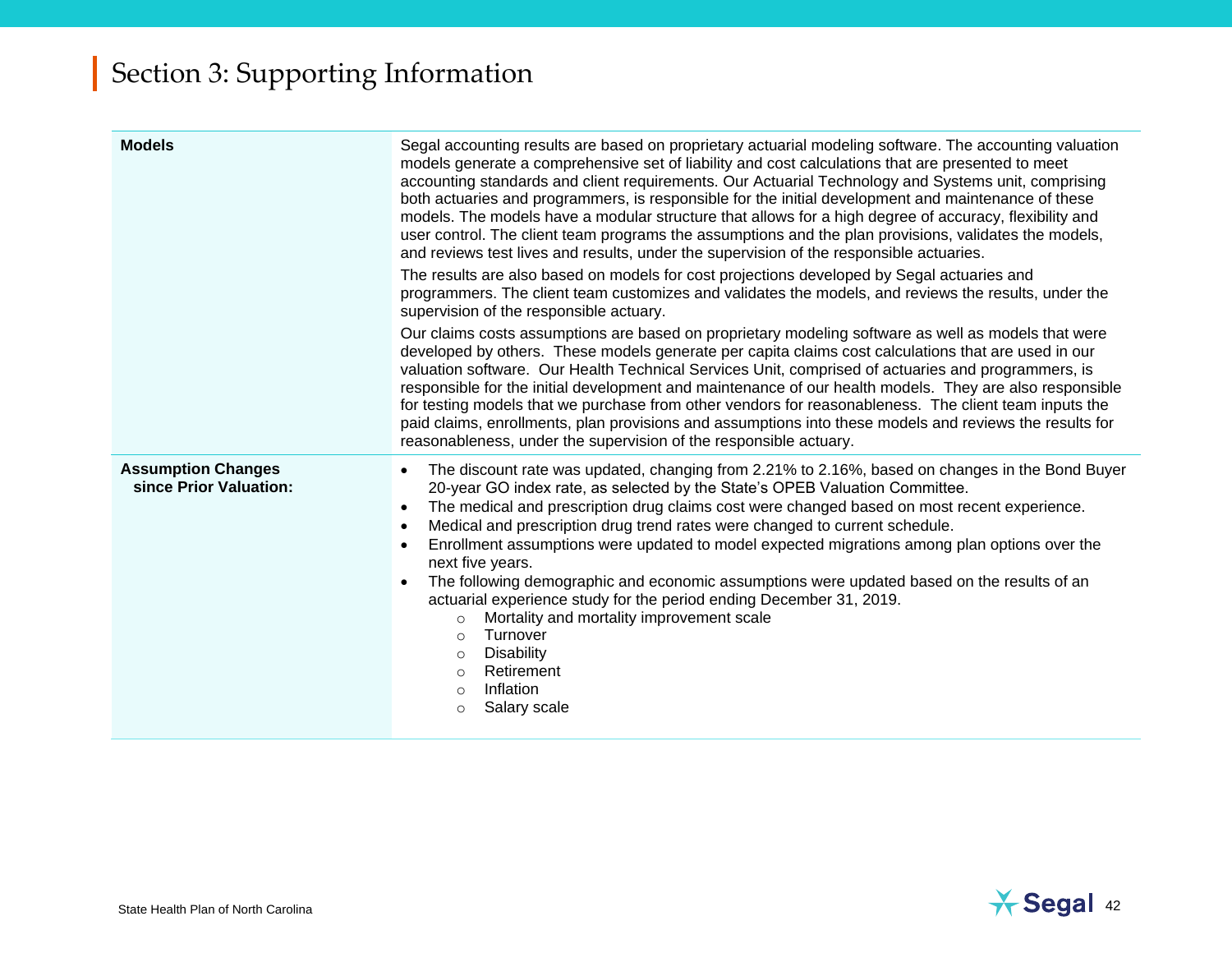### **Exhibit III: Summary of Plan**

This exhibit summarizes the major benefit provisions as included in the valuation. To the best of our knowledge, the summary represents the substantive plans as of the measurement date. It is not intended to be, nor should it be interpreted as, a complete statement of all benefit provisions.

| <b>Eligibility:</b>          | Participants in the North Carolina State Health Plan for Teachers and State Employees who retire from the State, the<br>University of North Carolina System, community colleges, local school systems, and certain other component units<br>are eligible to continue to participate in the State Health Plan in retirement if they meet certain criteria. Employees<br>hired on or after January 1, 2021, are not eligible for OPEB benefits.<br>Former employees who are eligible to receive medical benefits are long-term disability beneficiaries of the Disability<br>Income Plan of North Carolina (DIPNC) and retirees of the Teachers' and State Employees' Retirement System<br>(TSERS), the Consolidated Judicial Retirement system (CJRS), the Legislative Retirement System (LRS), the<br>University Employees' Optional Retirement Program (UEORP), and a small number of local governments. General |
|------------------------------|-------------------------------------------------------------------------------------------------------------------------------------------------------------------------------------------------------------------------------------------------------------------------------------------------------------------------------------------------------------------------------------------------------------------------------------------------------------------------------------------------------------------------------------------------------------------------------------------------------------------------------------------------------------------------------------------------------------------------------------------------------------------------------------------------------------------------------------------------------------------------------------------------------------------|
|                              | retirement requirements are as follows:<br><b>Law Enforcement Officer:</b>                                                                                                                                                                                                                                                                                                                                                                                                                                                                                                                                                                                                                                                                                                                                                                                                                                        |
|                              | age 50 and 15 years of service;                                                                                                                                                                                                                                                                                                                                                                                                                                                                                                                                                                                                                                                                                                                                                                                                                                                                                   |
|                              | • age 55 and 5 years of service; or                                                                                                                                                                                                                                                                                                                                                                                                                                                                                                                                                                                                                                                                                                                                                                                                                                                                               |
|                              | any age with 25 or more years of service.                                                                                                                                                                                                                                                                                                                                                                                                                                                                                                                                                                                                                                                                                                                                                                                                                                                                         |
|                              | <b>All Others:</b><br>age 50 and 20 years of service;                                                                                                                                                                                                                                                                                                                                                                                                                                                                                                                                                                                                                                                                                                                                                                                                                                                             |
|                              | • age 60 and 5 years of service; or                                                                                                                                                                                                                                                                                                                                                                                                                                                                                                                                                                                                                                                                                                                                                                                                                                                                               |
|                              | any age with 30 or more years of service.                                                                                                                                                                                                                                                                                                                                                                                                                                                                                                                                                                                                                                                                                                                                                                                                                                                                         |
|                              | • Members achieve vesting at any age with 5 years of service. Members who separate from service after becoming<br>vested and do not withdraw their contributions from the Retirement System may later retire (and enroll in the plan)<br>once they have attained the retirement eligibility age.                                                                                                                                                                                                                                                                                                                                                                                                                                                                                                                                                                                                                  |
| <b>Benefit Types:</b>        | 70/30 and 80/20 Plans are offered to non-Medicare participants, and the 70/30 Plan, Medicare Advantage Base (MA<br>Base) and Medicare Advantage Enhanced (MA Enchanced) plans are offered to Medicare eligible participants.<br>Coverage under 70/30 Plan becomes secondary when former employees become eligible for Medicare.                                                                                                                                                                                                                                                                                                                                                                                                                                                                                                                                                                                   |
| <b>Duration of Coverage:</b> | Lifetime for retirees and dependents                                                                                                                                                                                                                                                                                                                                                                                                                                                                                                                                                                                                                                                                                                                                                                                                                                                                              |
| <b>Dependent Benefits:</b>   | Same as retirees                                                                                                                                                                                                                                                                                                                                                                                                                                                                                                                                                                                                                                                                                                                                                                                                                                                                                                  |
|                              |                                                                                                                                                                                                                                                                                                                                                                                                                                                                                                                                                                                                                                                                                                                                                                                                                                                                                                                   |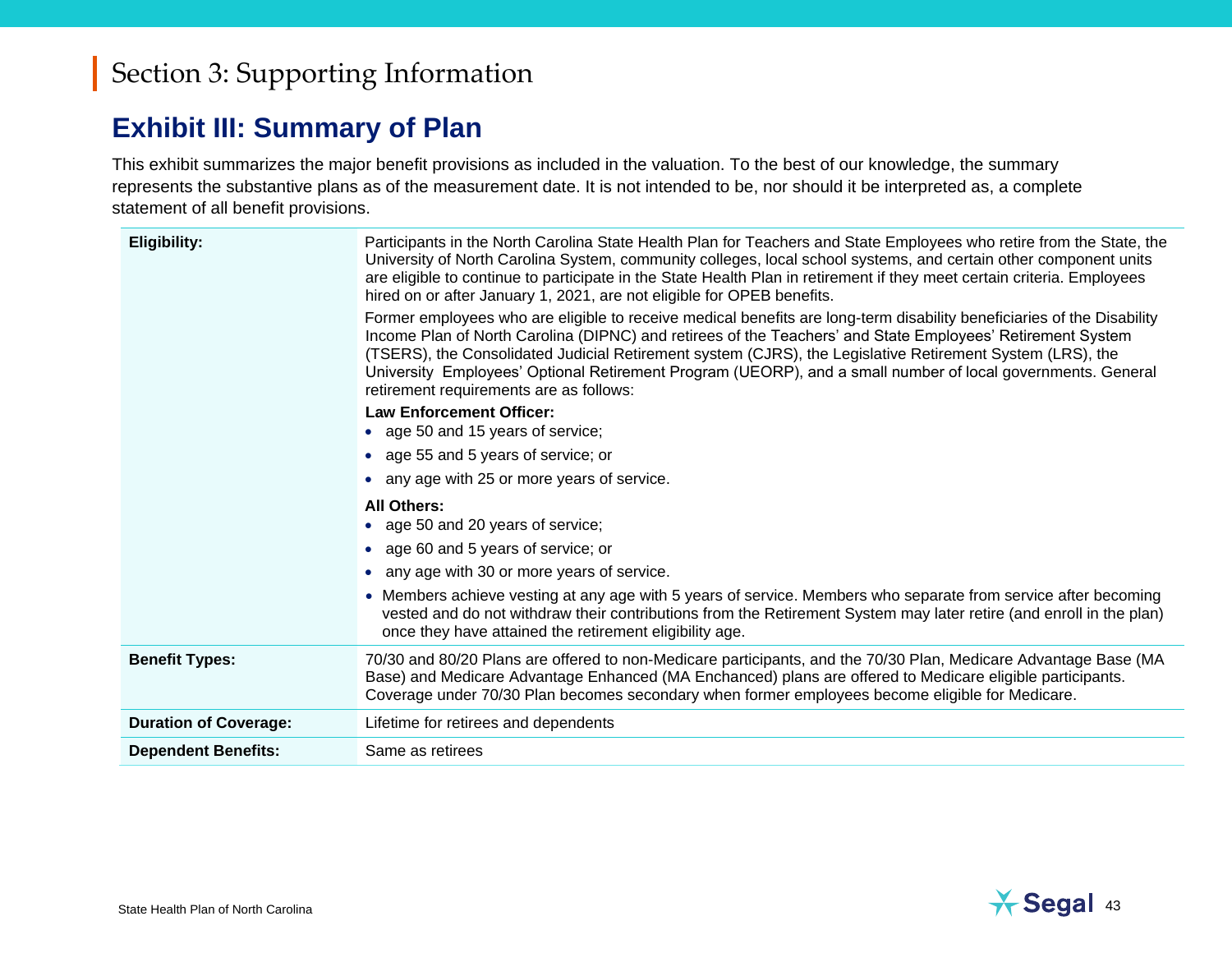Retiree Contributions: Monthly contributions, effective January 1, 2021, are shown below.

For Retirees hired prior to October 1, 2006 (February 1, 2007 for legislators):

|         |            | <b>Non-Medicare</b>                              |                                              | <b>Medicare</b> |                |                    |  |
|---------|------------|--------------------------------------------------|----------------------------------------------|-----------------|----------------|--------------------|--|
|         | 70/30 Plan | 80/20 Plan                                       |                                              | 70/30 Plan      | <b>MA Base</b> | <b>MA Enhanced</b> |  |
|         |            | <b>Tobacco</b><br>Attest. Not<br><b>Complete</b> | <b>Tobacco</b><br>Attest.<br><b>Complete</b> |                 |                |                    |  |
| Retiree | \$0.00     | \$110.00                                         | \$50.00                                      | \$0.00          | \$0.00         | \$73.00            |  |
| Spouse  | \$590.00   | \$650.00                                         |                                              | \$425.00        | \$4.00         | \$73.00            |  |

For Retirees hired on or after October 1, 2006 (February 1, 2007 for legislators), contributions are defined as a percentage of the total premium costs based on the following service based schedule:

| <b>Years of Service at Retirement</b> | <b>Retiree Contribution</b><br>Percentage | <b>Spouse Contribution</b><br>Percentage |
|---------------------------------------|-------------------------------------------|------------------------------------------|
| $5 - 9.99$                            | 100%                                      | 100%                                     |
| $10 - 19.99$                          | 50%                                       | 100%                                     |
| 20 or more                            | $0\%$                                     | 100%                                     |

100% and 50% of the total premium costs are shown below:

|                            | <b>Non-Medicare</b> |                                                  | <b>Medicare</b>                              |            |                |                    |
|----------------------------|---------------------|--------------------------------------------------|----------------------------------------------|------------|----------------|--------------------|
|                            | 70/30 Plan          | 80/20 Plan                                       |                                              | 70/30 Plan | <b>MA Base</b> | <b>MA Enhanced</b> |
|                            |                     | <b>Tobacco</b><br>Attest. Not<br><b>Complete</b> | <b>Tobacco</b><br>Attest.<br><b>Complete</b> |            |                |                    |
| Retiree 100%<br>of Premium | \$521.96            | \$631.96                                         | \$571.96                                     | \$405.72   | \$4.00         | \$73.00            |
| Retiree 50%<br>of Premium  | \$260.98            | \$370.98                                         | \$310.98                                     | \$202.86   | \$4.00         | \$73.00            |
| Spouse                     | \$590.00            | \$650.00                                         |                                              | \$425.00   | \$4.00         | \$73.00            |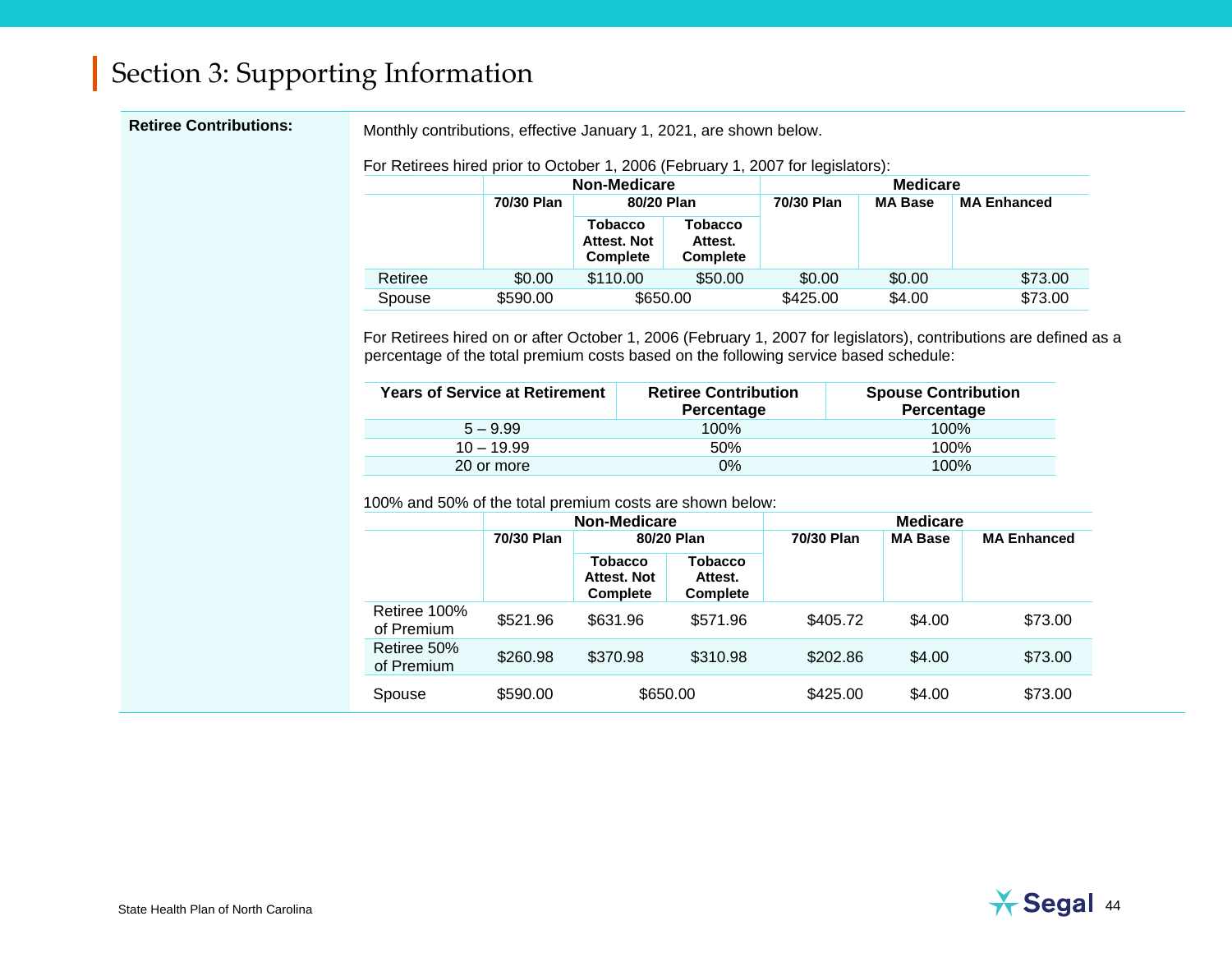| <b>Benefit Descriptions</b><br>(as of January 1, 2021):<br><b>PPO 70/30 Plan</b> | <b>PPO 70/30 Plan</b>                                                                                     | <b>In-Network</b>                                    | <b>Out-Of-Network</b> |  |  |
|----------------------------------------------------------------------------------|-----------------------------------------------------------------------------------------------------------|------------------------------------------------------|-----------------------|--|--|
|                                                                                  | <b>Medical</b>                                                                                            |                                                      |                       |  |  |
|                                                                                  | <b>Annual Deductible</b>                                                                                  | \$1,500/\$4,500                                      | \$3,000/\$9,000       |  |  |
|                                                                                  | <b>Member Coinsurance</b>                                                                                 | 30%                                                  | 50%                   |  |  |
|                                                                                  | Out-of-Pocket Maximum                                                                                     | \$5,900/\$16,300                                     | \$11,800/\$32,600     |  |  |
|                                                                                  | Primary Care Office Visit Copay                                                                           | \$45 (\$30/\$0 when using PCP/CCP<br>PCP on ID card) | Ded. & Coins.         |  |  |
|                                                                                  | Specialist Office Visit Copay                                                                             | \$94 (\$47 when using CPP Specialist)                | Ded. & Coins.         |  |  |
|                                                                                  | <b>Preventive Care</b>                                                                                    | \$0                                                  | N/A                   |  |  |
|                                                                                  | <b>Urgent Care Copay</b>                                                                                  | \$100                                                | \$100                 |  |  |
|                                                                                  | <b>Inpatient Hospitalization Copay</b>                                                                    | \$337 + Ded. & Coins                                 | \$337 + Ded. & Coins. |  |  |
|                                                                                  | <b>Outpatient Hospitalization Copay</b>                                                                   | Ded. & coins                                         | Ded. & Coins          |  |  |
|                                                                                  | <b>Emergency Room</b>                                                                                     | \$337 + Ded. & Coins.                                | same as In-Network    |  |  |
|                                                                                  | Physical, Occupational, Speech, or<br><b>Chiropractic Therapy</b>                                         | \$72 (\$36 when using CPP Provider)                  | Ded. & Coins.         |  |  |
|                                                                                  | Mental Health and Substance Abuse<br><b>Office Visit Copay</b>                                            | \$45                                                 | Coinsurance           |  |  |
|                                                                                  | Prescription Drugs (up to 30 day supply - copays are 2x for 31-60 day supply and 3x for 61-90 day supply) |                                                      |                       |  |  |
|                                                                                  | Tier 1 - Generic                                                                                          | \$16                                                 |                       |  |  |
|                                                                                  | <b>Tier 2 - Preferred Brand</b>                                                                           | \$47                                                 |                       |  |  |
|                                                                                  | Tier 3 - Non-Preferred Brand                                                                              | Ded. & Coins.                                        |                       |  |  |
|                                                                                  | Tier 4 - Generic Specialty                                                                                | \$200                                                |                       |  |  |
|                                                                                  | <b>Tier 5 - Preferred Specialty</b>                                                                       | \$350                                                |                       |  |  |
|                                                                                  | Tier 6 - Non-Preferred Specialty                                                                          | Ded. & Coins.                                        |                       |  |  |
|                                                                                  | Preferred diabetic testing supplies                                                                       | \$10                                                 |                       |  |  |
|                                                                                  | Non-Preferred diabetic testing<br>supplies                                                                | Ded. & Coins.                                        |                       |  |  |
|                                                                                  | <b>Out-of-Pocket Maximum</b>                                                                              | <b>Combined with Medical</b>                         |                       |  |  |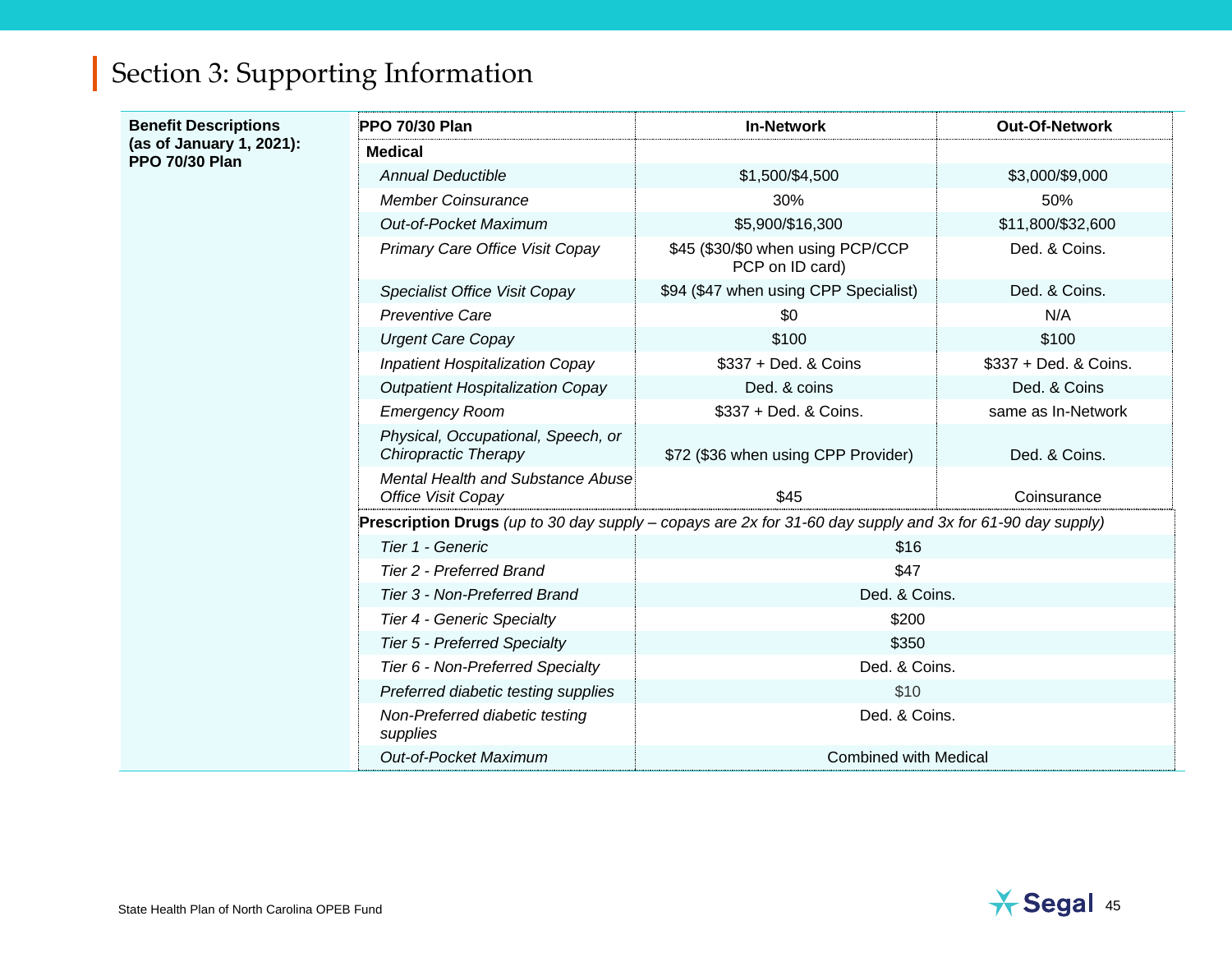| <b>Benefit Descriptions</b><br>(as of January 1, 2021):<br><b>PPO 80/20 Plan</b> | PPO 80/20 Plan                                                                                            | <b>In-Network</b>                                    | Out-Of-Network        |  |  |
|----------------------------------------------------------------------------------|-----------------------------------------------------------------------------------------------------------|------------------------------------------------------|-----------------------|--|--|
|                                                                                  | <b>Medical</b>                                                                                            |                                                      |                       |  |  |
|                                                                                  | <b>Annual Deductible</b>                                                                                  | \$1,250/\$3,750                                      | \$2,500/\$7,500       |  |  |
|                                                                                  | <b>Member Coinsurance</b>                                                                                 | 20%                                                  | 40%                   |  |  |
|                                                                                  | Out-of-Pocket Maximum                                                                                     | \$4,890/\$14,670                                     | \$9,780/\$29,340      |  |  |
|                                                                                  | <b>Primary Care Office Visit</b><br>Copay                                                                 | \$25 (\$10/\$0 when using<br>PCP/CCP PCP on ID card) | Ded. & Coins.         |  |  |
|                                                                                  | Specialist Office Visit Copay                                                                             | \$80 (\$40 when using CPP<br>Specialist)             | Ded. & Coins.         |  |  |
|                                                                                  | <b>Preventive Care</b>                                                                                    | \$0                                                  | N/A                   |  |  |
|                                                                                  | <b>Urgent Care Copay</b>                                                                                  | \$70                                                 | \$70                  |  |  |
|                                                                                  | Inpatient Hospitalization<br>Copay                                                                        | \$300 + Ded. & Coins.                                | \$300 + Ded. & Coins. |  |  |
|                                                                                  | <b>Outpatient Hospitalization</b><br>Copay                                                                | Ded. & coins                                         | Ded. & Coins          |  |  |
|                                                                                  | <b>Emergency Room</b>                                                                                     | \$300 + Ded. & Coins.                                | same as In-Network    |  |  |
|                                                                                  | Physical, Occupational,<br>Speech, or Chiropractic<br>Therapy                                             | \$52 (\$26 when using CPP<br>Provider)               | Ded. & Coins.         |  |  |
|                                                                                  | Mental Health and Substance<br>Abuse Office Visit Copay                                                   | \$25                                                 | Coinsurance           |  |  |
|                                                                                  | Prescription Drugs (up to 30-day supply – copays are 2x for 31-60 day supply and 3x for 61-90 day supply) |                                                      |                       |  |  |
|                                                                                  | Tier 1 - Generic<br>\$5                                                                                   |                                                      |                       |  |  |
|                                                                                  | Tier 2 - Preferred Brand                                                                                  | \$30                                                 |                       |  |  |
|                                                                                  | Tier 3 - Non-Preferred Brand                                                                              |                                                      | Ded. & Coins.         |  |  |
|                                                                                  | \$100<br>Tier 4 - Generic Specialty                                                                       |                                                      |                       |  |  |
|                                                                                  | <b>Tier 5 - Preferred Specialty</b>                                                                       | \$250                                                |                       |  |  |
|                                                                                  | Tier 6 - Non-Preferred<br>Specialty                                                                       | Ded. & Coins.                                        |                       |  |  |
|                                                                                  | Preferred diabetic testing<br>supplies                                                                    | \$5                                                  |                       |  |  |
|                                                                                  | Non-Preferred diabetic testing<br>supplies                                                                | Ded. & Coins.                                        |                       |  |  |
|                                                                                  | <b>Out-of-Pocket Maximum</b>                                                                              | <b>Combined with Medical</b>                         |                       |  |  |

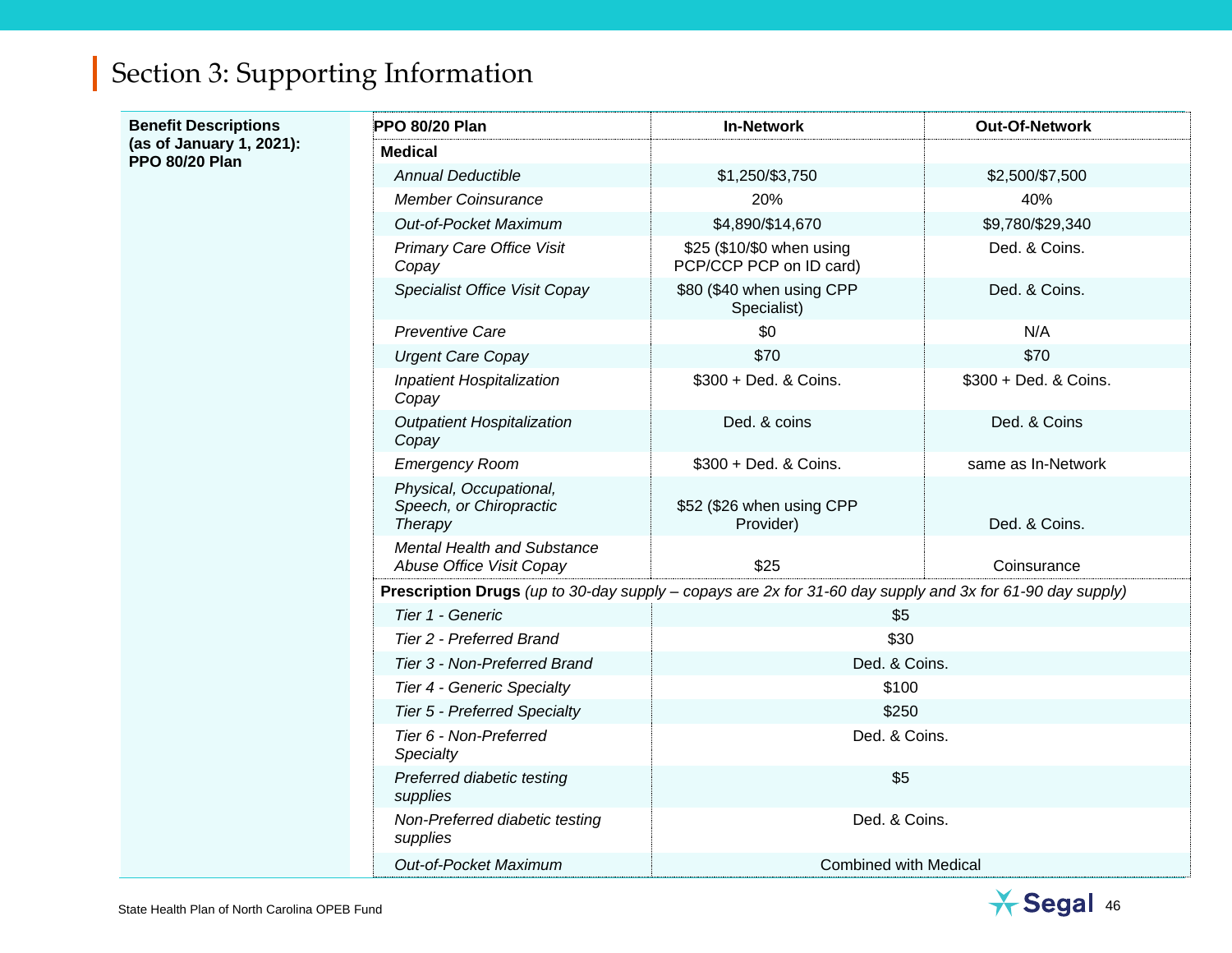#### **Benefit Descriptions (as of January 1, 2021): Medicare Advantage Plans**

| <b>Medicare Advantage</b>                                         | <b>MA-PDP Base</b>                     | <b>MA-PDP Enhanced</b>                 |
|-------------------------------------------------------------------|----------------------------------------|----------------------------------------|
| <b>Medical</b>                                                    |                                        |                                        |
| <b>Annual Deductible</b>                                          | \$0                                    | \$0                                    |
| <b>Member Coinsurance</b>                                         | 20%                                    | 20%                                    |
| Out-of-Pocket Maximum                                             | \$4,000                                | \$3,300                                |
| Primary Care Office Visit Copay                                   | \$20                                   | \$10                                   |
| Specialist Office Visit Copay                                     | \$40                                   | \$35                                   |
| <b>Preventive Care</b>                                            | \$0                                    | \$0                                    |
| <b>Urgent Care Copay</b>                                          | \$50                                   | \$40                                   |
| <b>Inpatient Hospitalization Copay</b>                            | Days 1-10: \$160/day;<br>Days 11+: \$0 | Days 1-10: \$125/day;<br>Days 11+: \$0 |
| <b>Outpatient Hospitalization Copay</b>                           | \$125                                  | \$100                                  |
| <b>Emergency Room Copay</b>                                       | \$65                                   | \$65                                   |
| Physical, Occupational, Speech, or<br><b>Chiropractic Therapy</b> | \$20                                   | \$20                                   |
| Mental Health and Substance Abuse<br><b>Office Visit Copay</b>    | \$20                                   | \$10                                   |
| <b>Prescription Drugs</b>                                         |                                        |                                        |
| Retail (up to 31 day supply)                                      |                                        |                                        |
| <b>Tier 1 - Preferred Generic</b>                                 | \$10                                   | \$10                                   |
| <b>Tier 2 - Preferred Brand</b>                                   | \$40                                   | \$40                                   |
| Tier 3 - Non-Preferred                                            | \$64                                   | \$50                                   |
| Tier 4 - Specialty                                                | 25% coins., \$100 max.                 | 25% coins., \$100 max.                 |
| <b>Out-of-Pocket Maximum</b>                                      | \$2,500                                | \$2,500                                |
| Mail Order (up to 90 day supply)                                  |                                        |                                        |
| <b>Tier 1 - Preferred Generic</b>                                 | \$24                                   | \$24                                   |
| Tier 2 - Preferred Brand                                          | \$80                                   | \$80                                   |
| Tier 3 - Non-Preferred                                            | \$128                                  | \$100                                  |
| Tier 4 - Specialty                                                | 25% coins., \$300 max.                 | 25% coins., \$200 max.                 |
| <b>Out-of-Pocket Maximum</b>                                      | \$2,500                                | \$2,500                                |

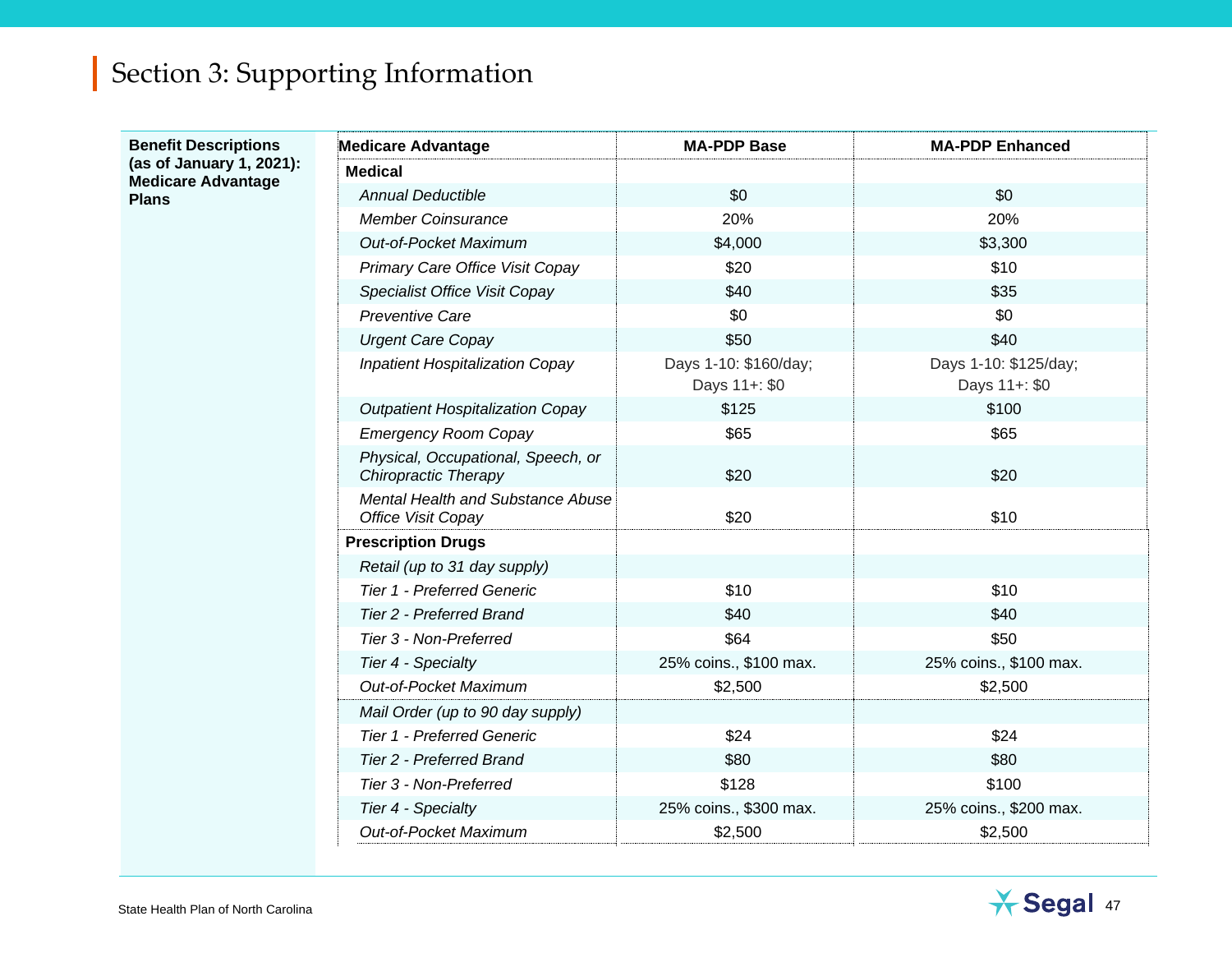**Plan Changes since Prior Valuation** Effective January 1, 2022, changes were made to copays for diagnostic colonoscopies. These changes had no material impact on liabilities.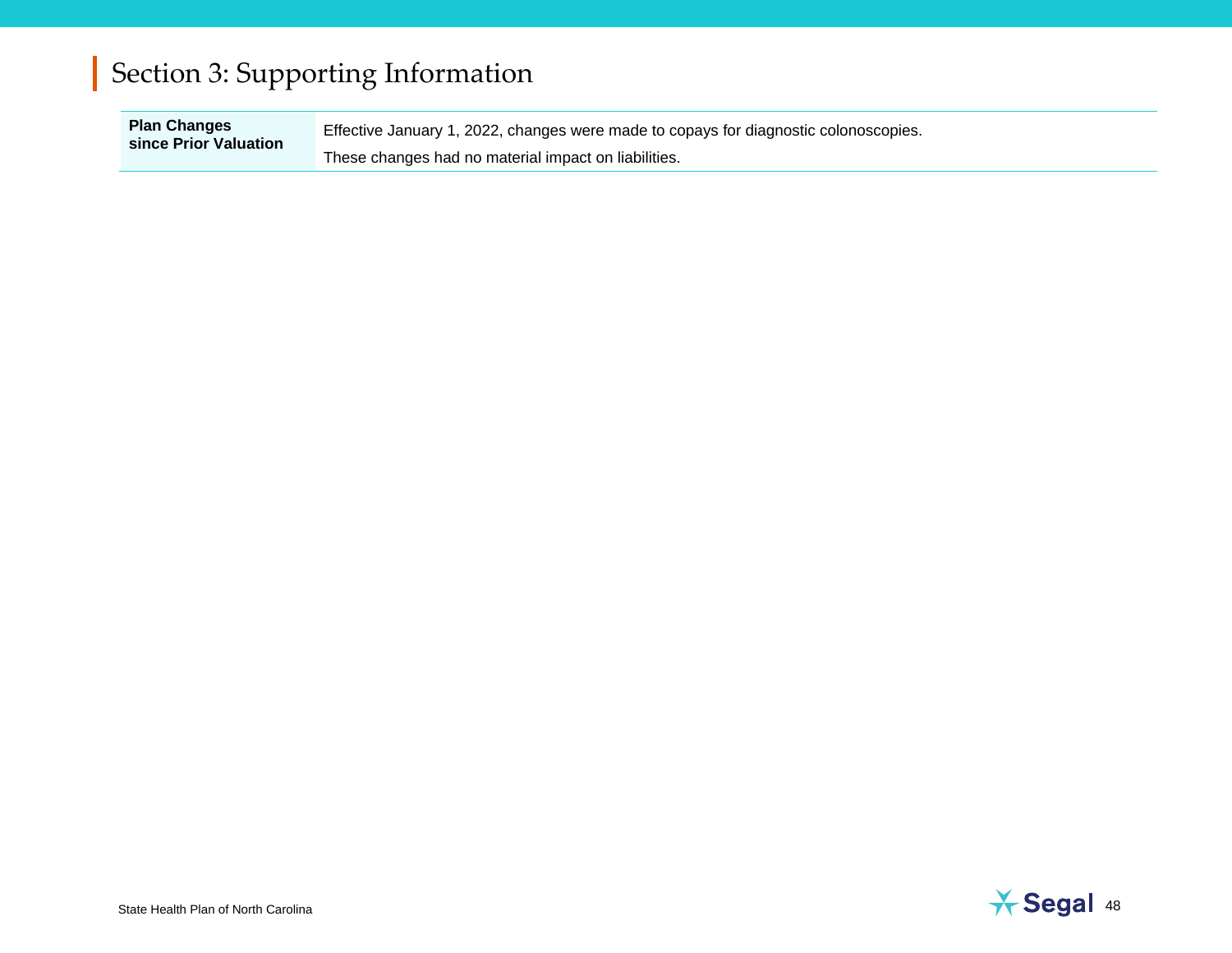### **Exhibit IV: Definition of Terms**

Definitions of certain terms as they are used in Statement 74. The terms may have different meanings in other contexts.

| <b>Actuarially Determined</b><br><b>Contribution:</b>  | A target or recommended contribution to an OPEB plan for the reporting period based on the most recent<br>measurement available.                                                                                                                                                                                                                                                                                                                                                                                                                         |  |
|--------------------------------------------------------|----------------------------------------------------------------------------------------------------------------------------------------------------------------------------------------------------------------------------------------------------------------------------------------------------------------------------------------------------------------------------------------------------------------------------------------------------------------------------------------------------------------------------------------------------------|--|
| <b>Assumptions or Actuarial</b><br><b>Assumptions:</b> | The estimates on which the cost of the Plan is calculated including:<br>Investment return - the rate of investment yield that the Plan will earn over the long-term future;<br>a)<br>Mortality rates — the death rates of employees and pensioners; life expectancy is based on these rates;<br>b)<br>Retirement rates — the rate or probability of retirement at a given age;<br>C)<br>Turnover rates — the rates at which employees of various ages are expected to leave employment for<br>d)<br>reasons other than death, disability, or retirement. |  |
| <b>Covered Payroll:</b>                                | The payroll of the employees that are provided OPEB benefits                                                                                                                                                                                                                                                                                                                                                                                                                                                                                             |  |
| <b>Discount Rate:</b>                                  | The single rate of return, that when applied to all projected benefit payments results in an actuarial present value<br>that is the sum of the following:                                                                                                                                                                                                                                                                                                                                                                                                |  |
|                                                        | the actuarial present value of projected benefit payments projected to be funded by plan assets using a<br>1)<br>long term rate of return, and                                                                                                                                                                                                                                                                                                                                                                                                           |  |
|                                                        | the actuarial present value of projected benefit payments that are not included in (1) using a yield or<br>(2)<br>index rate for 20 year tax exempt general obligation municipal bonds with an average rating of AA/Aa or<br>higher                                                                                                                                                                                                                                                                                                                      |  |
| <b>Entry Age Actuarial Cost Method:</b>                | An actuarial cost method where the present value of the projected benefits for an individual is allocated on a<br>level basis over the earnings or service of the individual between entry age and assumed exit age                                                                                                                                                                                                                                                                                                                                      |  |
| <b>Healthcare Cost Trend Rates:</b>                    | The rate of change in per capita health costs over time                                                                                                                                                                                                                                                                                                                                                                                                                                                                                                  |  |
| <b>Net OPEB Liability:</b>                             | The Total OPEB Liability less the Plan Fiduciary Net Position                                                                                                                                                                                                                                                                                                                                                                                                                                                                                            |  |
| <b>Plan Fiduciary Net Position:</b>                    | <b>Market Value of Assets</b>                                                                                                                                                                                                                                                                                                                                                                                                                                                                                                                            |  |
| <b>Real Rate of Return:</b>                            | The rate of return on an investment after removing inflation                                                                                                                                                                                                                                                                                                                                                                                                                                                                                             |  |
| <b>Service Cost:</b>                                   | The amount of contributions required to fund the benefit allocated to the current year of service.                                                                                                                                                                                                                                                                                                                                                                                                                                                       |  |
| <b>Total OPEB Liability:</b>                           | Present value of all future benefit payments for current retirees and active employees taking into account<br>assumptions about demographics, turnover, mortality, disability, retirement, health care trends, and other<br>actuarial assumptions.                                                                                                                                                                                                                                                                                                       |  |
| <b>Valuation Date:</b>                                 | The date at which the actuarial valuation is performed                                                                                                                                                                                                                                                                                                                                                                                                                                                                                                   |  |